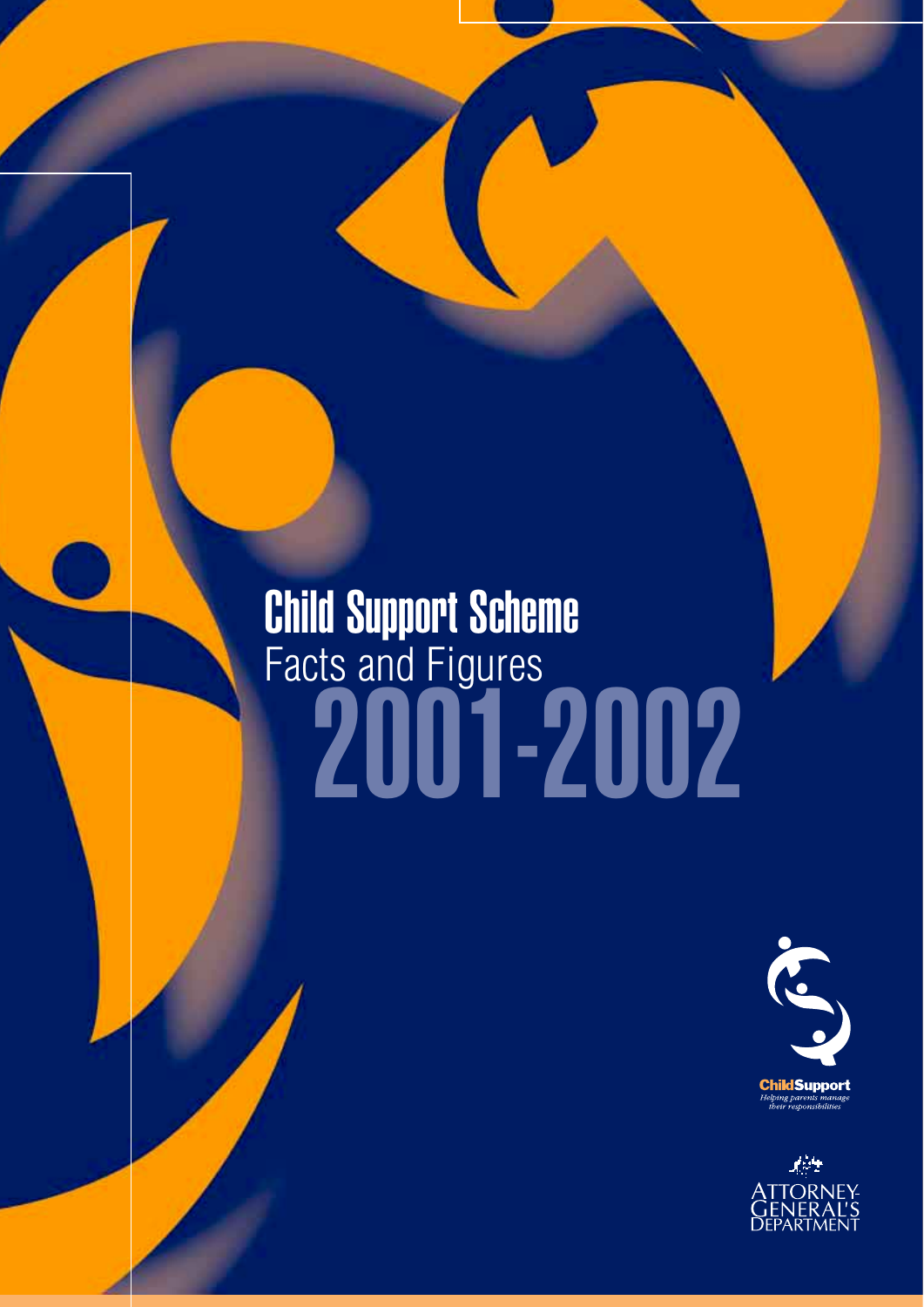# Facts and Figures<br>2001 - 2002 Child Support Scheme



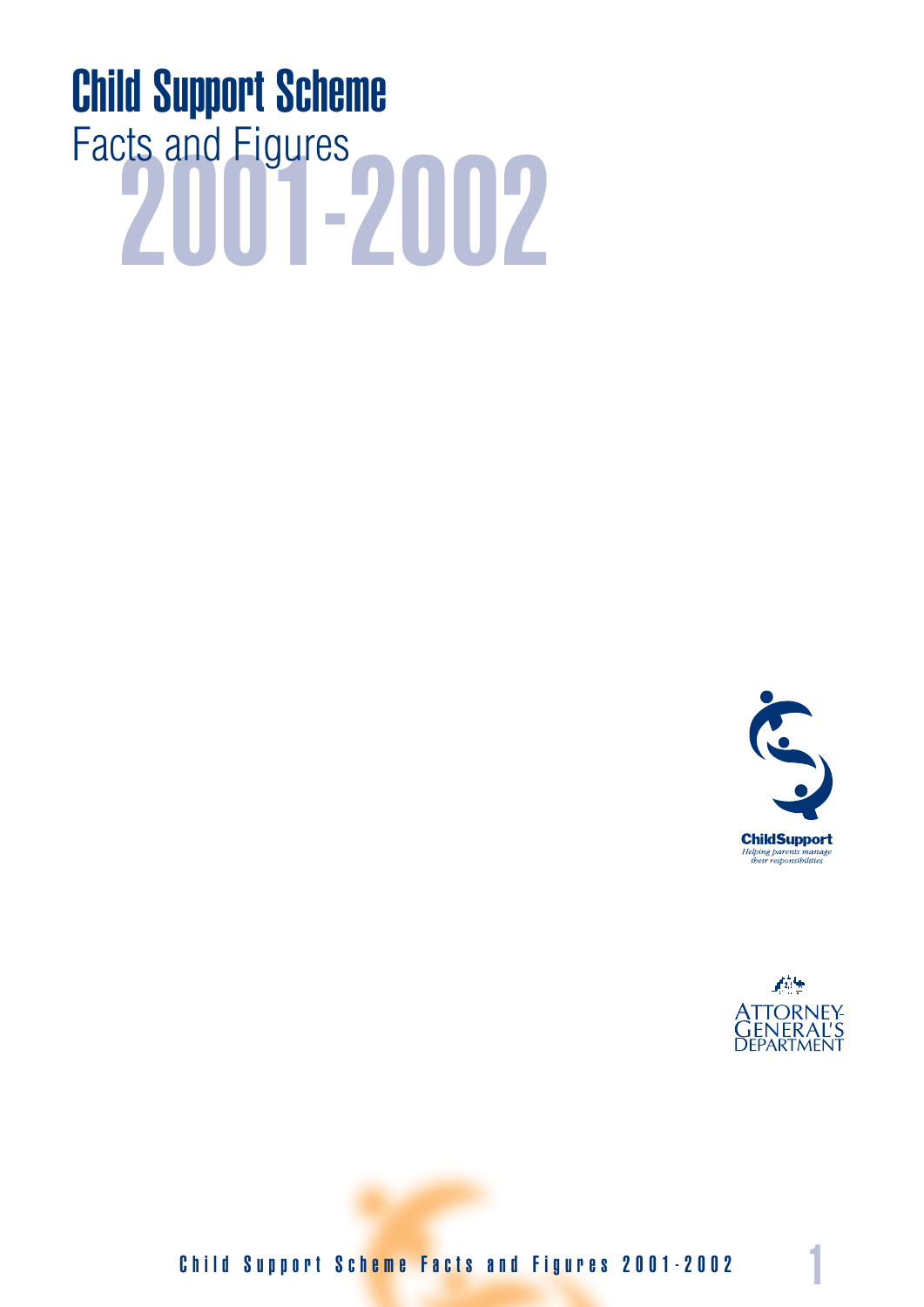#### **Comments on this paper**

Comments on this paper are welcomed and should be addressed to:

**Director** Public Affairs Unit Child Support Agency Dept of Family and Community Services 40 Cameron Avenue BELCONNEN ACT 2617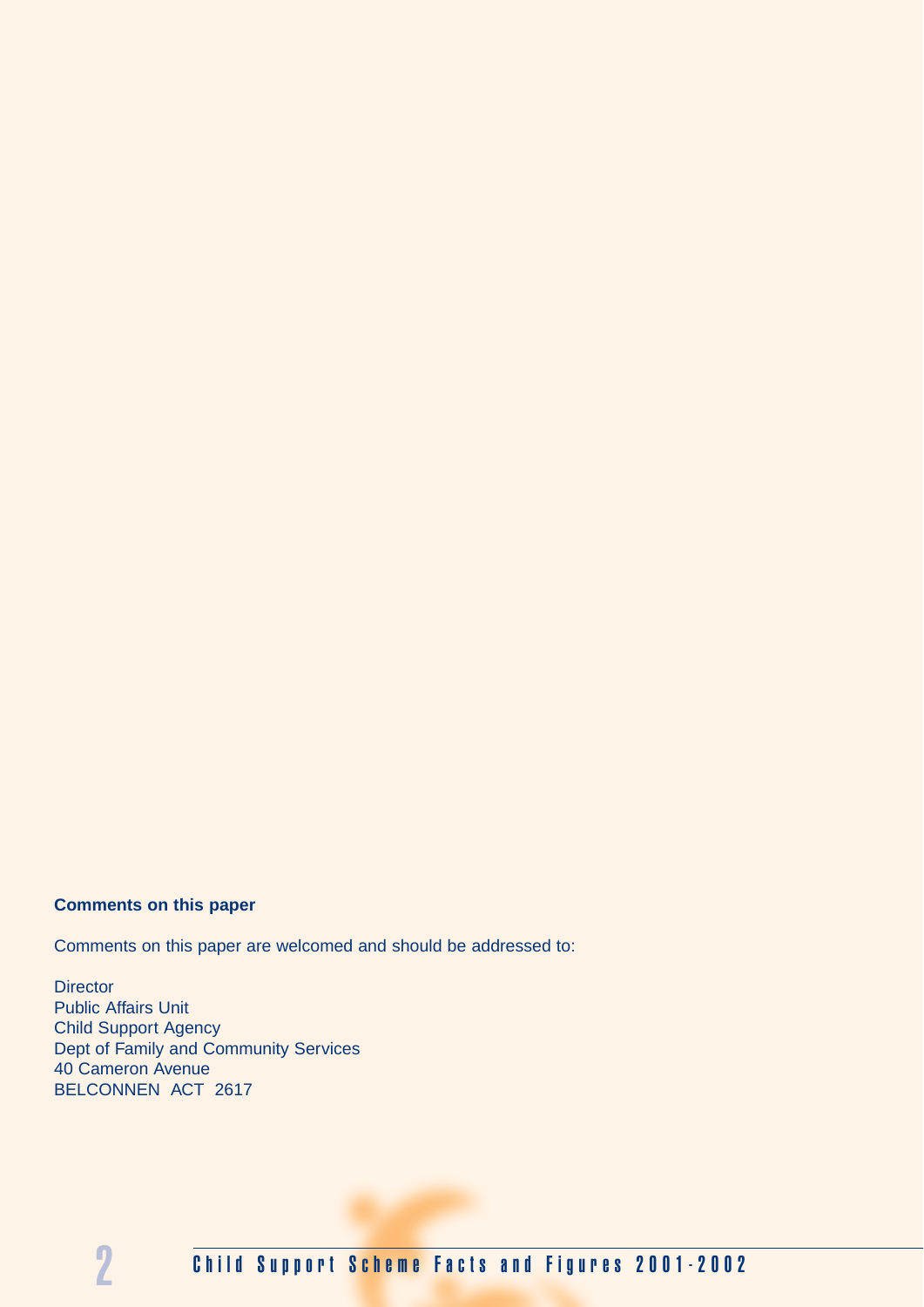#### **Index**

|                     | <b>Summary Sheet</b>                                                                        | 6  |
|---------------------|---------------------------------------------------------------------------------------------|----|
| <b>Introduction</b> |                                                                                             | 7  |
| 1.0                 | A Brief Overview and History of the Australian Child<br><b>Support Scheme</b>               | 7  |
| 1.1                 | The Aims of the Child Support Scheme                                                        | 7  |
| 1.2                 | A Brief History of the Child Support Scheme                                                 | 7  |
| 1.3                 | The Child Support Formula                                                                   | 8  |
| 1.4                 | Administrative Arrangements between CSA, FaCS and A-GD                                      | 9  |
|                     | 1.4.1 The Child Support Agency in the Department of<br><b>Family and Community Services</b> | 9  |
|                     | 1.4.2 The Role of the Department of Family and Community Services                           | 10 |
|                     | 1.4.3 The Role of Centrelink                                                                | 10 |
|                     | 1.4.4 The Role of the Attorney-General's Department                                         | 10 |
| 1.5                 | How the Child Support Scheme works                                                          | 10 |
| 2.0                 | <b>Reasonable Action to Obtain Child Support</b>                                            | 11 |
| 2.1                 | <b>Child Support Customers</b>                                                              | 11 |
| 2.2                 | Maintenance Action being taken by FaCS Child Support Customers                              | 11 |
| 3.0                 | <b>Caseload</b>                                                                             | 12 |
| 3.1                 | <b>Active Caseload at June 2002</b>                                                         | 12 |
| 3.2                 | Caseload by Stage and Payment Arrangement                                                   | 12 |
| 3.3                 | <b>Assessment Type</b>                                                                      | 13 |
| 3.4                 | <b>Change of Assessment</b>                                                                 | 15 |
| 3.5                 | <b>Type of Care Arrangement</b>                                                             | 15 |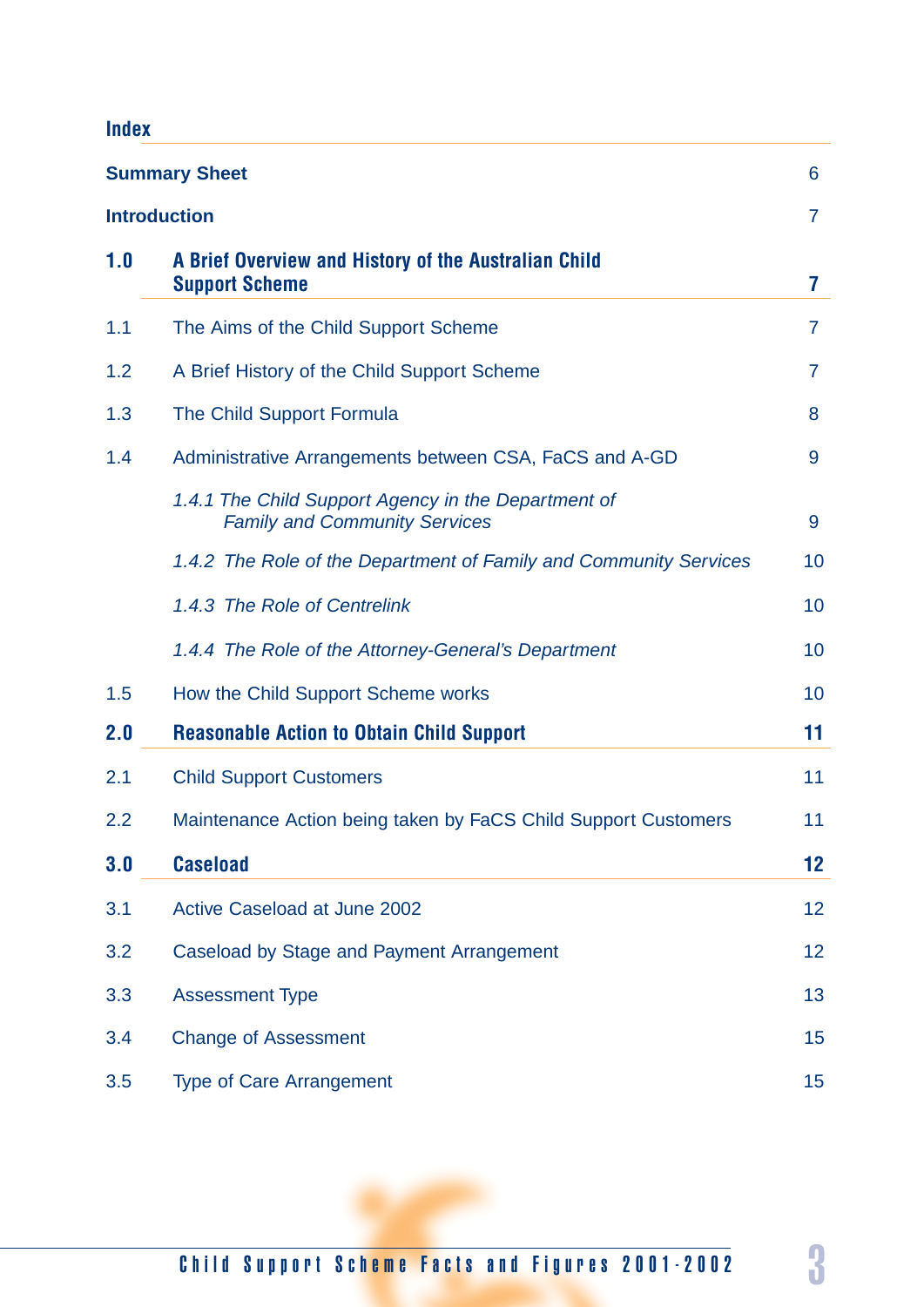| 4.0 | <b>Client Overview by Payment Arrangement and Stage</b>       | 17 |
|-----|---------------------------------------------------------------|----|
| 4.1 | <b>Number of Clients</b>                                      | 17 |
| 4.2 | <b>Number of Children</b>                                     | 17 |
|     | 4.2.1 Children covered by Child Support Assessments (Stage 2) | 17 |
|     | 4.2.2 Payers' Subsequent Families                             | 18 |
| 4.3 | Number and Gender of Payers and Payees                        | 19 |
| 4.4 | Age of Cases                                                  | 19 |
| 4.5 | Income of Payers and Payees                                   | 19 |
| 4.6 | Income Sources of CSA Payers who lodge Tax Returns            | 21 |
| 5.0 | <b>Program Outcomes</b>                                       | 22 |
| 5.1 | <b>Liabilities</b>                                            | 22 |
|     | 5.1.1 Liabilities by CSA and Private Collect                  | 22 |
|     | 5.1.2 Average Child Support Liabilities                       | 24 |
| 5.2 | <b>Payments</b>                                               | 24 |
|     | 5.2.1 Total Credits and Liabilities                           | 24 |
|     | 5.2.2 Child Support Transferred                               | 27 |
|     | 5.2.3 Collections - CSA Collect Cases                         | 28 |
|     | 5.2.4 Liabilities and Debt - CSA Collect Cases                | 30 |
|     | 5.2.5 Debt - CSA Collect Cases                                | 30 |
| 6.0 | <b>Legal Services Overview</b>                                | 31 |
| 6.1 | <b>Background</b>                                             | 31 |
| 6.2 | <b>Statistics and Advice Work Types</b>                       | 32 |
|     | 6.2.1 Legal Aid Commission Statistics                         | 32 |
|     | 6.2.2 Community Legal Services Statistics                     | 32 |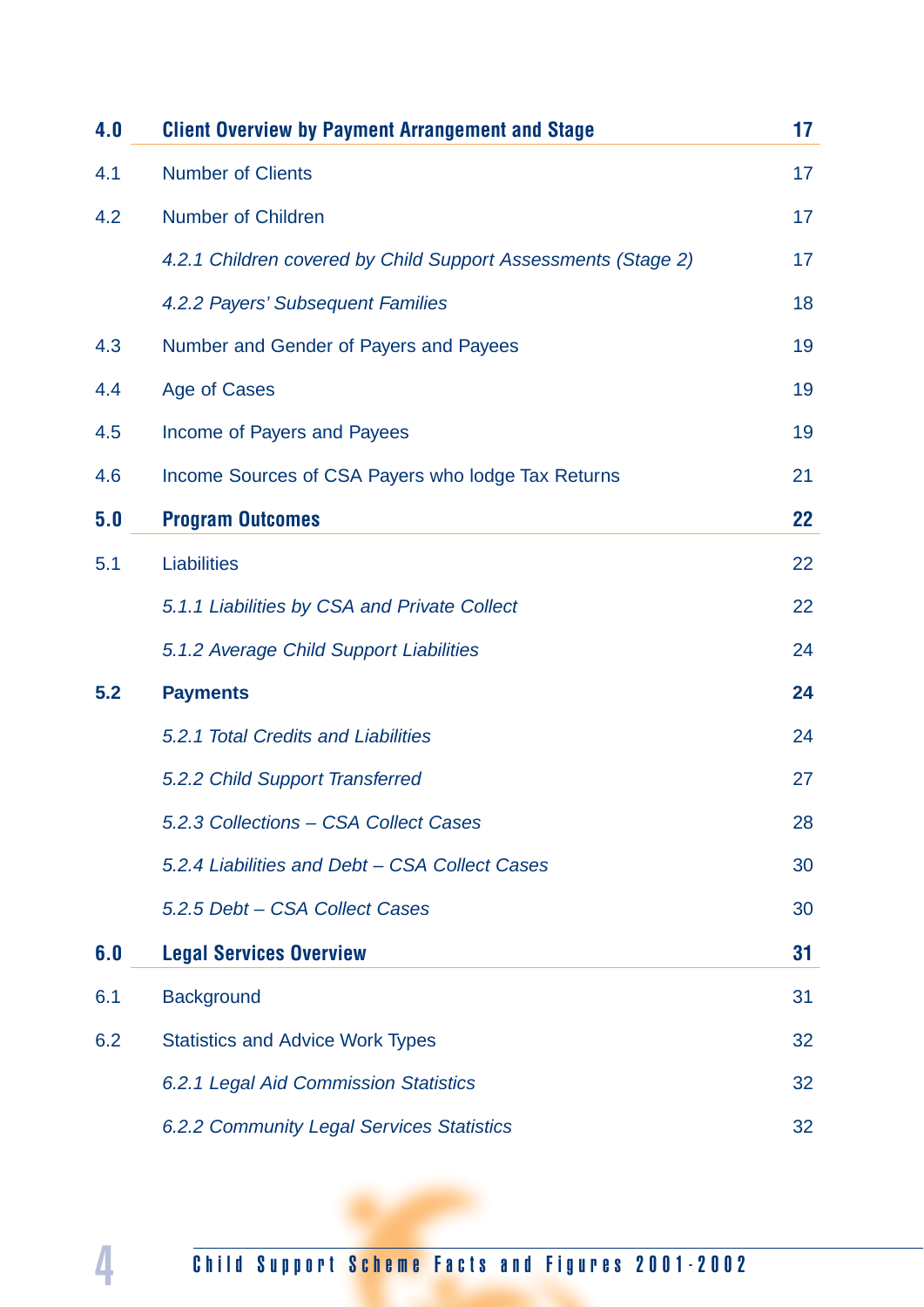|     | <b>Appendix 2: Amounts Used in Child Support Assessments</b>                                                                          | 43 |
|-----|---------------------------------------------------------------------------------------------------------------------------------------|----|
|     | <b>Appendix 1: Contact Details</b>                                                                                                    | 39 |
|     | <b>Appendices</b>                                                                                                                     |    |
| 7.5 | <b>CSA Telephone Performance</b>                                                                                                      | 36 |
| 7.4 | <b>CSA Staff</b>                                                                                                                      | 35 |
| 7.3 | <b>Comparisons with Overseas Agencies</b>                                                                                             | 35 |
| 7.2 | <b>Scheme Costs</b>                                                                                                                   | 35 |
| 7.1 | <b>Savings</b>                                                                                                                        | 33 |
| 7.0 | <b>Savings and Costs</b>                                                                                                              | 33 |
| 6.3 | <b>Additional Child Support Information Collected by Community</b><br>Legal Services relating to child support activities for 2001-02 | 33 |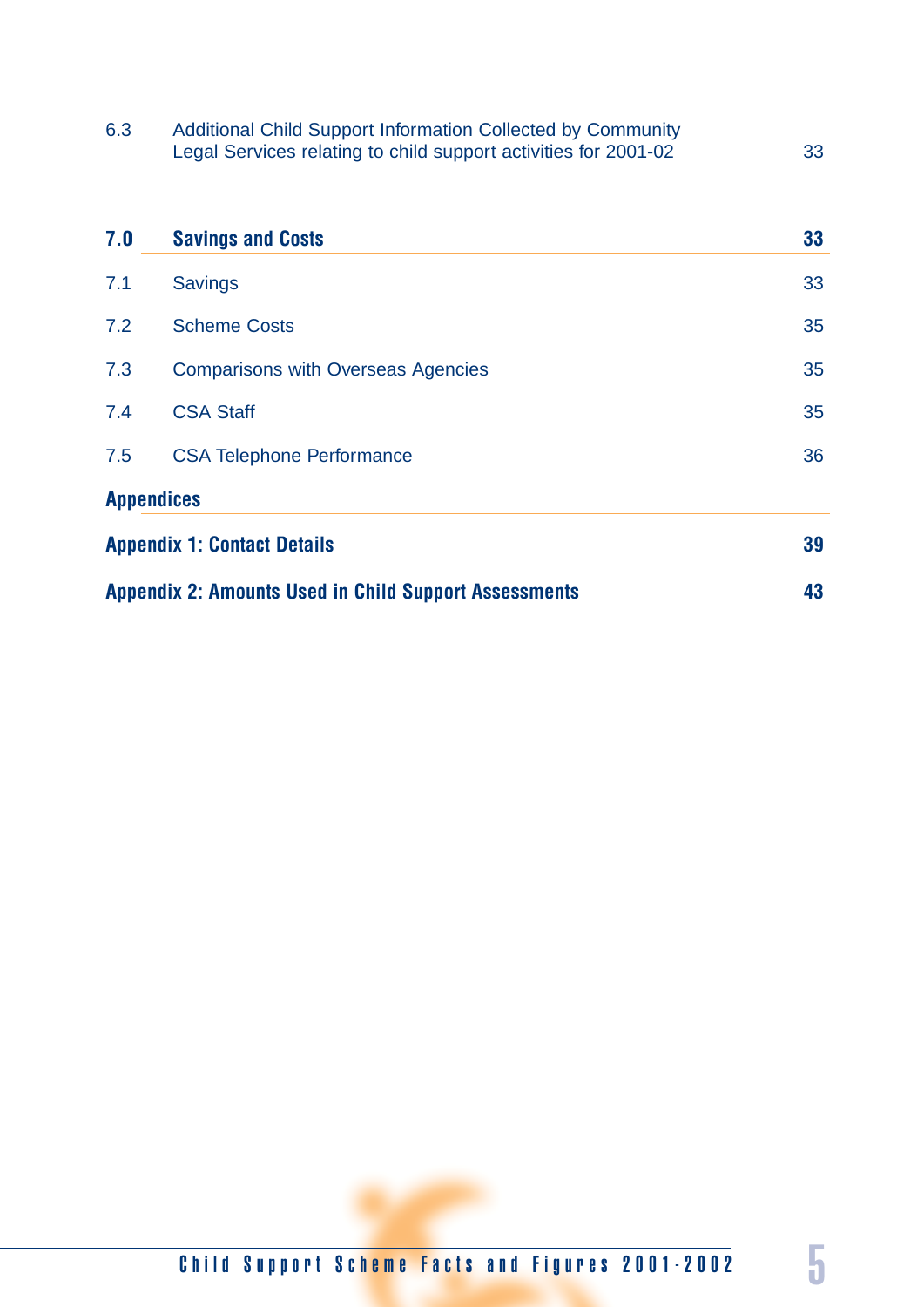|                                                       | 1999-2000  | 2000-01    | 2001-02    |
|-------------------------------------------------------|------------|------------|------------|
| <b>Support for Children</b>                           |            |            |            |
|                                                       |            |            |            |
| <b>Child Support transfers:</b><br><b>CSA Collect</b> | \$598.2m   | \$619.4m   | \$636.4m   |
| <b>Private Collect</b>                                | \$788.0m   | \$780.7m   | \$814.2m   |
| Total                                                 | \$1,386.2m | \$1,400.1m | \$1,450.6m |
| CSA collection performance since inception:           | 86.3%      | 87.5%      | 87.7%      |
| <b>Total Collections</b>                              | \$4,010.5m | \$4,698.4m | \$5,392.9m |
| <b>Total Liabilities</b>                              | \$4,645.2m | \$5,368.1m | \$6,151.7m |
|                                                       |            |            |            |
| Average weekly liabilities per case:                  |            |            |            |
| Stage 1 CSA Collect                                   | \$52.64    | \$56.37    | \$52.37    |
| <b>Stage 1 Private Collect</b>                        | \$49.42    | \$49.56    | \$49.28    |
| <b>Stage 2 CSA Collect</b>                            | \$51.59    | \$47.01    | \$48.89    |
| <b>Stage 2 Private Collect</b>                        | \$86.66    | \$80.52    | \$81.32    |
| <b>Support for Parents</b>                            |            |            |            |
| <b>CSA Caseload:</b>                                  | 569,710    | 612,332    | 657,332    |
| % CSA Collect                                         | 54.8%      | 52.3%      | 50.6%      |
| % Private Collect                                     | 45.2%      | 47.7%      | 49.4%      |
| % Stage 1 Court Orders                                | 7.1%       | 5.7%       | 4.7%       |
| % Stage 2 Formula Assessment                          | 92.9%      | 94.3%      | 95.3%      |
| Children who are eligible for child                   |            |            |            |
| support payments (Eligible Children -                 |            |            |            |
| Stage 2 Cases only                                    | 822,761    | 901,356    | 1,002,663  |
| <b>CSA client numbers:</b><br><b>Payers</b>           | 539,166    | 582,315    | 610,230    |
| Payees                                                | 539,154    | 582,518    | 606,941    |
| <b>Total</b>                                          | 1,078,320  | 1,164,833  | 1,217,171  |
| <b>Legal Services Funding</b>                         | \$7.7m     | \$7.8m     | \$5.3m     |
| <b>CSS Savings &amp; Costs to Government</b>          |            |            |            |
| <b>Total savings to Government outlays</b>            | \$425.0m   | \$380.4m   | \$423.0m   |
| Scheme costs by agency:<br><b>CSA</b>                 | \$198.2m   | \$203.7m   | \$214.0m   |
| <b>FaCS</b>                                           | \$3.0m     | \$2.3m     | \$2.3m     |
| A-GD                                                  | \$7.8m     | \$7.8m     | \$5.3m     |
| Dollars collected by CSA for each dollar spent.       | \$7.00     | \$6.85     | \$6.78     |
| CSA cost to collect each dollar. <sup>1</sup>         | 14.3 cents | 14.6 cents | 14.7 cents |
|                                                       |            |            |            |

#### **Child Support Scheme - Key Facts and Figures**

*1. In previous years this was measured as Scheme costs to collect a dollar.*

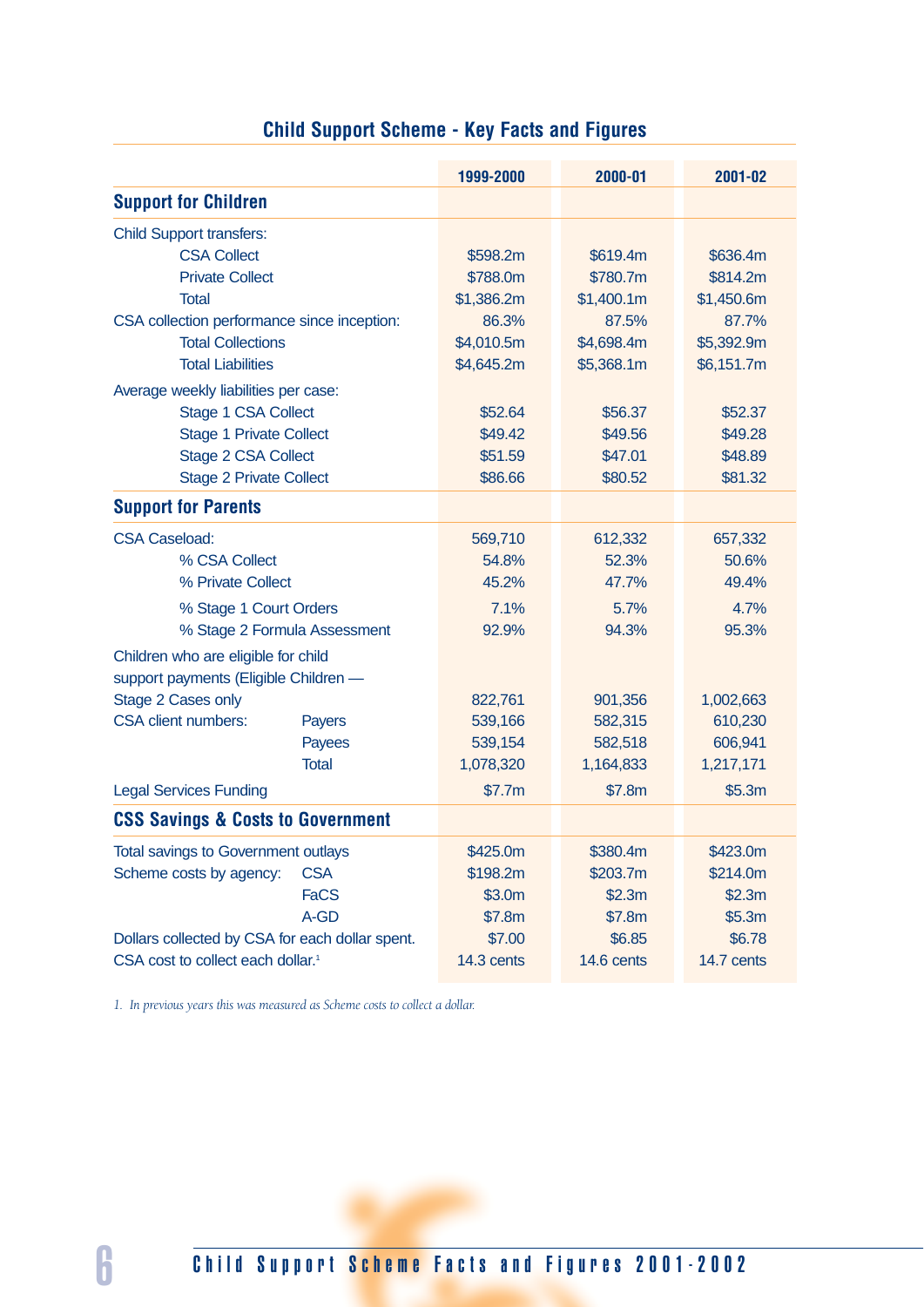## **Introduction**

This report is the sixth edition of Child Support Scheme Facts and Figures and is the first edition to be released since the implementation of the Child Support Agency's new computer system Cuba (so named after the Roman goddess of children). The implementation of the new computer system has given CSA the opportunity to capture a wider range of more accurate data, and that more accurate data is reflected in this publication.

Facts and Figures is an annual publication released jointly by the Agencies and Departments with responsibilities under the Child Support Scheme.

#### **1.0 A Brief Overview and History of the Australian Child Support Scheme**

#### **1.1 The Aims of the Child Support Scheme**

The Australian Child Support Scheme was introduced in 1988 to: 'strike a fairer balance between public and private forms of support [for children] to alleviate the poverty of sole parent families.<sup>'1</sup> The Scheme aims to ensure that:

- parents share in the cost of supporting their children according to their capacity;
- adequate support is available to all children not living with both parents;
- Commonwealth involvement and expenditure is limited to the minimum necessary for ensuring children's needs are met;
- work incentives for both parents to participate in the labour force are not impaired; and

• the overall arrangements are non-intrusive to personal privacy and are simple, flexible and efficient.<sup>2</sup>

#### **1.2 A Brief History of the Child Support Scheme**

Prior to the introduction of the Child Support Scheme, child support could only be obtained by the parents reaching an agreement or by seeking an order from a court. This meant that child support was effectively denied to those parents who could not reach an agreement with their former partner and could not afford to take court action.

During the 1970s and 1980s there was a rapid growth in the number of single parents with day-today care and responsibility for the children of a former marriage or relationship. There was community concern and criticism about the prevailing child maintenance system. Three issues were of particular concern:

- the non-payment of maintenance;
- the low levels of maintenance payments; and
- reliance on social welfare payments.

A number of reviews and studies resulted in the government deciding to establish a child support system to overcome these problems. The government published Child Support – A discussion paper on child maintenance in 1986 and, after extensive consultation with external parties, it implemented the Child Support Scheme in 2 stages.

Stage 1 was introduced by the Child Support (Registration and Collection) Act 1988. This Act gave the Commissioner of Taxation, as Child

<sup>1</sup> Cabinet Sub-Committee on Maintenance, *Child Support: discussion paper on child maintenance* (1986), p. 14.

<sup>&</sup>lt;sup>2</sup> An examination of the operation and effectiveness of the Child Support Scheme, Government Response to the Report by the Joint Select *Committee on Certain Family Law Issues,* November 1997, p. 3.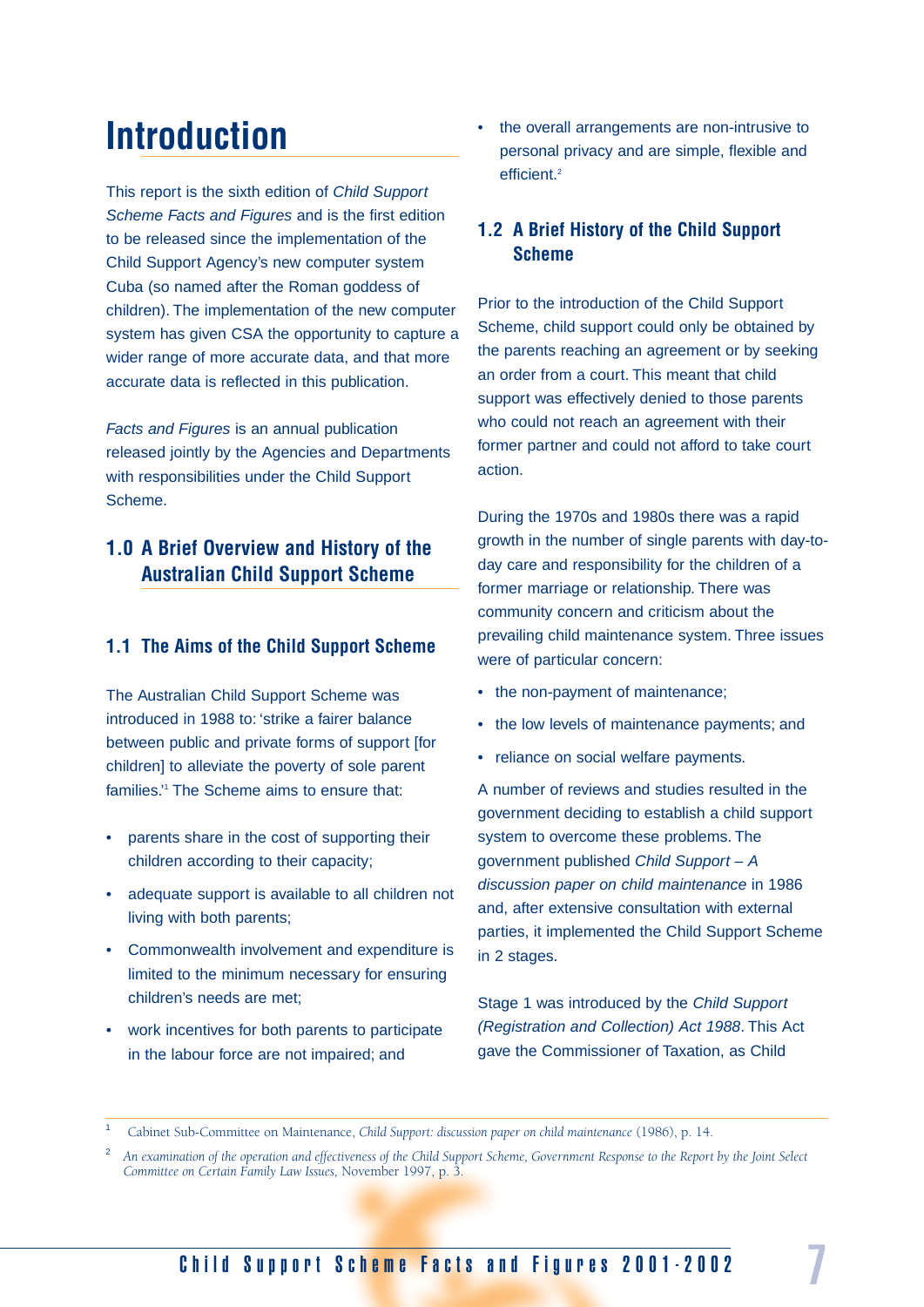Support Registrar, the responsibility for collecting child support payments in respect of court orders and court-registered agreements. This collection is undertaken on application from the parent entitled to receive child support.

Stage 2 was introduced by the Child Support (Assessment) Act 1989. This Act established a further responsibility on the Child Support Registrar to administratively assess child support using a formula based on the income of both parents, and therefore their capacity to pay. Stage 2 applies only to parents who separated on or after 1 October 1989, or who have a child born on or after that date.

Legislative reforms of the Scheme are ongoing. The Child Support Legislation Amendment Act 2001 received Royal Assent on 30 June 2001 and the reforms were implemented from 1 July 2001. The measures included:

- support for second families with an additional reason for changing a formula assessment for parents who have income derived from a second job, regular overtime or other additional income source which is earned for the benefit of children from a subsequent family (commenced 1 July 2001);
- further support for second families with changes to the Family Tax Benefit and Child Care Benefit income tests to take into account 100 per cent of child support liabilities paid (commenced 1 July 2001);
- support for resident parents with a measure to allow child support debts to be recovered from the non-resident parent's share of the Family Tax Benefit for the children for whom they have a child support debt (commences 1 July 2002);
- introducing Departure Prohibition Orders to prevent non-resident parents from leaving Australia where they have persistently failed to meet their child support obligations; and

• changes to recognise that CSA is a part of FaCS.

#### **1.3. The Child Support Formula**

CSA uses a legislative formula to calculate the amount of child support to be paid. The formula is applied to the liable parent's taxable income (which, for CSA purposes, includes rental losses, exempt foreign employment income and Reportable Fringe Benefits):

- 1. Less an allowance for living expenses and for each natural or adopted dependent child living with the liable parent;
- 2. Less half the resident parent's excess income over average weekly earnings.

After making the above deductions, a percentage of the remaining income is paid as support. The percentage varies according to the number of children:

| <b>Table 1.1: Child Support Percentages</b> |  |  |    |     |             |  |
|---------------------------------------------|--|--|----|-----|-------------|--|
| No. of Children 1                           |  |  | -3 |     | 4 5 or more |  |
| Child Support 18% 27% 32%                   |  |  |    | 34% | 36%         |  |

The basic formula used to assess the annual rate of child support is:

 $\{ (A - B) - (C / 2) \} \times D = E$ 

#### Where:

- A is the child support income amount (taxable income)
- B is the exempted income amount
- C is the amount of payee income above the disregarded income amount
- D is the child support percentage
- E is the amount payable by the payer

Taxable income used in the child support formula is the income shown on the payer's tax return for the last financial year. For child support purposes the maximum taxable income used in the formula from January 2002 was \$113,542.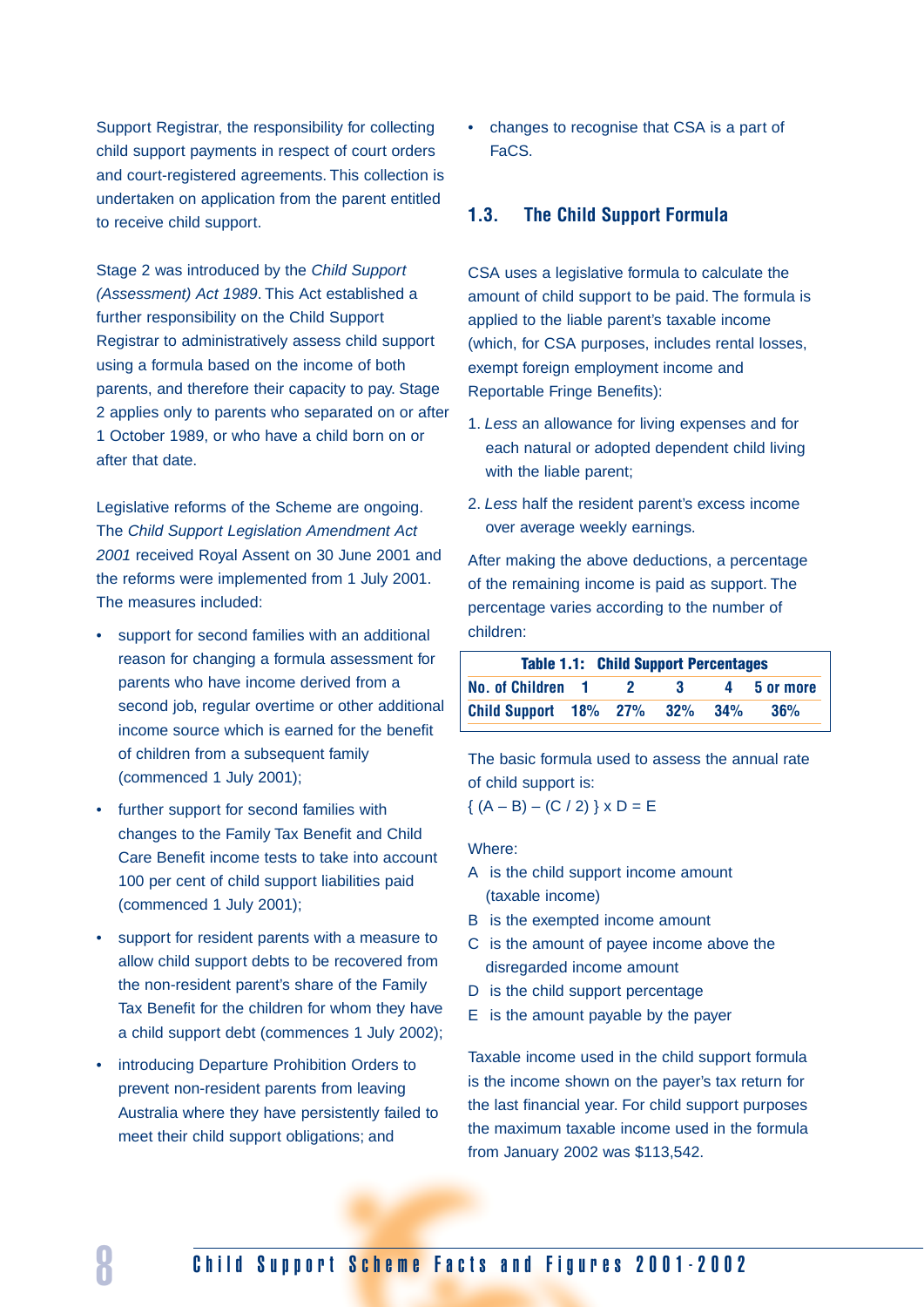A payer's exempt income is an allowance for living expenses and is deducted before the child support percentage is applied. It is based on 110 per cent of the single rate of social security pension. If the payer has care of other natural or adopted children, the exempt amount is increased to 220 per cent of the partnered pension rate plus an allowance for each child depending on their age (see Table 1.2).

| <b>Table 1.2: Exempt Income Amounts</b>       |                      |                      |  |  |  |  |  |
|-----------------------------------------------|----------------------|----------------------|--|--|--|--|--|
|                                               | <b>Exempt Income</b> | <b>Exempt Income</b> |  |  |  |  |  |
|                                               | 1.1.2001-31.12.2001  | 1.1.2002-31.12.2002  |  |  |  |  |  |
| No natural or adopted children                | \$11,271             | \$11,740             |  |  |  |  |  |
| With natural or adopted children <sup>1</sup> | \$18,813             | \$19,597             |  |  |  |  |  |
| <b>Allowance for child under 13</b>           | \$2,049              | \$2,169              |  |  |  |  |  |
| <b>Allowance for child 13-15</b>              | \$2,857              | \$3,025              |  |  |  |  |  |
| <b>Allowance for child 16-17</b>              | \$4,276              | \$4,454              |  |  |  |  |  |

If a payee's child support income amount exceeds the disregarded income amount<sup>3</sup>, then the liable parent's income is reduced by 50 per cent of the payee's excess income for the period concerned (the annual rate of the child support amount cannot be reduced below 25 per cent of the rate that would have been payable if the payee had less than the disregarded income amount). The payee's disregarded income amount is that part of the payee's income below Average Weekly Earnings of all employees.

If either parent's income has decreased by 15 per cent or more since the previous year of income, they could apply for the assessment to be varied to reflect their current income.

#### **1.4 Administrative Arrangements between the Child Support Agency, the Department of Family and Community Services and the Attorney-General's Department**

Until October 1998 the Child Support Scheme was administered by CSA as part of the Australian Taxation Office, the Department of Social Security and the Attorney-General's Department.

> In October 1998 it was announced CSA would be removed from the Australian Taxation Office and become part of the new Commonwealth Department of Family and Community Services (FaCS). As a result of these changes the Scheme partners are now FaCS, incorporating CSA, and the Attorney-General's Department.

#### *1.4.1 The Child Support Agency in the Department of Family and Community Services*

CSA was created to administer the Child Support (Registration and Collection) Act 1988 and the Child Support (Assessment) Act 1989.

The role of CSA is to:

- register cases;
- assess child support payable (Stage 2 cases only);
- collect payments where requested; and
- provide an information service for parents on child support matters.

These activities are undertaken in Branch Offices (currently 17) around Australia. CSA also has Regional Service Centres located in 21 Centrelink offices and one ATO Office (Darwin) in regional Australia.4

<sup>3</sup> The "disregarded income amount" recognises that the carer makes a significant contribution to the care of the children covered by the assessment. See Appendix 2 for more details.

<sup>&</sup>quot;More child support services for Regional Australia", Media Release, Hon. Larry Anthony, Minister for Community Services, 31 August 1999.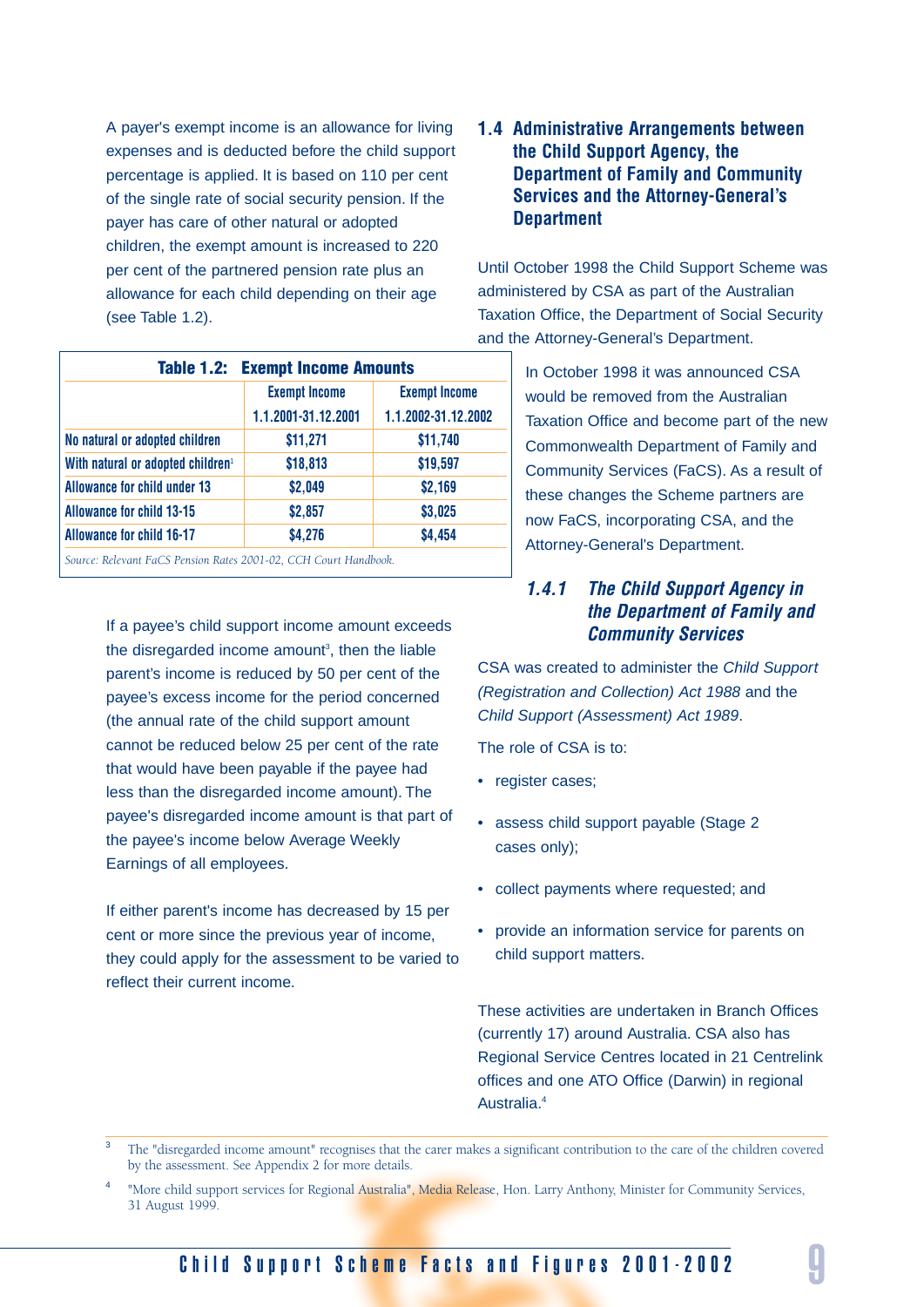CSA has access to taxation information to enable efficient assessment and collection of child support.

#### *1.4.2 The Role of the Department of Family and Community Services*

FaCS has a general responsibility to advise the government on matters relating to income support and social welfare policy, including child support. In addition to CSA, there are 3 further roles in the administration of the Child Support Scheme:

- strategic policy development, analysis and research;
- ensuring appropriate linkages between income support and child support; and
- reporting to Government and Parliament.

#### *1.4.3 The Role of Centrelink*

Centrelink is the primary service delivery agency for the FaCS portfolio and delivers a range of Government assistance programs, including family payments. Centrelink's primary role in terms of the Child Support Scheme is:

- ensuring applicants for more than the minimum rate of Family Tax Benefit take reasonable action to obtain child support; and
- adjusting family allowance payments to individuals in receipt of child support payments.

Centrelink has 310 customer service and call centres across Australia. It makes an estimated 300 million payments per annum with over 5.6 million customers.5

CSA and Centrelink are working together to enhance service delivery to mutual clients. Centrelink receives child support applications, and from late December 1998 has transmitted these electronically to CSA.

#### *1.4.4 The Role of the Attorney-General's Department*

The Attorney-General's Department (A-GD) has a general responsibility to advise the Government on matters relating to family law. The Department also provides Legal Aid support to eligible parents under the Child Support Scheme.

#### **1.5 How the Child Support Scheme works**

Australian families may make child support arrangements in one of 3 ways:

- Self-Administration: an entirely private arrangement between the parents, which includes cases where child support is not sought;
- Private Collect: registration with the Child Support Agency but with payment made directly between the parents; or
- CSA Collect: registration and collection by the Child Support Agency.

Registration with CSA can proceed on the application of either parent, however only the payee can apply for child support to be collected. The application can be to register a court order, a child support agreement or for CSA to issue an administrative assessment.

Payers can make payments directly to CSA where CSA collection is required. Alternatively, child support can be deducted from a payer's salary or wages in much the same way that income tax is deducted.

<sup>5</sup> *Centrelink Information.* A guide to payments and services, 2001-02, July 2002, p. 2.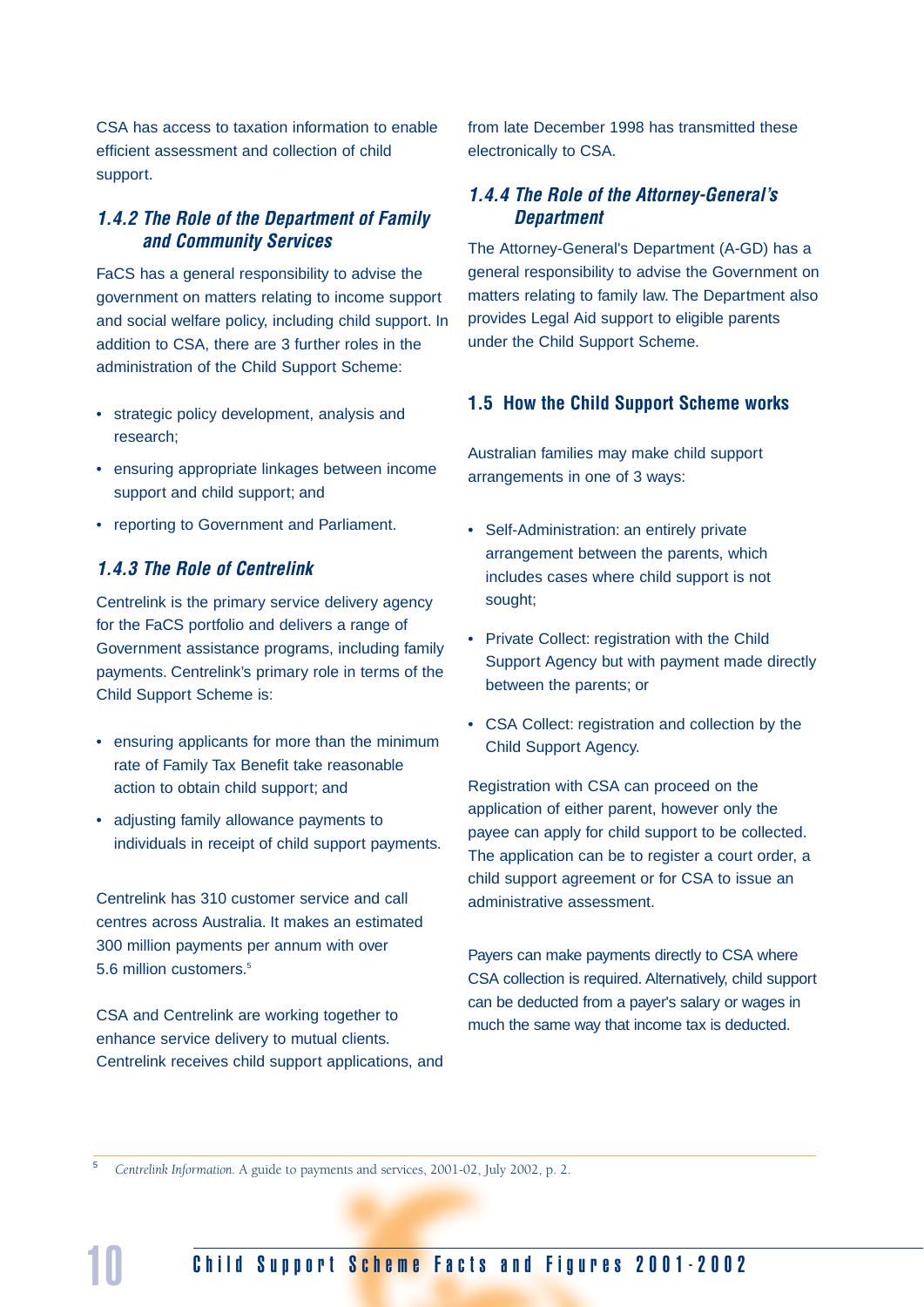Where a payment is not made, and CSA is unable to come to a voluntary payment arrangement with the payer, the Registrar has a range of administrative enforcement powers available, including:

- deduction from salary and wages (44.4 per cent of all CSA collections were paid this way in 2001-02);
- interception of income tax refunds (8.9 per cent of all CSA collections were paid this way in 2001-02);
- collection of monies owed to the defaulting parent from third parties under Section 72A, e.g. accessing funds in savings accounts, superannuation funds and solicitors' trust accounts (less than one per cent of all CSA collections were paid this way in 2001-02).6

In addition, debts can be pursued through the courts to seek orders for sale of assets and property, or debts can be pursued by instituting bankruptcy proceedings.

#### **2.0 Reasonable Action to Obtain Child Support**

#### **2.1 Child Support Customers**

Centrelink and CSA have mutual clients primarily as a result of the Maintenance Action Test. As mentioned in section 1.4.3, Family Tax Benefit Part A customers who have children from a previous relationship must take reasonable action to obtain child support. A high proportion of applications for registration with CSA, therefore, come from Centrelink. Reasonable action for Stage 2 customers means lodging an application for assessment under the child support formula and either:

- having the payments collected by CSA; or
- privately collecting 100 per cent of the assessed amount; or

• lodging a child support agreement that meets 100 per cent of the assessed amount.

#### **2.2 Maintenance Action being taken by FaCS Child Support Customers**

Maintenance action is recorded by Centrelink for each child because a parent may have different maintenance action in progress for different children e.g. where the children have different fathers.

The following is a summary of maintenance action being taken on behalf of children of FTB Part A customers. By June 2002:

- a total of 95.2 per cent of children of FTB Part A customers had maintenance action completed on their behalf. This means these cases were registered with CSA or an application had been lodged;
- another 3.7 per cent of children of FTB Part A customers were granted an exemption; and
- the remaining 1.1 per cent of children of FTB Part A customers at that time did not have reasonable maintenance action requirements met on their behalf.

Based on the figures in Table 2.1 and the chart above, it can be seen that reasonable maintenance action requirements have been met for almost 99 per cent of children (95.2 per cent 'complete' plus 3.7 per cent 'exempted') of FaCS child support customers. In fact, at June 2002, only 1.1 per cent of children did not have reasonable maintenance action requirements met on their behalf and, in many cases, this can be a temporary situation.

<sup>6</sup> These percentages are obtained from the *Money For Kids (MFK)* Report, and apply for the period up to the end of February 2002. Data from the *MFK* Report was not available for the period 1 March to 30 June 2002.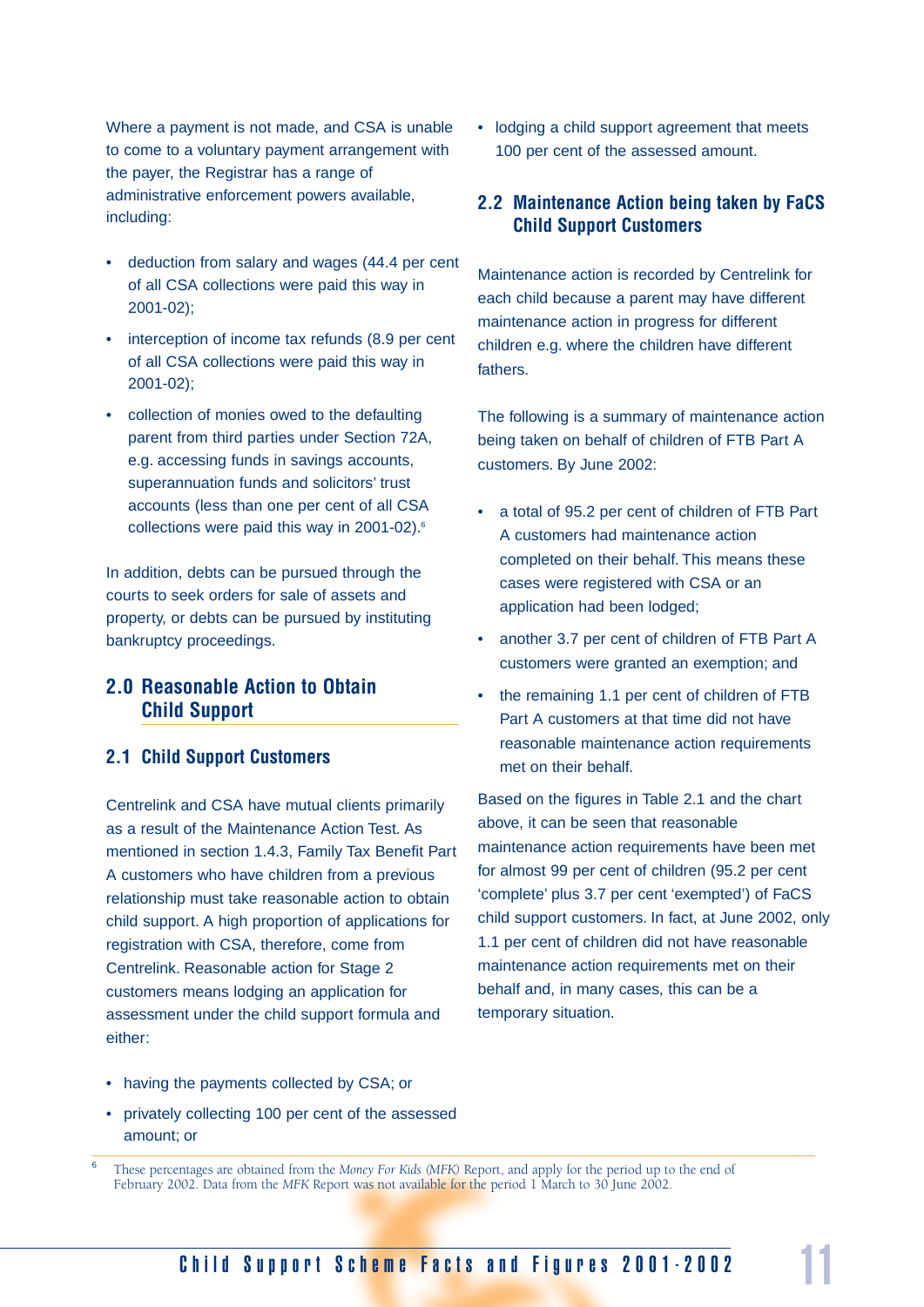|                                                                                      | <b>Table 2.1: Action Taken to Obtain Child Support</b> |               |
|--------------------------------------------------------------------------------------|--------------------------------------------------------|---------------|
| <b>Maintenance Action</b>                                                            | <b>Number of Children</b>                              | $\frac{0}{0}$ |
| <b>Complete</b>                                                                      | 911,092                                                | 95.2          |
| <b>Exempt</b>                                                                        | 35,838                                                 | 3.7           |
| <b>Requirements Not Met</b>                                                          | 10.128                                                 | 1.1           |
| Total                                                                                | 957,058                                                | 100.0         |
| FaCS, November 2002.<br>Source:<br>Percentages may not add due to rounding.<br>Note: |                                                        |               |



#### **3.0 Caseload**

#### **3.1 Active Caseload7 at June 2002**

As at June 2002 there were 657,332 active cases. Some 4.7 per cent (30,626) were Stage 1 active cases, and 95.3 per cent (626,706) were Stage 2 active cases.<sup>8</sup> Each case has 2 CSA clients; the payer (the parent who pays the child support) and the payee (the parent who receives the child support). There are fewer payer and payee clients than active cases as some payers and payees are involved in more than one case. As a result, CSA had more than 1.2 million payers and payees by June 2002.

#### **3.2 Caseload by Stage and Payment Arrangement**

The Stage 1 active caseload has been declining since 1993. This will continue as the children in Stage 1 move out of the child support eligible population. The trends in both Stage 1 and Stage 2 caseloads are reflected in Table 3.1 and Chart 3.1.

Chart 3.1 shows growth in active cases has increased slightly after having slowed over the past five years. Between 1993 and 1994 the caseload grew by an average of 5,550 cases per month. This compares with an increase of 3,552 cases

<sup>7</sup> "Active Cases" include Stage 1 and Stage 2 cases that are registered and have a current liability collected, where processing is not finalised, and cases that have been assessed but where the liability is being collected privately.

<sup>8</sup> *Child Support Agency Monthly Performance Report for June 2001* (CS5), p. 9.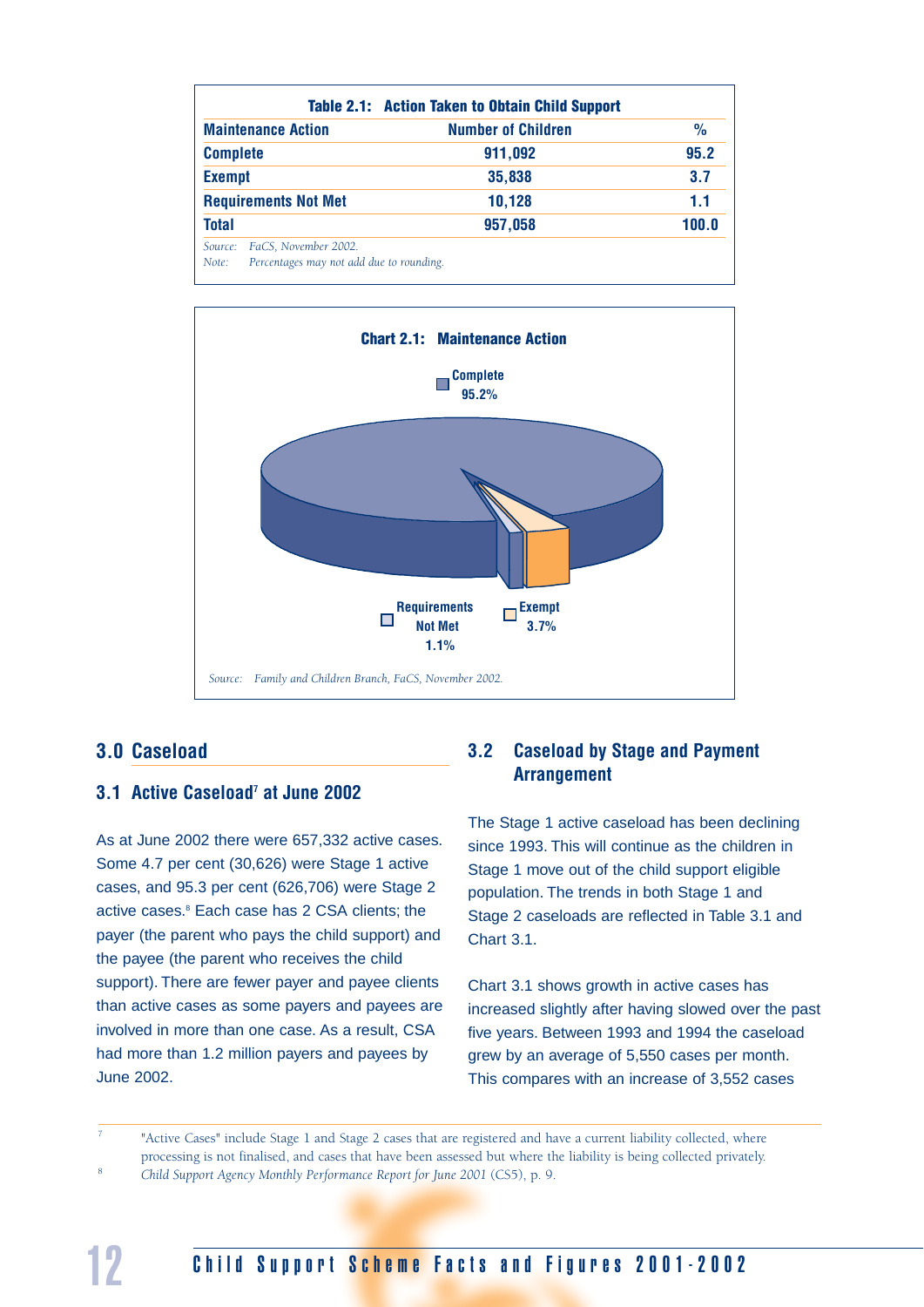

|         |                                   |      | Table 3.1: Caseload Growth by Stage and Payment Arrangement <sup>1</sup> |                        |         |  |
|---------|-----------------------------------|------|--------------------------------------------------------------------------|------------------------|---------|--|
| 30 June | Stage 1<br><b>Active Caseload</b> |      | Stage 2                                                                  | <b>Active Caseload</b> |         |  |
|         | <b>Number</b>                     | $\%$ | <b>Number</b>                                                            | $\frac{0}{0}$          |         |  |
| 1991    | 62,758                            | 60.9 | 40,348                                                                   | 39.1                   | 103,106 |  |
| 1992    | 70,787                            | 50.7 | 68,865                                                                   | 49.3                   | 139,652 |  |
| 1993    | 73,819                            | 34.9 | 137,762                                                                  | 65.1                   | 211,581 |  |
| 1994    | 61,082                            | 22.0 | 217,103                                                                  | 78.0                   | 278,185 |  |
| 1995    | 60,226                            | 17.9 | 276,091                                                                  | 82.1                   | 336,317 |  |
| 1996    | 58,442                            | 14.8 | 336,466                                                                  | 85.2                   | 394,908 |  |
| 1997    | 54,645                            | 12.2 | 393,400                                                                  | 87.8                   | 448,045 |  |
| 1998    | 50,935                            | 10.3 | 443,599                                                                  | 89.7                   | 494,534 |  |
| 1999    | 45,986                            | 8.6  | 489,583                                                                  | 91.4                   | 535,569 |  |
| 2000    | 40,664                            | 7.1  | 529,046                                                                  | 92.9                   | 569,710 |  |
| 2001    | 34,650                            | 5.7  | 577,682                                                                  | 94.3                   | 612,332 |  |
| 2002    | 30,626                            | 4.7  | 626,706                                                                  | 95.3                   | 657,332 |  |
|         |                                   |      |                                                                          |                        |         |  |

*Source: Child Support Agency, June 2002.*

*Note: 1. Active caseload figures for Stage 1 in this table include "processing not finalised", "registered and collecting", "elections not to collect" and "keyed court orders/no applications". Active caseload figures for Stage 2 in this table include "processing not finalised", "total assessed, registered and collecting" and "total assessed but not collecting".*

*2. The FaCS Annual Report 2001-02 reports 667,957 cases, which is higher than the figure recorded in this table and elsewhere in this report. The higher figure in the annual report includes cases that had ended with arrears, whereas this table only counts cases with a current liability (nil and above nil liabilities).*

*3. Percentages may not add due to rounding.*

per month between June 2000 and June 2001 and an average of 3,750 cases per month between June 2001 and June 2002.

The increase in the percentage of Private Collect cases to 49.4 per cent of all cases (see Table 3.2 and Charts 3.2 and 3.3 below) is consistent with the Government's aim to ensure arrangements are non-intrusive to personal privacy.

#### **3.3 Assessment Type**

Table 3.3 and Chart 3.4 show the assessment types by CSA Collect and Private Collect arrangements. The majority of assessments are formula-based. Private Collect arrangements are more likely to be based on agreements than CSA Collect arrangements (5.6 per cent as opposed to 3.4 per cent).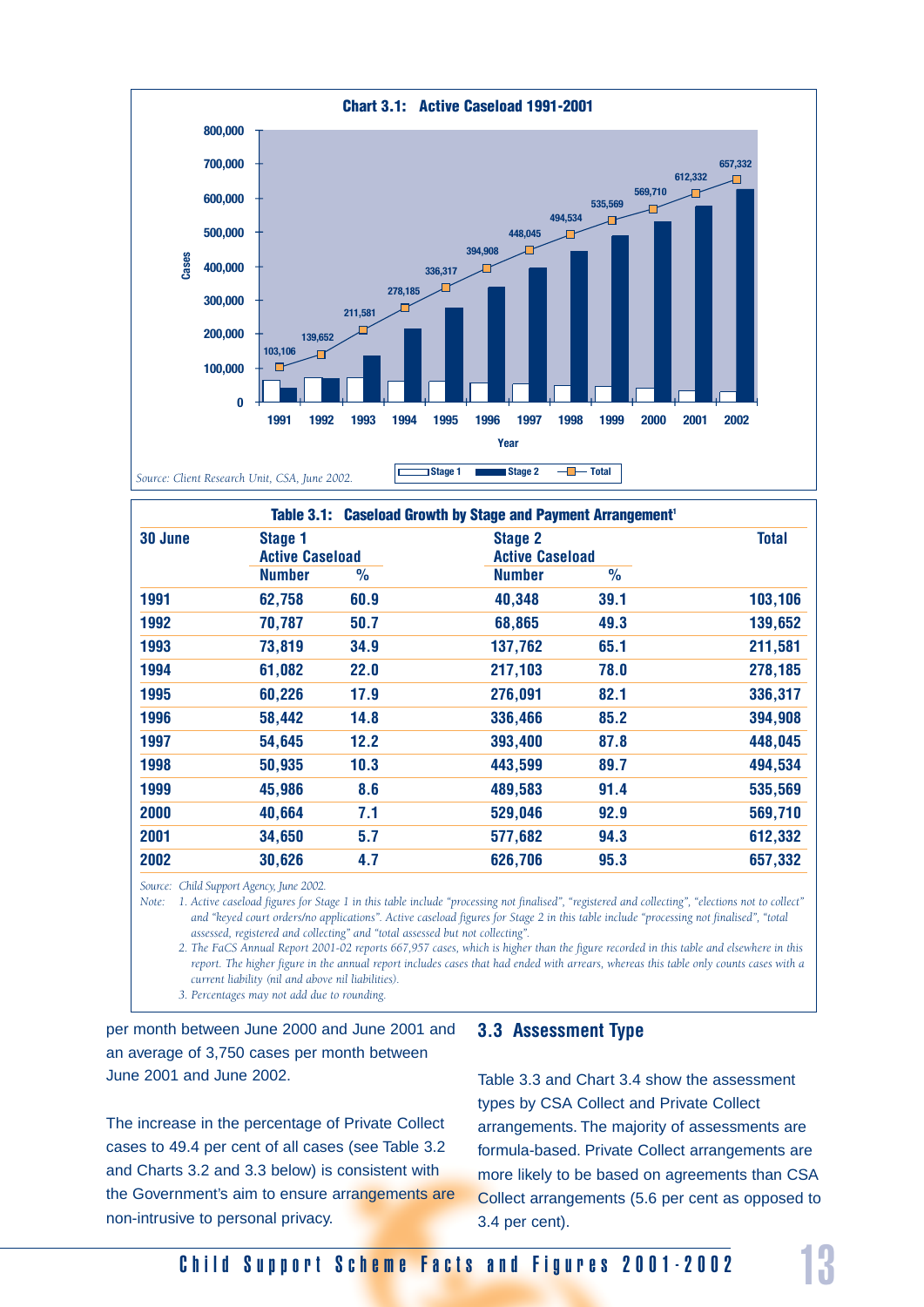|                 |               | <b>Table 3.2:</b>      | <b>Caseload by Payment</b> |                    |              |
|-----------------|---------------|------------------------|----------------------------|--------------------|--------------|
| <b>End June</b> |               | <b>Private Collect</b> |                            | <b>CSA Collect</b> | <b>Total</b> |
|                 | <b>Number</b> | %                      | <b>Number</b>              | %                  |              |
| 1994            | 91.468        | 33.6                   | 180,581                    | 66.4               | 272.049      |
| 1995            | 121.514       | 36.7                   | 209,477                    | 63.3               | 330,991      |
| 1996            | 152.018       | 39.3                   | 235,008                    | 60.7               | 387.026      |
| 1997            | 179,241       | 40.7                   | 261,000                    | 59.3               | 440.241      |
| 1998            | 207.569       | 42.4                   | 281,473                    | 57.6               | 489.042      |
| 1999            | 232.064       | 44.0                   | 295.290                    | 56.0               | 527.354      |
| 2000            | 254,237       | 45.2                   | 308,047                    | 54.8               | 562,284      |
| 2001            | 289.443       | 47.7                   | 317,724                    | 52.3               | 607,167      |
| 2002            | 323,234       | 49.4                   | 331,202                    | 50.6               | 654,436      |

*Source: Child Support Agency, June 2002.*

*Notes: 1. The active caseload numbers in this table exclude cases where processing has not been finalised and therefore does not agree with caseload figures elsewhere in this publication.*

*2. The CSA Collect total for June 2002 includes 588 cases where the payee resides overseas.*

*3. Percentages may not add due to rounding.*



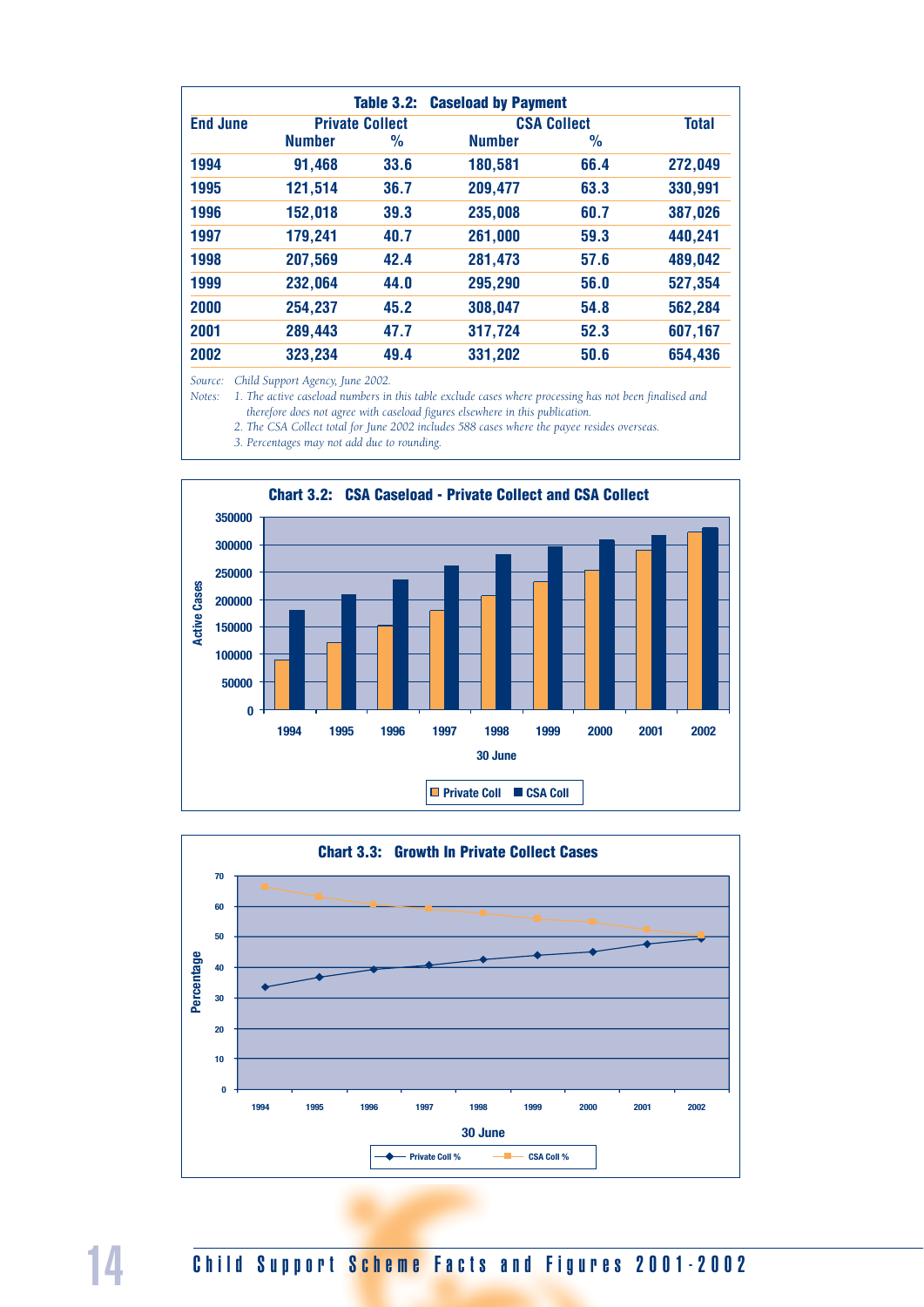CSA Collect cases are more than 6 times more likely to have a liability that is based on a change of assessment from the formula than Private Collect cases (4.4 per cent to 0.7 per cent).

#### **3.4 Change of Assessment**

In 1992 a change was introduced to allow parents to apply to CSA for a departure from a formula assessment of child support. Prior to that, an application had to be made to the Court. Since 1992 there have been more than 200,000 applications. For the 9 months ending March 2002, 86 per cent of applications were accepted, and of these, 57.9 per cent have resulted in the assessment being varied. Change of Assessment applications have been declining as a percentage of the active Stage 2

caseload, being 8.3 per cent in 1997-98, 6.4 per cent in 1998-99, 5.8 per cent in 1999-2000 and 5.5 per cent in 2000-01. This comparison could not be drawn for the 2001-02 year as Change of Assessment data was only available for the period 1 July 2001 to 1 March 2002.

#### **3.5 Type of Care Arrangement**

The table indicates that care arrangements other than 'sole' (where the child spends more than 70 per cent of the nights with one parent) are a small minority of cases in both groups. Private Collect percentages for cases with 'substantial', 'shared' and 'major' care, however, are more than twice that of CSA Collect cases.

|                                       |               |                    |                        |        | Table 3.3: Stage 2 Caseload by Assessment Type and Payment Arrangement (June 2001)' |        |  |
|---------------------------------------|---------------|--------------------|------------------------|--------|-------------------------------------------------------------------------------------|--------|--|
| <b>Assessment</b>                     |               | <b>CSA Collect</b> | <b>Private Collect</b> |        | <b>Total</b>                                                                        |        |  |
| <b>Type</b>                           | <b>Number</b> | $\frac{0}{0}$      | <b>Number</b>          | %      | <b>Number</b>                                                                       | %      |  |
| <b>Formula</b>                        | 284.917       | 91.7               | 291.239                | 93.6   | 576.156                                                                             | 92.6   |  |
| <b>Agreements</b>                     | 10,452        | 3.4                | 17.381                 | 5.6    | 27.833                                                                              | 4.5    |  |
| <b>Change of</b><br><b>Assessment</b> | 13.785        | 4.4                | 2.103                  | 0.7    | 15.888                                                                              | 2.6    |  |
| <b>Court Orders</b>                   | 1.458         | 0.5                | 536                    | 0.2    | 1.994                                                                               | 0.3    |  |
| <b>Total</b>                          | 310.612       | 100.00             | 311,259                | 100.00 | 621.871                                                                             | 100.00 |  |

*Source: Child Support Agency, June 2002.*

*<sup>2.</sup>Percentages may not add due to rounding.*



*Notes: 1.Excludes cases where processing was not finalised.*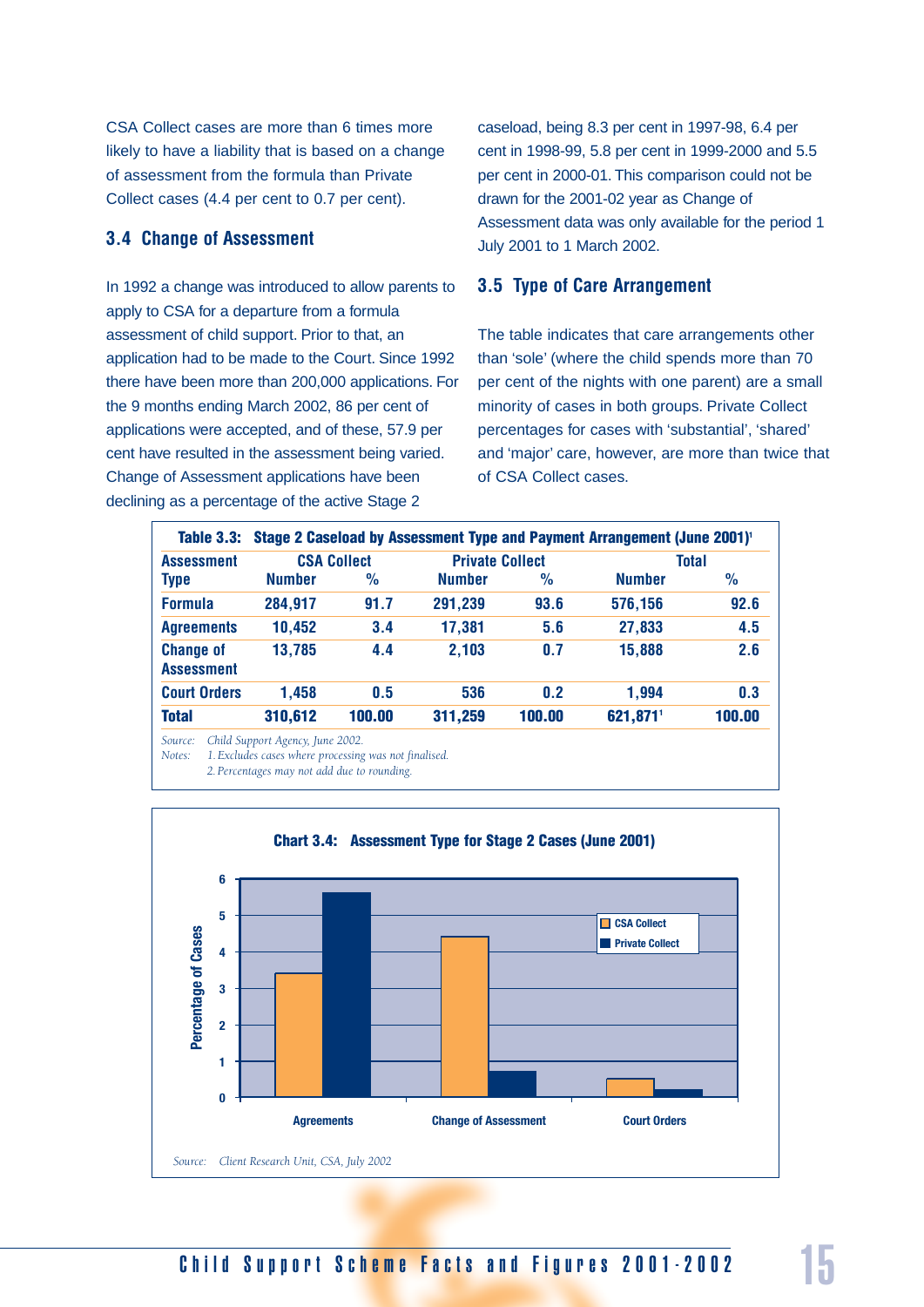|                                  | <b>Payer Initiated</b> |               |       | <b>Payee Initiated</b> |                 | <b>Registrar Initiated</b> |        | <b>Total</b>  |
|----------------------------------|------------------------|---------------|-------|------------------------|-----------------|----------------------------|--------|---------------|
|                                  | No.                    | $\frac{9}{6}$ | No.   | $\frac{9}{6}$          | No.             | $\frac{9}{6}$              | No.    | $\frac{0}{0}$ |
| <b>Applications accepted</b>     |                        |               |       |                        |                 |                            |        |               |
| <b>Assessment varied</b>         | 7,193                  | 50.0          | 6,693 | 68                     | 396             | 90.4                       | 14,282 | 57.9          |
| <b>Assessment not varied</b>     | 4,061                  | 28.3          | 1,828 | 18.6                   | 12 <sup>2</sup> | 2.7                        | 5,901  | 23.9          |
| <b>Refused to make decision</b>  | 897                    | 6.2           | 186   | 1.9                    | $\bf{0}$        | 0.0                        | 1,083  | 4.4           |
| <b>Client Agreement</b>          | 19                     | 0.1           | 9     | 0.1                    | 6               | 1.4                        | 34     | 0.1           |
| <b>Total</b>                     | 12,170                 | 84.7          | 8,716 | 88.6                   | 414             | 94.5                       | 21,300 | 86.4          |
| <b>Applications not accepted</b> |                        |               |       |                        |                 |                            |        |               |
| Withdrawn                        | 879                    | 6.1           | 538   | 5.5                    | 14              | 3.2                        | 1,431  | 5.8           |
| Incomplete                       | 1,113                  | 7.7           | 505   | 5.1                    | $\mathbf{0}$    | 0.0                        | 1.618  | 6.6           |
| Ineligible                       | 210                    | 1.5           | 77    | 0.8                    | 10              | 2.3                        | 297    | 1.2           |
| <b>Total</b>                     | 2,202                  | 15.3          | 1,120 | 11.4                   | 24              | 5.5                        | 3.346  | 13.6          |
| <b>Applications finalised</b>    | 14,372                 | 100.0         | 9,836 | 100.0                  | 438             | 100.0                      | 24,646 | 100.0         |

|                    | Time children spend with payee |         | <b>CSA Collect</b> |         | <b>Private Collect</b> |         | <b>Total</b> |
|--------------------|--------------------------------|---------|--------------------|---------|------------------------|---------|--------------|
| <b>Care Code</b>   | % of Nights                    | No.     | $\%$               | No.     | $\%$                   | No      | $\%$         |
| <b>Substantial</b> | $30.0 - 39.9$                  | 793     | 0.3                | 1.653   | 0.5                    | 2.446   | 0.4          |
| <b>Shared</b>      | $40.0 - 59.9$                  | 5.799   | 1.9                | 16.996  | 5.5                    | 22.795  | 3.7          |
| <b>Major</b>       | $60.0 - 69.9$                  | 5.006   | 1.6                | 9.385   | 3.0                    | 14.391  | 2.3          |
| <b>Sole</b>        | 70.0 and over                  | 299.014 | 96.3               | 283,225 | 91.0                   | 582,239 | 93.6         |
| <b>Total</b>       |                                | 310.612 | 100.0              | 311,259 | 100.0                  | 621,871 | 100.0        |

*Notes: Percentages may not add due to rounding.*

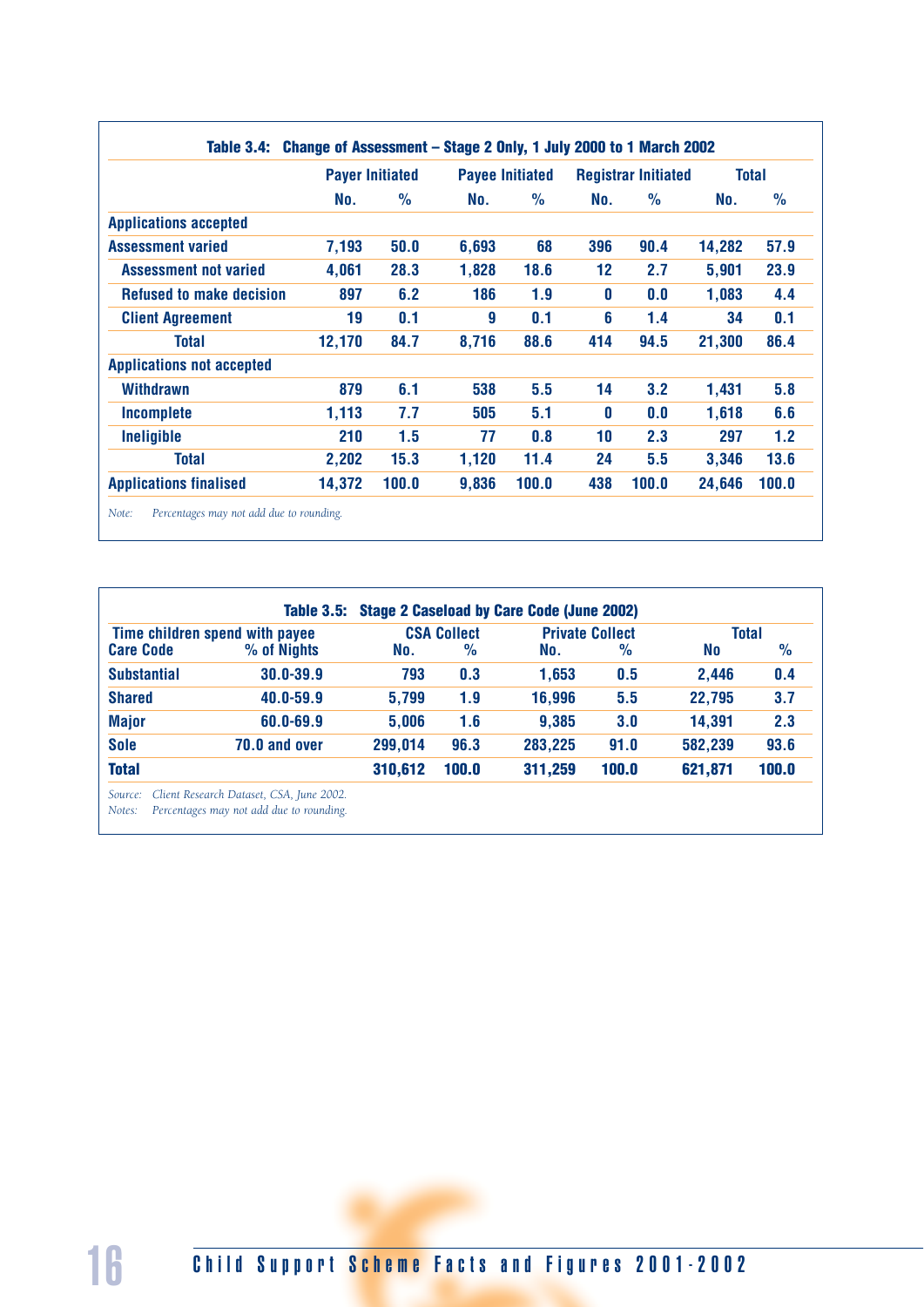#### **4.0 Client Overview by Payment Arrangement and Stage**

#### **4.1 Number of Clients**

As at June 2002 there were 657,332 active cases recorded on the Child Support System. However, a number of clients are involved in more than one case, meaning that there are fewer payees or payers than there are cases. The number of payers and payees involved in multiple cases are recorded in Tables 4.1 and 4.2 below.

Tables 4.1 and 4.2 show that over 93 per cent of payers and payees are involved in just one case. About 6 per cent of payers and payees are involved in two cases, while just 0.4 per cent of all payers and 0.3 per cent of payees are involved in 3 or more cases.

#### **4.2 Number of Children**

The following sections record the number of 'eligible children' and the number of 'relevant dependent children' under Stage 2 of the Child Support Scheme.

#### *4.2.1 Children Covered by Child Support Assessments (Stage 2)*

Cases registered with CSA as at 30 June 2002 accounted for a total of 1,002,663 children. Children who are eligible to be included in a formula assessment are:

- 1. children who were born on or after 1 October 1989; or
- 2. children whose parents separated on or after 1 October 1989; or
- 3. children who have a sibling born on or after 1 October 1989. The child must also be under 18, not married or in a de facto relationship, not adopted by someone else and either an

|                        | Table 4.1: Payers by Number of Cases and Payment Arrangement, June 2002 |                    |                        |       |               |               |
|------------------------|-------------------------------------------------------------------------|--------------------|------------------------|-------|---------------|---------------|
| <b>Number of Cases</b> |                                                                         | <b>CSA Collect</b> | <b>Private Collect</b> |       | <b>Total</b>  |               |
|                        | <b>Number</b>                                                           | %                  | <b>Number</b>          | $\%$  | <b>Number</b> | $\frac{0}{0}$ |
| 1                      | 277.965                                                                 | 91.4               | 294.265                | 96.1  | 572.230       | 93.8          |
| $\mathbf{2}$           | 24,210                                                                  | 8.0                | 11,289                 | 3.7   | 35,499        | 5.8           |
| 3                      | 1,756                                                                   | 0.6                | 547                    | 0.2   | 2,304         | 0.4           |
| 4                      | 143                                                                     | 0.0                | 27                     | 0.0   | 170           | 0.0           |
| 5 and over             | 22                                                                      | 0.0                | 6                      | 0.0   | 27            | 0.0           |
| <b>Total</b>           | 304.096                                                                 | 100.0              | 306.134                | 100.0 | 610.230       | 100.0         |

*Notes: Percentages may not add due to rounding.*

| <b>Number of Cases</b> | <b>CSA Collect</b> |       | <b>Private Collect</b> |       | <b>Total</b>  |       |
|------------------------|--------------------|-------|------------------------|-------|---------------|-------|
|                        | <b>Number</b>      | $\%$  | <b>Number</b>          | $\%$  | <b>Number</b> | $\%$  |
| 1                      | 277,056            | 91.2  | 288,195                | 95.1  | 565,251       | 93.1  |
| $\mathbf{2}$           | 25,098             | 8.3   | 14.379                 | 4.7   | 39,477        | 6.5   |
| 3                      | 1.577              | 0.5   | 531                    | 0.2   | 2,108         | 0.3   |
| 4 and over             | 86                 | 0.0   | 19                     | 0.0   | 105           | 0.0   |
| <b>Total</b>           | 303,817            | 100.0 | 303,124                | 100.0 | 606,941       | 100.0 |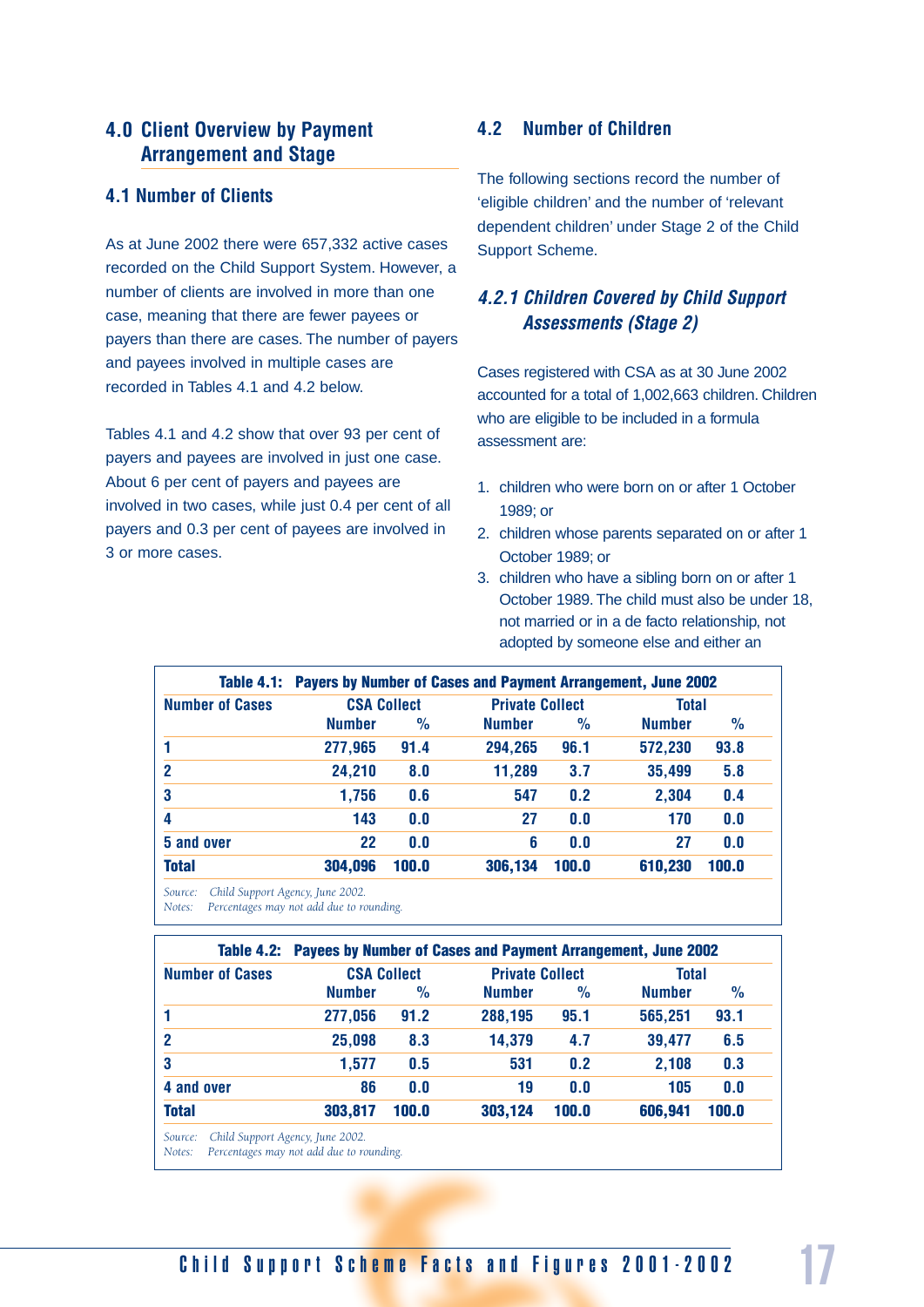|                                    |              | Table 4.3:         |                        | Eligible Children per Case - Stage 2 cases only, June 2002 |                        |                        |              |                 |                        |
|------------------------------------|--------------|--------------------|------------------------|------------------------------------------------------------|------------------------|------------------------|--------------|-----------------|------------------------|
| No. of                             |              | <b>CSA Collect</b> |                        |                                                            | <b>Private Collect</b> |                        |              | <b>Total</b>    |                        |
| <b>Children</b><br><b>Per Case</b> | <b>Cases</b> | <b>Children</b>    | $%$ of<br><b>Cases</b> | <b>Cases</b>                                               | <b>Children</b>        | $%$ of<br><b>Cases</b> | <b>Cases</b> | <b>Children</b> | $%$ of<br><b>Cases</b> |
| 1                                  | 180.779      | 180,779            | 58.2                   | 163,712                                                    | 163,712                | 52.6                   | 344,491      | 344,491         | 55.4                   |
| $\mathbf{2}$                       | 93.632       | 187.264            | 30.1                   | 104.392                                                    | 208.784                | 33.5                   | 198.024      | 396.048         | 31.8                   |
| 3                                  | 27.663       | 82.989             | 8.9                    | 33,132                                                     | 99.396                 | 10.6                   | 60.795       | 182,385         | 9.8                    |
| 4                                  | 6.597        | 26.388             | 2.1                    | 7.916                                                      | 31.664                 | 2.5                    | 14.513       | 58.052          | 2.3                    |
| 5                                  | 1.412        | 7.060              | 0.5                    | 1.568                                                      | 7.840                  | 0.5                    | 2.980        | 14,900          | 0.5                    |
| 6                                  | 377          | 2.262              | 0.1                    | 410                                                        | 2.460                  | 0.1                    | 787          | 4.722           | 0.1                    |
| 7                                  | 107          | 749                | 0.0                    | 97                                                         | 679                    | 0.0                    | 204          | 1.428           | 0.0                    |
| 8 or more                          | 45           | 369                | 0.0                    | 32                                                         | 268                    | 0.0                    | 77           | 637             | 0.0                    |
| <b>Total</b>                       | 310.612      | 487.860            | 100.0                  | 311.259                                                    | 514.803                | 100.0                  | 621.871      | 1.002.663       | 100.0                  |

*Notes: Percentages may not add due to rounding.*

Australian citizen or resident or present in Australia on the day of application.

Table 4.3 records the number of children covered by child support assessments by CSA Collect and Private Collect groups. There is little difference in the distribution of eligible children between CSA Collect and Private Collect cases. For example, 58 per cent of Stage 2 CSA Collect cases have one eligible child, while almost 53 per cent of Stage 2 Private Collect cases have one eligible child. There are up to 2 eligible children in 88 per cent of CSA Collect cases and 86 per cent in Private Collect cases. There are up to 3 children in about 97 per cent of cases in both CSA Collect and Private Collect categories.

#### *4.2.2 Payers' Subsequent Families*

Formula assessments make allowance for 'relevant dependent children' of the payer. These are children under the age of 18 years who are the natural or adopted child of a parent and that parent is the sole or principal provider of ongoing daily care for the child, or has major care of the child.

The impact of the presence of relevant dependent children is to increase the payer's exempt income amount. More than 6 per cent of all assessments are adjusted for relevant children as shown in Table 4.4.

| <b>Number of Children</b>                                 |               | <b>CSA Collect</b> |               | <b>Private Collect</b> | <b>Total</b>  |               |
|-----------------------------------------------------------|---------------|--------------------|---------------|------------------------|---------------|---------------|
|                                                           | <b>Number</b> | $\%$               | <b>Number</b> | $\frac{9}{6}$          | <b>Number</b> | $\frac{9}{6}$ |
| 1                                                         | 15.391        | 5.0                | 7.536         | 2.4                    | 22,927        | 3.7           |
| 2                                                         | 8.033         | 2.6                | 2.941         | 0.9                    | 10.974        | 1.8           |
| 3                                                         | 2.345         | 0.8                | 673           | 0.2                    | 3.018         | 0.5           |
| 4                                                         | 700           | 0.2                | 168           | 0.1                    | 868           | 0.1           |
| 5 or more                                                 | 300           | 0.1                | 61            | 0.0                    | 361           | 0.0           |
| <b>Total cases with</b><br>relevant dependent<br>children | 26.769        | 8.6                | 11.379        | 3.7                    | 38.148        | 6.1           |
| <b>Total Stage 2 cases</b>                                | 310.612       | 100.0              | 311,259       | 100.0                  | 621.871       | 100.0         |

*Source: Child Support Agency, June 2002.*

*Notes: 1. In previous years this table has included relevant dependent children, plus other children who do not directly affect the child support formula. This year, for the first time, CSA is able to separately report just relevant dependent children. If reported as in previous years, this table would count 103,286 children.*

*2. Percentages may not add due to rounding.*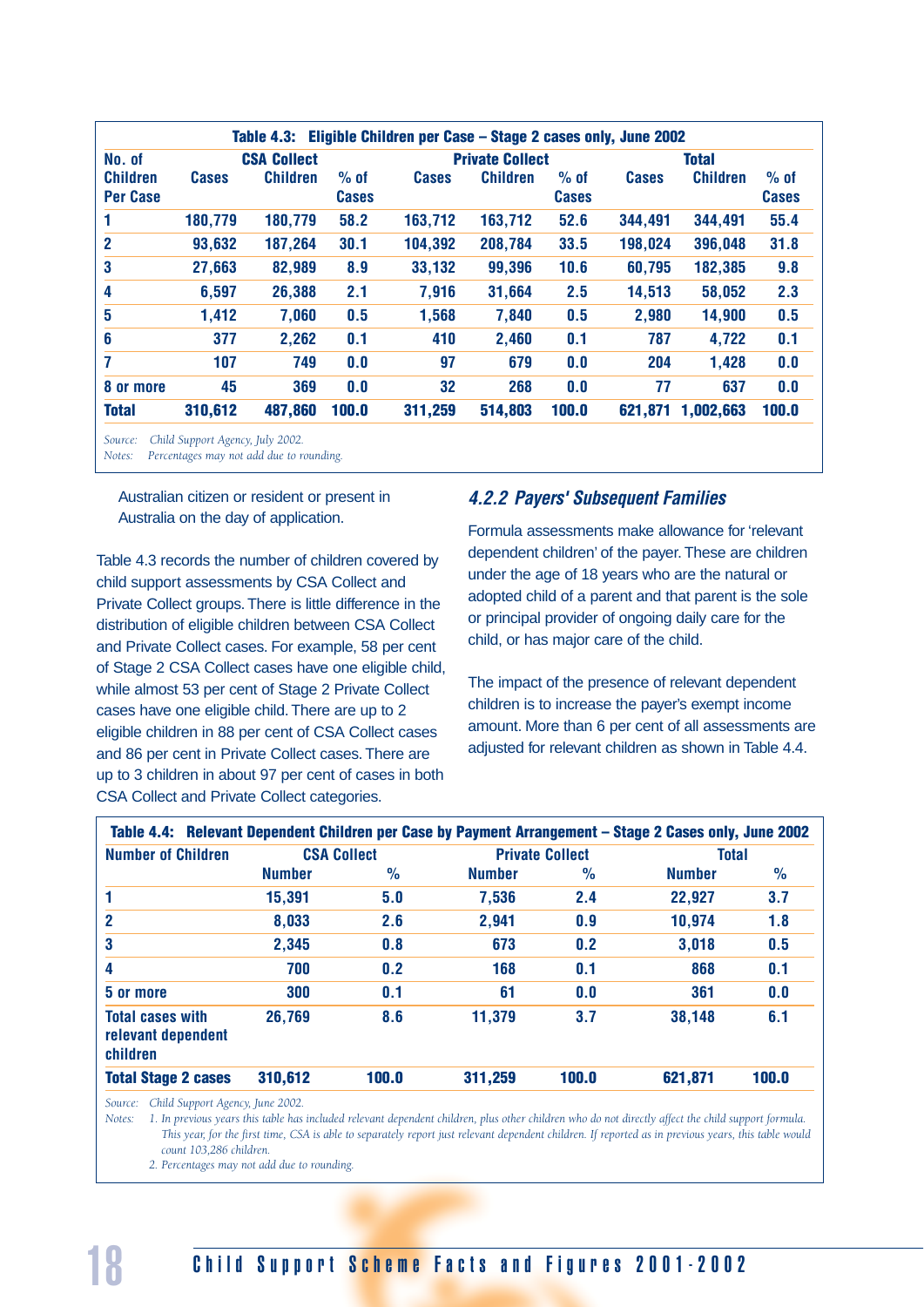| Table 4.5: Payer Gender by Payment Arrangement, June 2002 |               |                    |       |                        |              |  |  |
|-----------------------------------------------------------|---------------|--------------------|-------|------------------------|--------------|--|--|
|                                                           |               |                    |       |                        | <b>Total</b> |  |  |
| <b>Number</b>                                             | $\frac{0}{0}$ | <b>Number</b>      | $\%$  | <b>Number</b>          | $\%$         |  |  |
| 302,753                                                   | 91.1          | 281.963            | 88.5  | 584.716                | 89.8         |  |  |
| 29.186                                                    | 8.8           | 36.207             | 11.4  | 65.393                 | 10.0         |  |  |
| 332,335                                                   | 100.0         | 318,620            | 100.0 | 650,955                | 100.0        |  |  |
|                                                           |               | <b>CSA Collect</b> |       | <b>Private Collect</b> |              |  |  |

*Source: Client Research Unit, CSA, June 2002.*

*Notes: 1. The 'total' figure includes 846 cases where the gender of the payer could not be identified from data held on the Child Support System (396 CSA Collect and 450 Private Collect).*

*2. Percentages may not add due to rounding.*

|                           |               |                    | Table 4.6: Payee Gender by Payment Arrangement, June 2001 |                        |               |              |
|---------------------------|---------------|--------------------|-----------------------------------------------------------|------------------------|---------------|--------------|
|                           |               | <b>CSA Collect</b> |                                                           | <b>Private Collect</b> |               | <b>Total</b> |
|                           | <b>Number</b> | $\%$               | <b>Number</b>                                             | $\%$                   | <b>Number</b> | $\%$         |
| <b>Male</b>               | 28.421        | 8.6                | 35.754                                                    | 11.2                   | 64.175        | 9.9          |
| <b>Female</b>             | 303.688       | 91.4               | 282.587                                                   | 88.7                   | 586.275       | 90.1         |
| <b>Total</b> <sup>1</sup> | 332,335       | 100.0              | 318,620                                                   | 100.0                  | 650,955       | 100.0        |

*Source: Client Research Unit, CSA, June 2002.*

*Notes: 1. The 'total' figure includes 505 cases where the gender of the payee could not be identified from data held on the Child Support System (226 CSA Collect and 279 Private Collect).*

*2. Percentages may not add due to rounding.*

#### **4.3 Number and Gender of Payers and Payees**

Table 4.5 shows that 91.1 per cent of CSA Collect payers are male and 8.8 per cent are female. Furthermore, 88.5 per cent of all Private Collect payers are male and 11.4 per cent are female.

Table 4.6 shows that 8.6 per cent of CSA Collect payees are male and 91.4 per cent of CSA Collect payees are female. Furthermore, 11.2 per cent of Private Collect payees are male and 88.7 per cent are female.

#### **4.4 Age of Cases**

Table 4.7 breaks the caseload into age of cases by Stage.9 Age data relates to the year that the case was first registered. Almost 73 per cent of Stage 1 cases are between 11 and 15 years old while nearly 74 per cent of Stage 2 cases are 8 years old and under.

Caseload figures exclude "processing not finalised" cases.

#### **4.5 Income of Payers and Payees**

Tables 4.8, 4.9, 4.10 and 4.11 show payer and payee incomes by CSA Collect and Private Collect arrangements from 2 sources: the Tax Returns Data Base (TRDB) and the Child Support System (CSS). The data from the TRDB is for all parents who have lodged a tax return, and is the taxable income, i.e. after taxable deductions have been made. The data from the CSS includes the TRDB information but also includes estimated or derived income amounts for parents who have not lodged a tax return.

Tables 4.8 to 4.11 show that payer median taxable incomes are significantly greater than the median taxable income of payees. Family Tax Benefit payments are not included in the incomes shown. Payees from Private Collect and CSA Collect payment arrangements have similar median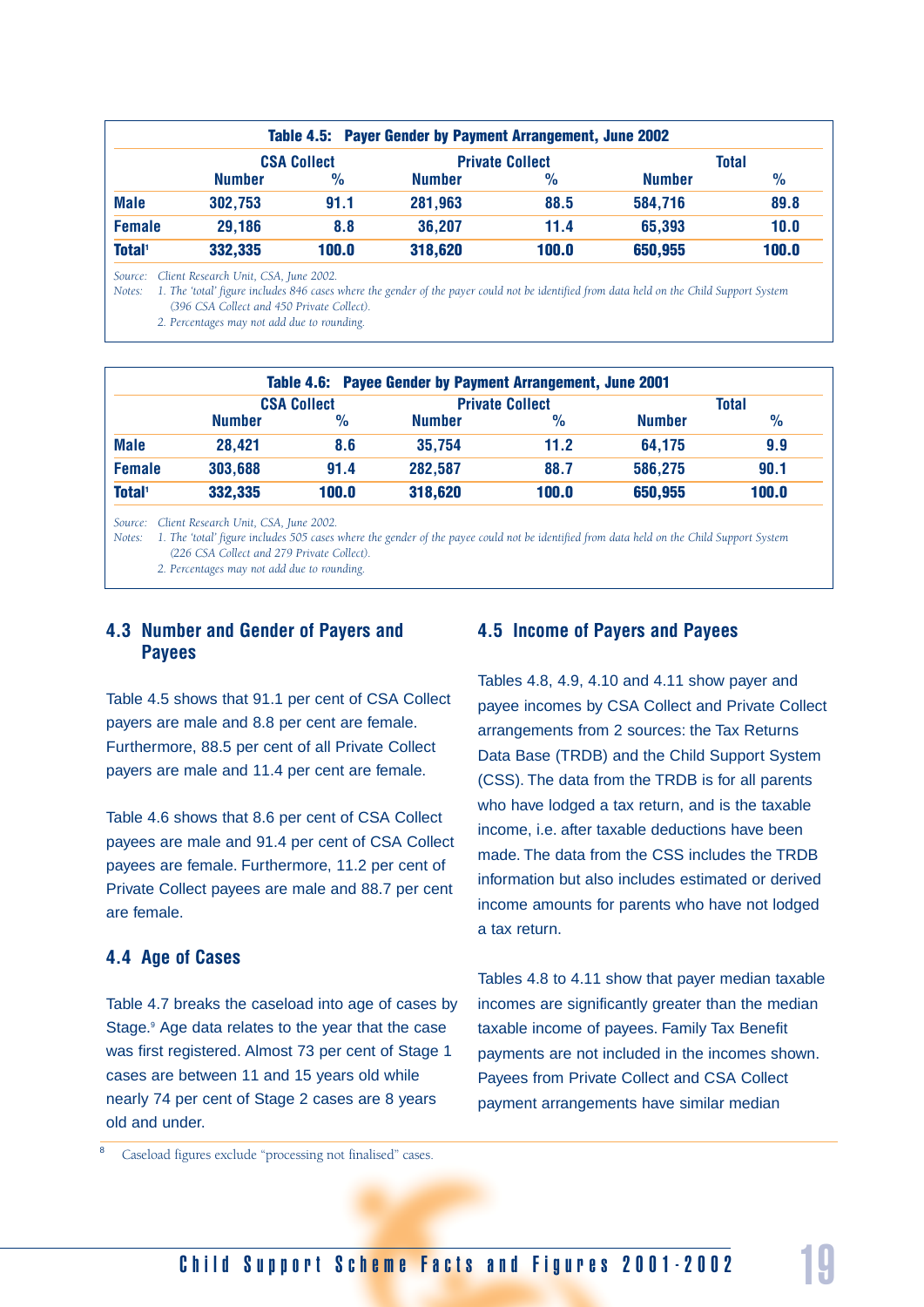| Table 4.7: Age of Cases by Stage, June 2002 |                                           |               |               |                 |               |                           |               |  |
|---------------------------------------------|-------------------------------------------|---------------|---------------|-----------------|---------------|---------------------------|---------------|--|
|                                             | <b>Case Age</b><br>in Years. <sup>1</sup> | Stage 1       |               | <b>Stage 2</b>  |               | <b>Total Cases by Age</b> |               |  |
|                                             |                                           | <b>Number</b> | $\frac{0}{0}$ | <b>Number</b>   | $\frac{0}{0}$ | <b>Number</b>             | $\frac{1}{2}$ |  |
| 1                                           | $2002^2$                                  | 199           | 0.7           | 38,525          | 6.2           | 38,724                    | 6.0           |  |
| $\overline{2}$                              | 2001                                      | 472           | 1.7           | 79,995          | 12.9          | 80,467                    | 12.4          |  |
| 3                                           | 2000                                      | 514           | 1.8           | 72,171          | 11.6          | 72,685                    | 11.2          |  |
| 4                                           | 1999                                      | 505           | 1.8           | 57,227          | 9.2           | 57,732                    | 8.9           |  |
| 5                                           | 1998                                      | 649           | 2.3           | 52,979          | 8.5           | 53,628                    | 8.2           |  |
| 6                                           | 1997                                      | 794           | 2.8           | 57,042          | 9.2           | 57,836                    | 8.9           |  |
| 7                                           | 1996                                      | 889           | 3.1           | 52,331          | 8.4           | 53,220                    | 8.2           |  |
| 8                                           | 1995                                      | 915           | 3.2           | 48,112          | 7.7           | 49,027                    | 7.5           |  |
| 9                                           | 1994                                      | 1,175         | 4.1           | 48,331          | 7.8           | 49,506                    | 7.6           |  |
| 10                                          | 1993                                      | 1,674         | 5.9           | 51,381          | 8.3           | 53,055                    | 8.2           |  |
| 11                                          | 1992                                      | 2,302         | 8.1           | 30,366          | 4.9           | 32,668                    | 5.0           |  |
| 12 <sub>2</sub>                             | 1991                                      | 3,561         | 12.5          | 19,004          | 3.1           | 22,565                    | 3.5           |  |
| 13                                          | 1990                                      | 5,408         | 19.0          | 13,675          | 2.2           | 19,083                    | 2.9           |  |
| 14                                          | 1989                                      | 6,834         | 24.0          | 649             | 0.1           | 7,483                     | 1.2           |  |
| 15                                          | 1988                                      | 2,603         | 9.1           | 81 <sup>3</sup> | 0.0           | 2,684                     | 0.4           |  |
| <b>Totals</b>                               |                                           | 28,494        | 100.04        | 621,869         | 100.0         | 650,363                   | 100.0         |  |

*Source: Child Support Agency, June 2002.*

*Notes: 1. Data relates to the year the case was registered.*

*2. The 2002 data is for the half year to 30 June.*

*3. These are cases that began as Stage 1 cases but are now Stage 2 cases.*

*4. Percentages may not add due to rounding.*

incomes but payers in Private Collect arrangements have significantly higher median child support incomes than those in CSA Collect arrangements.

| Table 4.8: Payer Child Support Income, June 2002 <sup>1</sup> |                        |             |  |  |  |  |  |
|---------------------------------------------------------------|------------------------|-------------|--|--|--|--|--|
| <b>CSA Collect</b>                                            | <b>Private Collect</b> | Totals      |  |  |  |  |  |
| 332,335                                                       | 318,620                | 650,955     |  |  |  |  |  |
| \$18,084                                                      | \$22,520               | \$20,991    |  |  |  |  |  |
| \$770,041                                                     | \$2,211,821            | \$2,211,821 |  |  |  |  |  |
|                                                               |                        |             |  |  |  |  |  |

*Source: Child Support System of the Child Support Agency, June 2002. Note: 1. These incomes include cases with nil liabilities (zero incomes).*

| Table 4.9: Payer Taxable Income (TRDB), June 2002 |                    |                        |               |  |  |  |  |
|---------------------------------------------------|--------------------|------------------------|---------------|--|--|--|--|
| Payers <sup>1</sup>                               | <b>CSA Collect</b> | <b>Private Collect</b> | <b>Totals</b> |  |  |  |  |
| <b>Total number</b>                               | 161.927            | 200,016                | 361,943       |  |  |  |  |
| <b>Median</b>                                     | \$28.921           | \$32.444               | \$30,809      |  |  |  |  |
| <b>Maximum</b>                                    | \$7,046,446        | \$13,044,042           | \$13,044,042  |  |  |  |  |
|                                                   |                    |                        |               |  |  |  |  |

*Source: Tax Returns Database and Child Support System of the Child Support Agency, June 2002. Notes: 1. There were 289,012 payers who were non-lodgers (170,408 CSA Collect and 118,604 Private Collect).*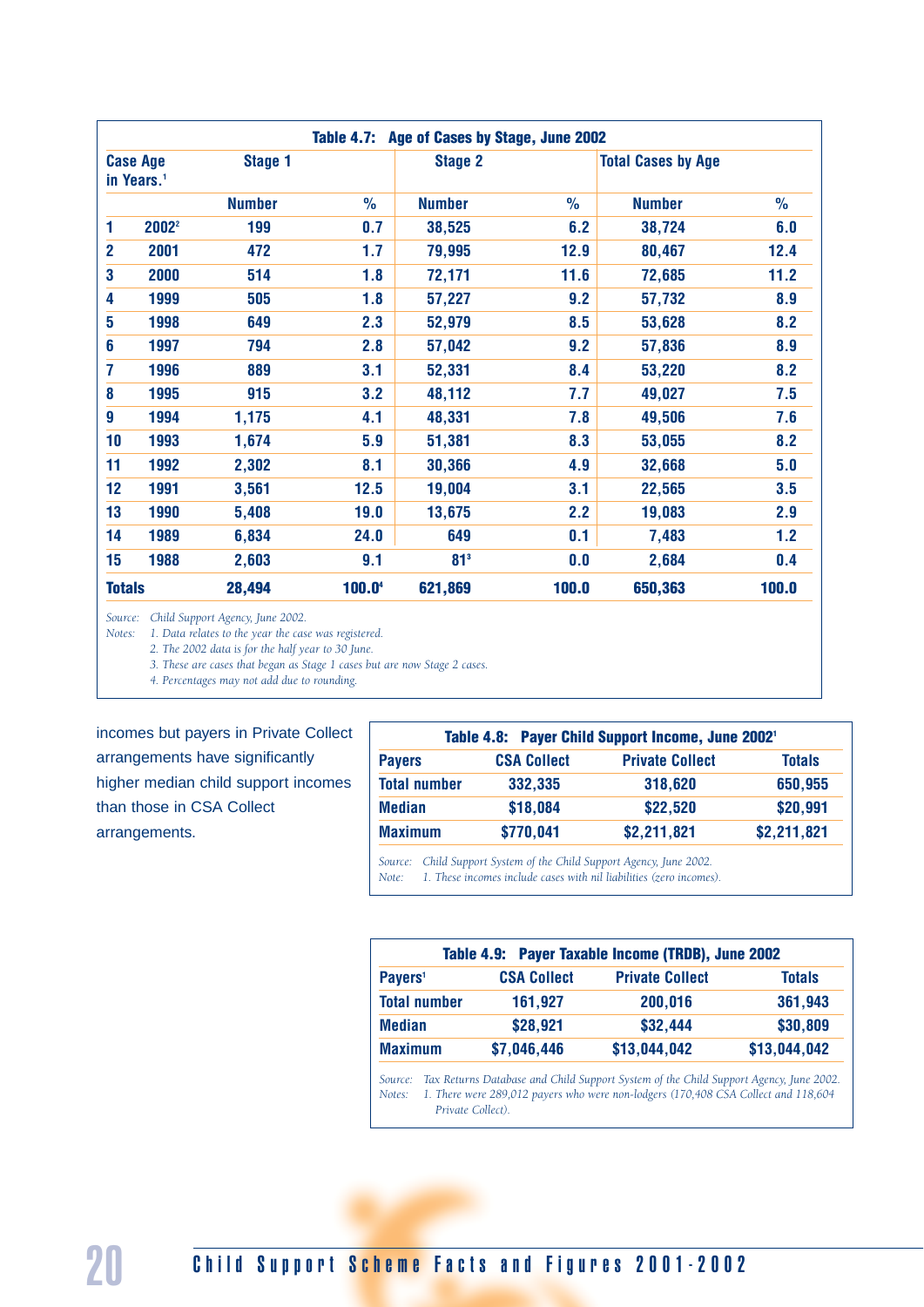| <b>Payees</b>       | <b>CSA Collect</b> | <b>Private Collect</b> | <b>Totals</b> |  |
|---------------------|--------------------|------------------------|---------------|--|
| <b>Total number</b> | 332,335            | 318,620                | 650,955       |  |
| Median <sup>1</sup> | \$10,290           | \$10,398               | \$10,347      |  |
| <b>Maximum</b>      | \$1,152,073        | \$1,876,622            | \$1,876,622   |  |

*benefits paid to resident parents by Centrelink.*

| Table 4.11: Payee Taxable Income (TRDB), June 2002 |                    |                        |               |  |  |  |
|----------------------------------------------------|--------------------|------------------------|---------------|--|--|--|
| Payees <sup>1</sup>                                | <b>CSA Collect</b> | <b>Private Collect</b> | <b>Totals</b> |  |  |  |
| <b>Total number</b>                                | 150,694            | 154.294                | 304.988       |  |  |  |
| <b>Median</b>                                      | \$20,092           | \$19.704               | \$19,894      |  |  |  |
| <b>Maximum</b>                                     | \$1,217,675        | \$2,636,406            | \$2,636,406   |  |  |  |

*Source: Tax Returns Database and Child Support System of the Child Support Agency, June 2002. Notes: 1. There were 345,967 payees who were non-lodgers (181,641 CSA Collect and 164,326 Private Collect).*

#### **4.6 Income Sources of CSA Payers who lodge Tax Returns**

Table 4.12 shows the source of income for payers who lodged tax returns. It shows the numbers of payers who earned some or all of their income from these different sources. One payer may have earned income from a number of these sources.

The most common source of income for payers who lodged tax returns was salary and wages,

with almost 88 per cent of all payers deriving some or all of their income from this source. By comparison just over 19 per cent of payers who lodged tax returns received some or all of their income from government benefits and allowances.

For those payers with an income the source with the highest average earnings was Salary and Wages (\$35,457) followed by Net Income or Loss for Business (\$19,419) and Partnerships and Trusts (\$16,124).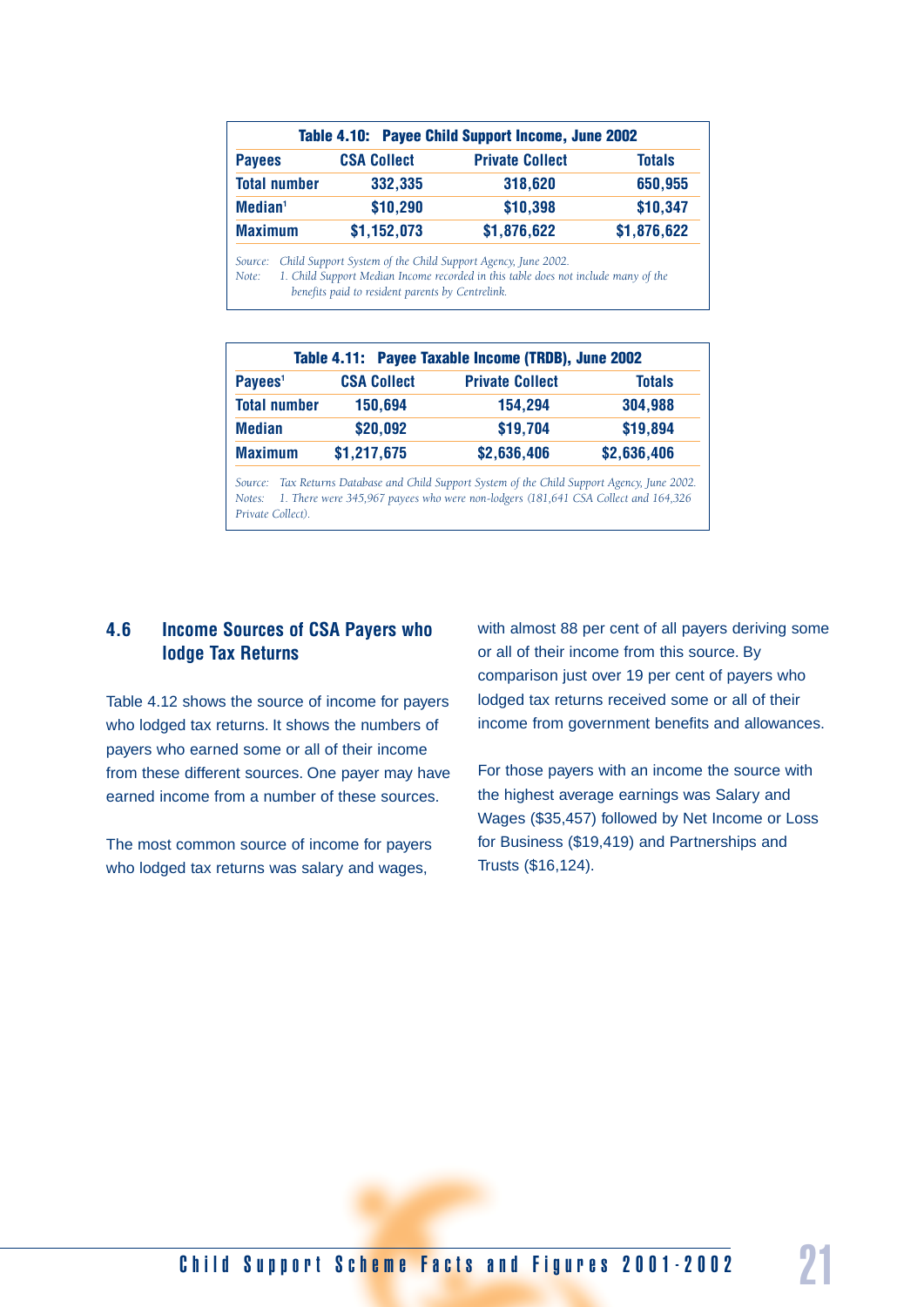| Table 4.12: Income Sources of CSA Payers Who Lodge Tax Returns, June 2002 |               |               |                              |  |  |  |  |
|---------------------------------------------------------------------------|---------------|---------------|------------------------------|--|--|--|--|
| <b>Top 10 Income Sources</b>                                              | <b>Number</b> | $\frac{9}{6}$ | <b>Average Earnings (\$)</b> |  |  |  |  |
| <b>Salary and Wages</b>                                                   | 316,557       | 87.5          | 35,457                       |  |  |  |  |
| <b>Allowance, Director's Fees</b>                                         | 91,812        | 25.4          | 2,178                        |  |  |  |  |
| <b>Gross Interest</b>                                                     | 71,333        | 19.7          | 531                          |  |  |  |  |
| <b>Government Benefits and Allowances</b>                                 | 69,556        | 19.2          | 3,899                        |  |  |  |  |
| <b>Net Income or Loss From Business</b>                                   | 34.583        | 9.6           | 19.419                       |  |  |  |  |
| <b>Dividends</b>                                                          | 50,436        | 13.9          | 2,494                        |  |  |  |  |
| <b>Gross Rent</b>                                                         | 28,908        | 8.0           | 8,345                        |  |  |  |  |
| <b>Partnerships and Trusts</b>                                            | 24.805        | 6.9           | 16,124                       |  |  |  |  |
| <b>Eligible Termination Payments</b>                                      | 14,006        | 3.9           | 9,846                        |  |  |  |  |
| <b>Lump Sum Payments</b>                                                  | 9,558         | 2.6           | 6.656                        |  |  |  |  |
| <b>Total for CSA Payers</b>                                               | 361,943       |               | <b>36,633<sup>2</sup></b>    |  |  |  |  |

*Note: 1. This total differs from the sum of the main income sources because payers can earn income from more than one source*

*2. This is the average income for all payers who lodged a tax return. Therefore it is not the sum of the average incomes 3. The results in this table are derived from the Tax Return Data Base (TRDB) of the ATO and only include those CSA payers who lodged tax returns for the 2000-2001 financial year. For this reason the number of payers in receipt of benefits is particularly affected and under reports the number of payers in receipt of government benefits. Centrelink data suggests there are about 195,000 payers in receipt of the following benefit types: Newstart Allowance, Parenting Payment Single, and various pension types.*

#### **5.0 Program Outcomes**

#### **5.1 Liabilities**

The following liability statistics are broken down into CSA Collect and Private Collect categories.

#### *5.1.1 Liabilities by CSA and Private Collect*

Until 30 June 1999 payers were not required to pay child support if their liability calculated under the formula was less than \$260 per year. From 1 July 1999, however, a minimum liability of \$260 per year now applies to most parents.

There are a number of reasons why a parent is not required to pay child support, including the following:

- Stage 1 court orders can have a clause that the payer will not have to pay child maintenance during periods of unemployment or in other circumstances;
- A Stage 1 payer can apply to CSA not to enforce the court order during periods of unemployment;
- Where parents have an Agreement that the liability be nil;
- Where the parent has no income in a year; and
- Where the parents share the care of their child and their incomes are equal.

Tables 5.1 and 5.2 show the percentage of CSA Collect payers and Private Collect payers within specified liability ranges, while Chart 5.1 plots those percentages. The table and chart demonstrate that:

- a smaller proportion of CSA Collect cases have nil liabilities than Private Collect cases;
- a higher proportion of CSA Collect cases have \$260 minimum liabilities than Private Collect cases;
- a higher proportion of CSA Collect payers have liabilities under \$4,000; and
- a higher proportion of Private Collect payers have liabilities of between \$4,000 and \$14,000, which is in line with the data presented in Tables 4.8 and 4.9, indicating that payers' median incomes are significantly higher in Private Collect cases.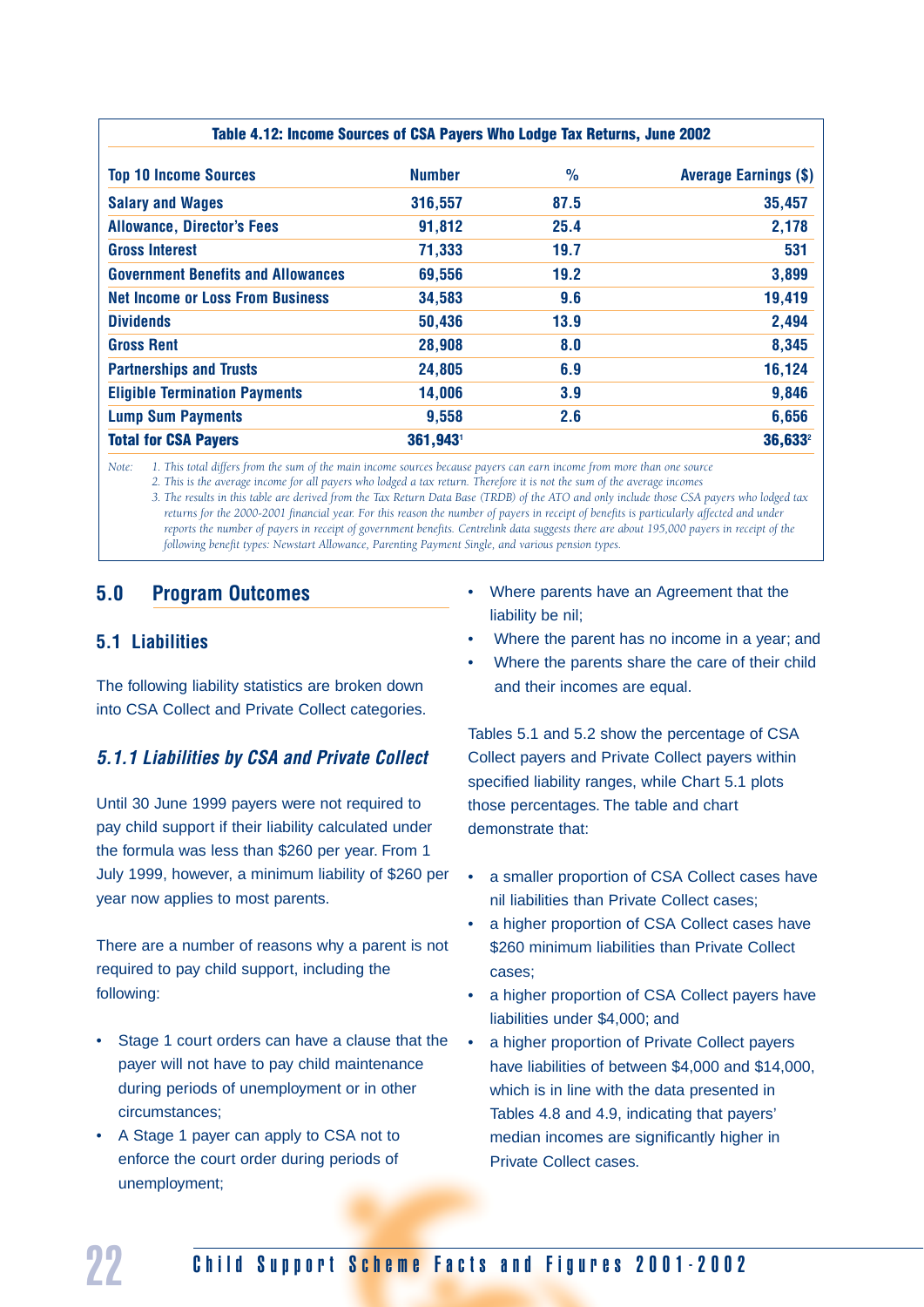| Liability         |               | <b>CSA Collect</b> |               | <b>Private Collect</b> |               | <b>Total</b> |
|-------------------|---------------|--------------------|---------------|------------------------|---------------|--------------|
|                   | <b>Number</b> | $\frac{9}{6}$      | <b>Number</b> | $\frac{9}{6}$          | <b>Number</b> | $\%$         |
| <b>Over \$260</b> | 187.576       | 56.4               | 214,570       | 67.3                   | 402,146       | 61.8         |
| \$260             | 102.133       | 30.7               | 62.150        | 19.5                   | 164.283       | 25.2         |
| \$1 to \$259      | 21.970        | 6.6                | 8.327         | 2.6                    | 30,297        | 4.7          |
| Nil               | 20.656        | 6.2                | 33,573        | 10.5                   | 54.229        | 8.3          |
| <b>Total</b>      | 332.335       | 100.0              | 318,620       | 100.0                  | 650,955       | 100.0        |

|                                          |               |                    | Table 5.2: Liability by Payment Arrangement, June 2002 |                        |               |               |
|------------------------------------------|---------------|--------------------|--------------------------------------------------------|------------------------|---------------|---------------|
| <b>Annual Payer</b>                      |               | <b>CSA Collect</b> |                                                        | <b>Private Collect</b> |               | <b>Total</b>  |
| Liability (\$)                           | <b>Number</b> | $\frac{1}{2}$      | <b>Number</b>                                          | $\frac{0}{0}$          | <b>Number</b> | $\frac{1}{2}$ |
| 0                                        | 20,656        | 6.2                | 33,573                                                 | 10.5                   | 54,229        | 8.3           |
| $1 - 259$                                | 21,970        | 6.6                | 8,327                                                  | 2.6                    | 30,297        | 4.7           |
| 260                                      | 102,133       | 30.7               | 62,150                                                 | 19.5                   | 164,283       | 25.2          |
| 261-500                                  | 6,364         | 1.9                | 5,227                                                  | 1.6                    | 11,591        | 1.8           |
| $501 - 1,000$                            | 12,742        | 3.8                | 11,002                                                 | 3.5                    | 23,744        | 3.6           |
| $1,001 - 2,000$                          | 42,767        | 12.9               | 34,125                                                 | 10.7                   | 76,892        | 11.8          |
| 2,001-3,000                              | 33,442        | 10.1               | 30,303                                                 | 9.5                    | 63,745        | 9.8           |
| $3,001 - 4,000$                          | 24,250        | 7.3                | 25,051                                                 | 7.9                    | 49,301        | 7.6           |
| 4,001-5,000                              | 16,725        | 5.0                | 20,071                                                 | 6.3                    | 36,796        | 5.7           |
| $5,001 - 6,000$                          | 13,446        | 4.0                | 17,788                                                 | 5.6                    | 31,234        | 4.8           |
| $6,001 - 7,000$                          | 9,617         | 2.9                | 14,346                                                 | 4.5                    | 23,963        | 3.7           |
| 7,001-8,000                              | 6,966         | 2.1                | 11,398                                                 | 3.6                    | 18,364        | 2.8           |
| 8,001-9,000                              | 4,916         | 1.5                | 8,807                                                  | 2.8                    | 13,723        | 2.1           |
| $9,001 - 10,000$                         | 3,604         | 1.1                | 6,997                                                  | 2.2                    | 10,601        | 1.6           |
| 10,001-11,000                            | 2,872         | 0.9                | 5,766                                                  | 1.8                    | 8,638         | 1.3           |
| 11,001-12,000                            | 2,146         | 0.6                | 4,323                                                  | 1.4                    | 6,469         | 1.0           |
| 12,001-13,000                            | 1,554         | 0.5                | 3,468                                                  | 1.1                    | 5,022         | 0.8           |
| 13,001-14,000                            | 1,196         | 0.4                | 2,847                                                  | 0.9                    | 4,043         | 0.6           |
| 14,001-15,000                            | 909           | 0.3                | 2,126                                                  | 0.7                    | 3,035         | 0.5           |
| 15,001-16,000                            | 784           | 0.2                | 1,838                                                  | 0.6                    | 2,622         | 0.4           |
| 16,001-17,000                            | 616           | 0.2                | 1,504                                                  | 0.5                    | 2,120         | 0.3           |
| 17,001-18,000                            | 521           | 0.2                | 1,509                                                  | 0.5                    | 2,030         | 0.3           |
| 18,001-19,000                            | 445           | 0.1                | 1,092                                                  | 0.3                    | 1,537         | 0.2           |
| 19,001-20,000                            | 248           | 0.1                | 638                                                    | 0.2                    | 886           | 0.1           |
| >20,001                                  | 1,446         | 0.4                | 4,344                                                  | 1.4                    | 5,790         | 0.9           |
| <b>Total</b>                             | 332,335       | 100.0              | 318,620                                                | 100.0                  | 650,955       | 100.0         |
| Source: Child Support Agency, June 2002. |               |                    |                                                        |                        |               |               |

*Note: Percentages may not add due to rounding.*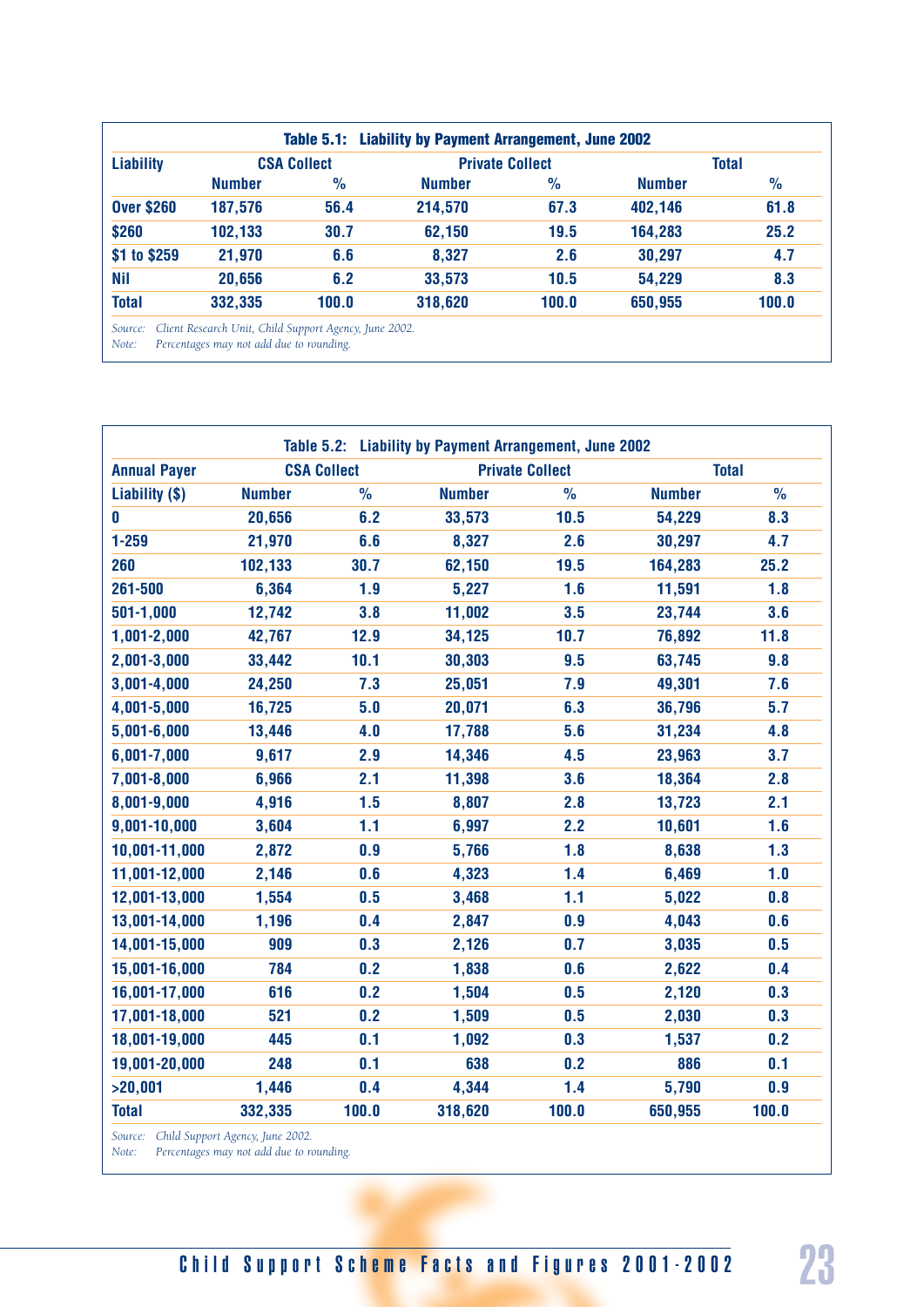

#### *5.1.2 Average Child Support Liabilities*

Table 5.3 records the average daily and weekly child support for each Stage and payment arrangement. There are 2 sets of averages: one set includes all cases and the other excludes cases where the assessment is \$260 a year or less. In Stage 2 cases, where liabilities of \$260 or less have been excluded, there is a difference of \$26.12 per week between the average Stage 2 CSA Collect liability (\$81.16 per week) and the average Private Collect liability (\$107.28 per week). Where all cases have been included, the difference between the Stage 2 CSA Collect and Stage 2 Private Collect average liability figures is \$32.42 per week.

Table 5.4 outlines the total average weekly liability for Stage 2 CSA Collect and Private Collect cases based upon the number of eligible children. In all cases the average liabilities of the Private Collect cases are higher than the average liabilities for Stage 2 CSA Collect cases.

#### **5.2 Payments**

#### *5.2.1 Total Credits and Liabilities*

Table 5.5 shows total liabilities and all credits since 1988. As at June 1991 a total of \$283 million in liabilities had been registered for payers, and \$185 million had actually been collected. In other words CSA collections represented 65 per cent of all liabilities. By June 2002 CSA Collect cumulative liabilities had risen to \$6,151.7 million and cumulative credits were up to \$5,392.9 million. This resulted in an 87.7 per cent collection rate.

The liabilities and collections in Table 5.5 are also depicted in Chart 5.2. Total liabilities are represented by the white bars, while the credits are recorded in the blue bars. Running across the top of the chart are the credit amounts as a percentage of all liabilities.

Chart 5.3 shows the total Private Collect liabilities for 1993-94 to 2001-02. CSA assumes that the collection rate for privately-collected child support is 100 per cent as payees are able to request collection by CSA where the payer fails to meet their obligation.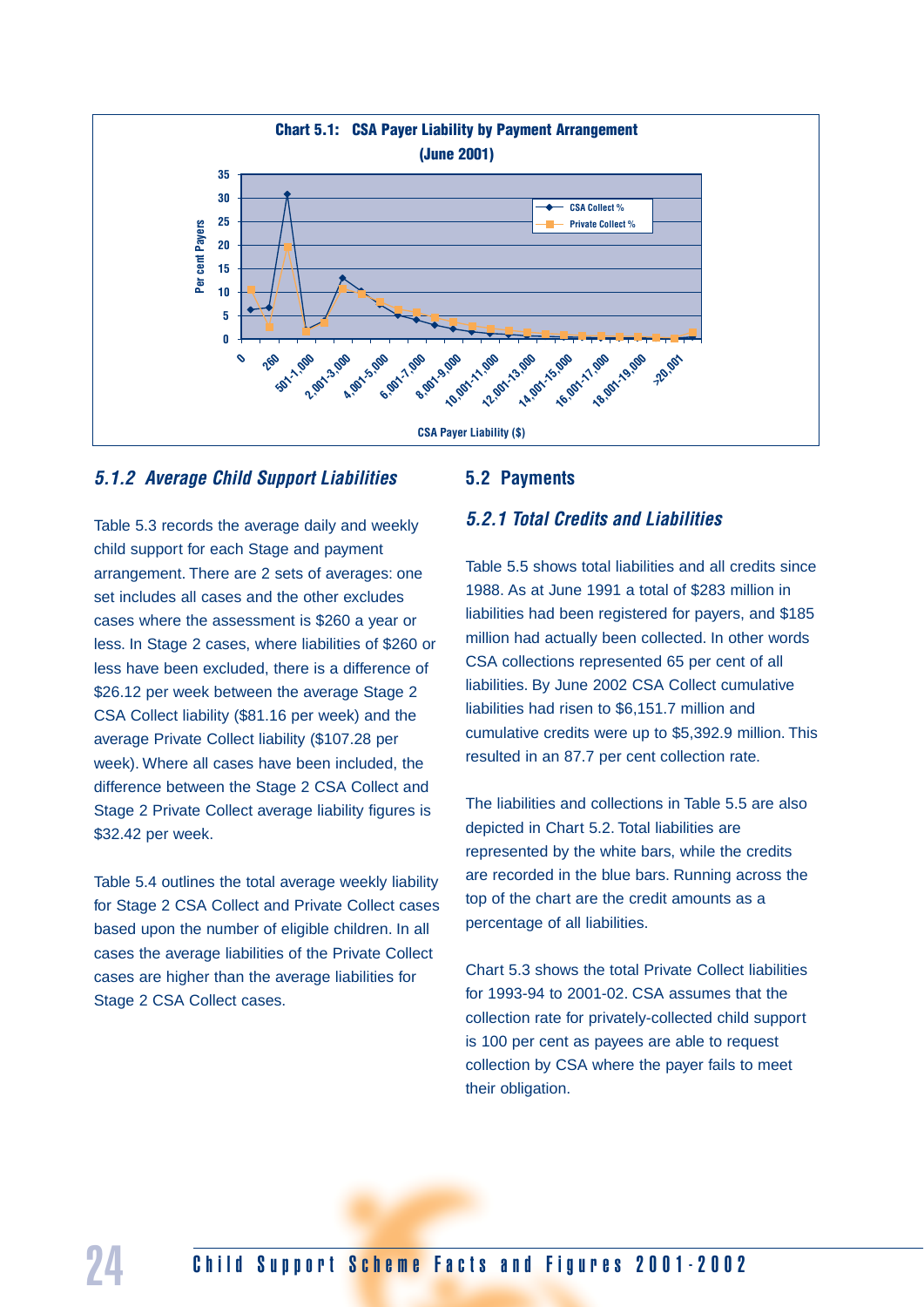| <b>Stage</b>   | <b>Payment</b><br><b>Arrangement</b> |                     | <b>Average Liabilities</b><br>(all cases) |                    | <b>Average Liabilities</b><br>(Liability more than \$260) |
|----------------|--------------------------------------|---------------------|-------------------------------------------|--------------------|-----------------------------------------------------------|
|                |                                      |                     |                                           |                    |                                                           |
|                |                                      | <b>Weekly</b><br>\$ | <b>Annual</b><br>\$                       | <b>Weekly</b><br>S | <b>Annual</b><br>\$                                       |
| Stage 1        | <b>CSA</b>                           | 52.37               | 2,730.56                                  | 52.80              | 2,753.09                                                  |
|                | <b>Private</b>                       | 49.28               | 2,569.77                                  | 49.52              | 2,581.95                                                  |
|                | <b>Total</b>                         | 51.50               | 2,685.15                                  | 51.87              | 2,704.63                                                  |
| <b>Stage 2</b> | <b>CSA</b>                           | 48.90               | 2,549.55                                  | 81.16              | 4,231.96                                                  |
|                | <b>Private</b>                       | 81.32               | 4,240.36                                  | 107.28             | 5,593.65                                                  |
|                | <b>Total</b>                         | 64.66               | 3,371.49                                  | 95.52              | 4,980.46                                                  |
| All            | <b>CSA</b>                           | 49.08               | 2,559.30                                  | 78.64              | 4,100.60                                                  |
|                | <b>Private</b>                       | 80.58               | 4,201.72                                  | 105.51             | 5,501.55                                                  |
|                | <b>Total</b>                         | 64.14               | 3,344.60                                  | 93.00              | 4,849.14                                                  |

*Notes: 1. The annual rate is divided by 52.14 weeks to arrive at the weekly rate in the first column.*

|                          |               |                    | <b>Stage 2 Cases only, June 2002</b> |                        |               |                   |
|--------------------------|---------------|--------------------|--------------------------------------|------------------------|---------------|-------------------|
| <b>Eligible Children</b> |               | <b>CSA Collect</b> |                                      | <b>Private Collect</b> | <b>Total</b>  |                   |
|                          | <b>Number</b> | <b>Average \$</b>  | <b>Number</b>                        | <b>Average \$</b>      | <b>Number</b> | <b>Average \$</b> |
| 1                        | 173,003       | 37.99              | 146,564                              | 56.80                  | 319,567       | 46.62             |
| 2                        | 88.124        | 62.52              | 93.507                               | 103.95                 | 181.631       | 83.85             |
| 3                        | 25.460        | 71.46              | 29,335                               | 122.35                 | 54.795        | 98.70             |
| 4                        | 5.986         | 65.96              | 6.772                                | 119.13                 | 12.758        | 94.18             |
| 5                        | 1.241         | 56.60              | 1.316                                | 97.41                  | 2.557         | 77.61             |
| 6                        | 334           | 63.88              | 345                                  | 83.57                  | 679           | 73.89             |
| 7                        | 91            | 45.76              | 86                                   | 64.79                  | 177           | 55.01             |
| 8                        | 36            | 47.38              | 17                                   | 53.59                  | 50            | 49.50             |
| Total <sup>2</sup>       | 294.275       | 48.91              | 277.953                              | 81.33                  | 572,228       | 64.66             |

*Source: Child Support Agency, June 2002.*

1. Nil liability cases have been excluded from this table.

*2. Cases with more than 8 Eligible Children have been excluded from this table for privacy reasons because of the small numbers involved. A total of 14 cases have been deleted.*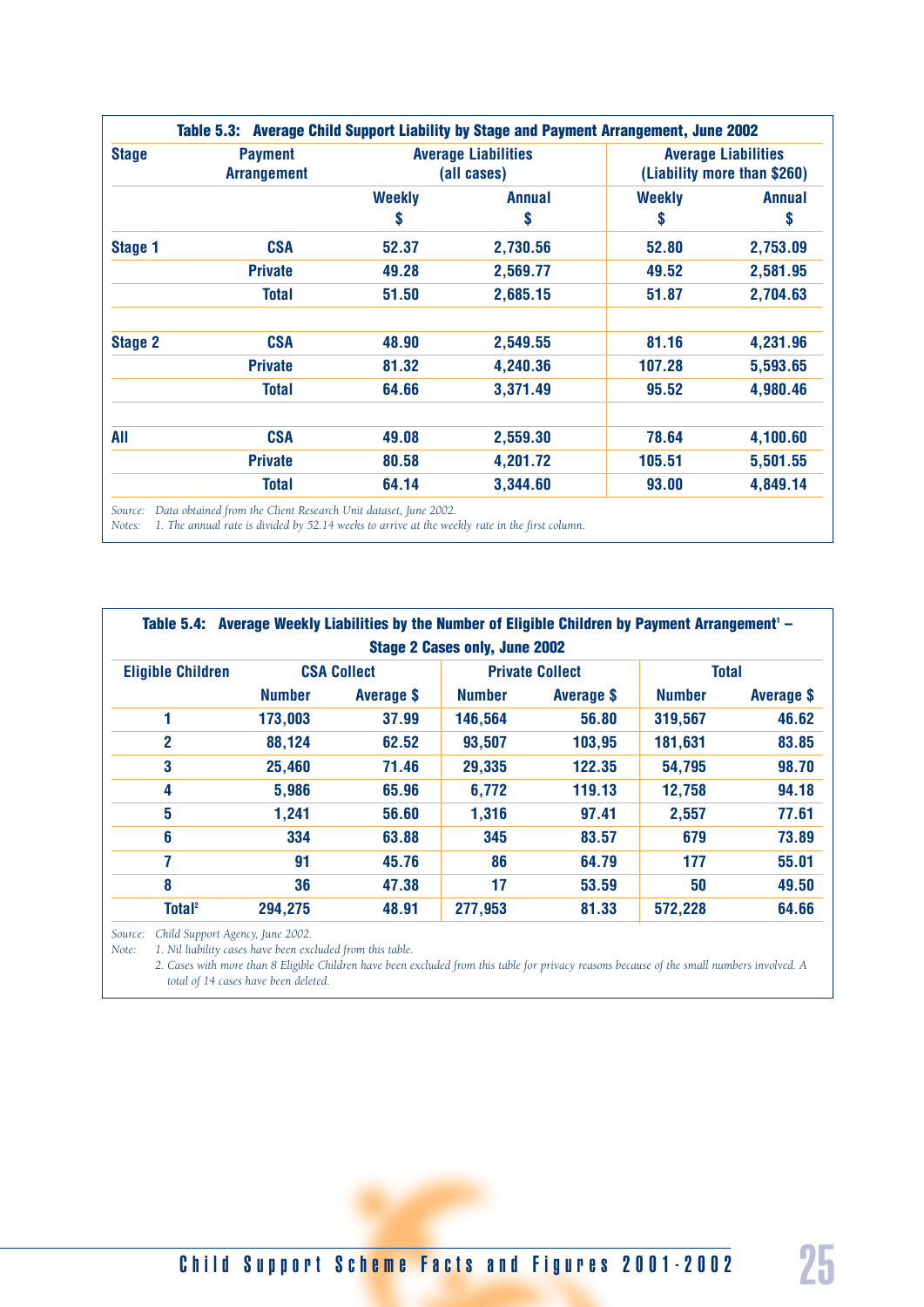| Table 5.5:             | <b>Cumulative Credits and Liabilities for CSA Collect Cases,</b><br><b>June 2002<sup>1</sup></b> |                    |                   |  |  |  |
|------------------------|--------------------------------------------------------------------------------------------------|--------------------|-------------------|--|--|--|
| <b>End June</b>        | <b>Cumulative</b>                                                                                | <b>Cumulative</b>  | <b>Collection</b> |  |  |  |
|                        | <b>Liabilities \$m</b>                                                                           | <b>Credits \$m</b> | Rate %            |  |  |  |
| 1988-1991 <sup>2</sup> | 283.0                                                                                            | 185.0              | 65.0              |  |  |  |
| 1988-1992              | 505.1                                                                                            | 346.4              | 69.0              |  |  |  |
| 1988-1993              | 784.9                                                                                            | 569.4              | 73.0              |  |  |  |
| 1988-1994              | 1,131.3                                                                                          | 848.2              | 75.0              |  |  |  |
| 1988-1995              | 1,795.8                                                                                          | 1,315.8            | 73.3              |  |  |  |
| 1988-1996              | 2,228.4                                                                                          | 1,729.1            | 77.6              |  |  |  |
| 1988-1997              | 2,725.7                                                                                          | 2,209.1            | 81.0              |  |  |  |
| 1988-1998              | 3,305.6                                                                                          | 2,761.3            | 83.5              |  |  |  |
| 1988-1999              | 3.940.4                                                                                          | 3,357.5            | 85.2              |  |  |  |
| 1988-2000              | 4.645.2                                                                                          | 4.010.5            | 86.3              |  |  |  |
| 1988-2001              | 5,368.1                                                                                          | 4,698.4            | 87.5              |  |  |  |
| 1988-2002              | 6,151.7                                                                                          | 5,392.9            | 87.7              |  |  |  |

*Source: Child Support Agency, June 2002.*

*Notes: 1. The difference between the "All Liabilities" figures and the "All Credits" figures are the Gross Maintenance Debt figures, not Net Maintenance Debt figures reported elsewhere in this publication. Net Maintenance Debt figures exclude Write Off amounts.*

*2. The 1991 credit and liability totals include amounts for 1988, 1989 and 1990.*



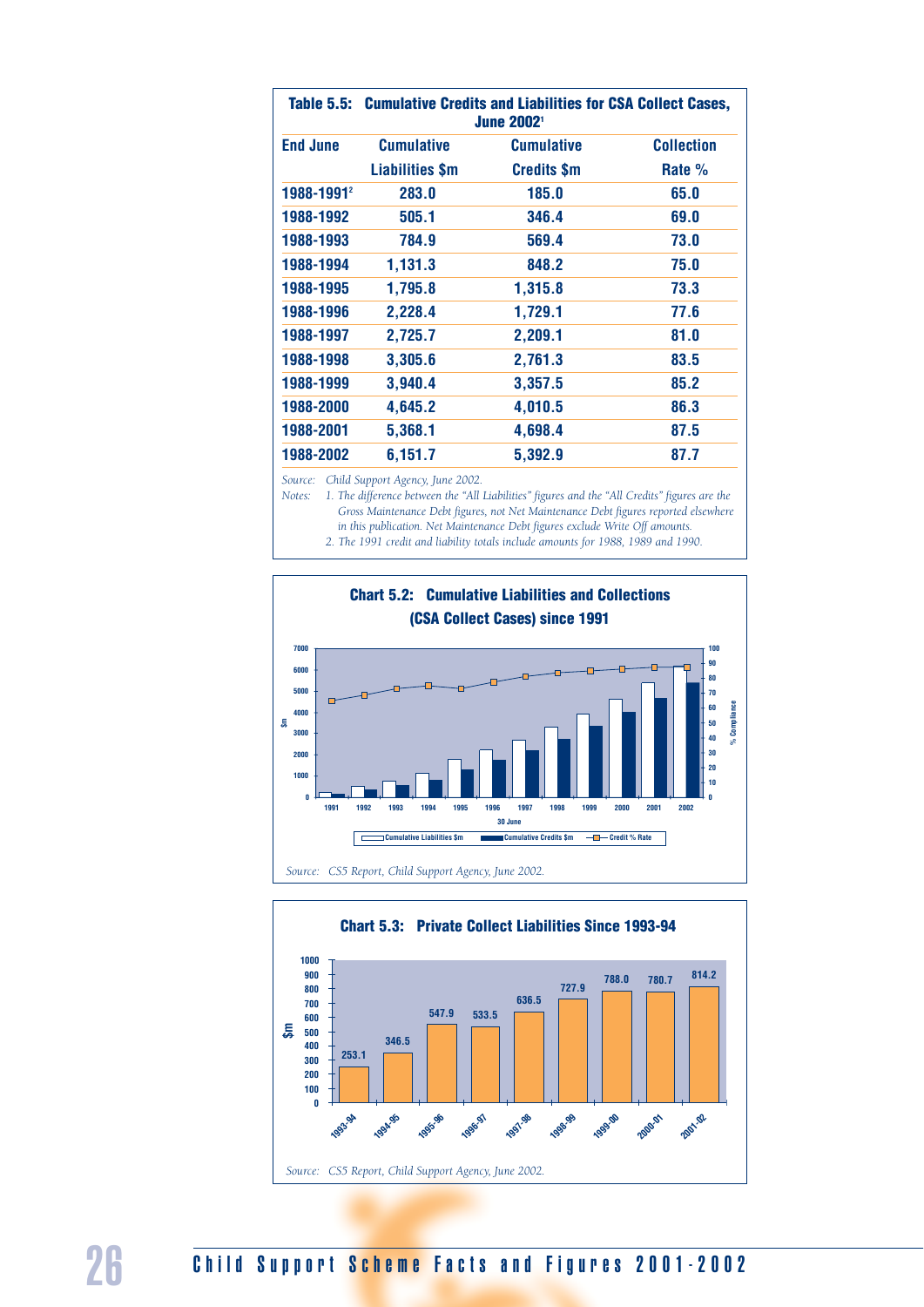#### *5.2.2 Child Support Transferred*

'Transfers' are child support liabilities that have been collected by CSA (CSA Collect), as well as payments that have been paid directly between parents but where the eligible carers are registered with CSA (Private Collect

arrangements). The total amount of child support transferred in 2001-02 was \$1,450.6 million, including \$814.2 million in private collections and \$636.4 million in funds collected by CSA. This is a \$50.5 million (3.6 per cent) increase from the 'transfers' total of \$1,400.1 million in 2000-2001 (see Table 5.6 and Chart 5.4).

|      |       |                                | Table 5.6: Transfers (\$m.) |                        |              |
|------|-------|--------------------------------|-----------------------------|------------------------|--------------|
|      |       | <b>CSA Collect<sup>1</sup></b> |                             | <b>Private Collect</b> | <b>Total</b> |
| 1994 | 274.2 | 52.0                           | 253.1                       | 48.0                   | 527.3        |
| 1995 | 327.0 | 48.6                           | 346.5                       | 51.4                   | 673.5        |
| 1996 | 388.7 | 41.5                           | 547.9                       | 58.5                   | 936.6        |
| 1997 | 458.0 | 46.2                           | 533.5                       | 53.8                   | 991.5        |
| 1998 | 526.4 | 45.3                           | 636.5                       | 54.7                   | 1,162.9      |
| 1999 | 571.3 | 44.0                           | 727.9                       | 56.0                   | 1,299.2      |
| 2000 | 598.2 | 43.2                           | 788.0                       | 56.8                   | 1,386.2      |
| 2001 | 619.4 | 44.2                           | 780.7                       | 55.8                   | 1,400.1      |
| 2002 | 636.4 | 43.9                           | 814.2                       | 56.1                   | 1,450.6      |

*Source: CS5 Report, CSA, June 2002.*

*Notes: 1. The CSA Collect figures include amounts for Interim Disbursement, Final Disbursement, Emergency Disbursement and Non-Agency Payments (NAPs).*

*2. Private Collect totals assume 100 per cent of privately paid child support is transferred. Where this is not so, the payee is entitled to ask the CSA to collect the liability.*

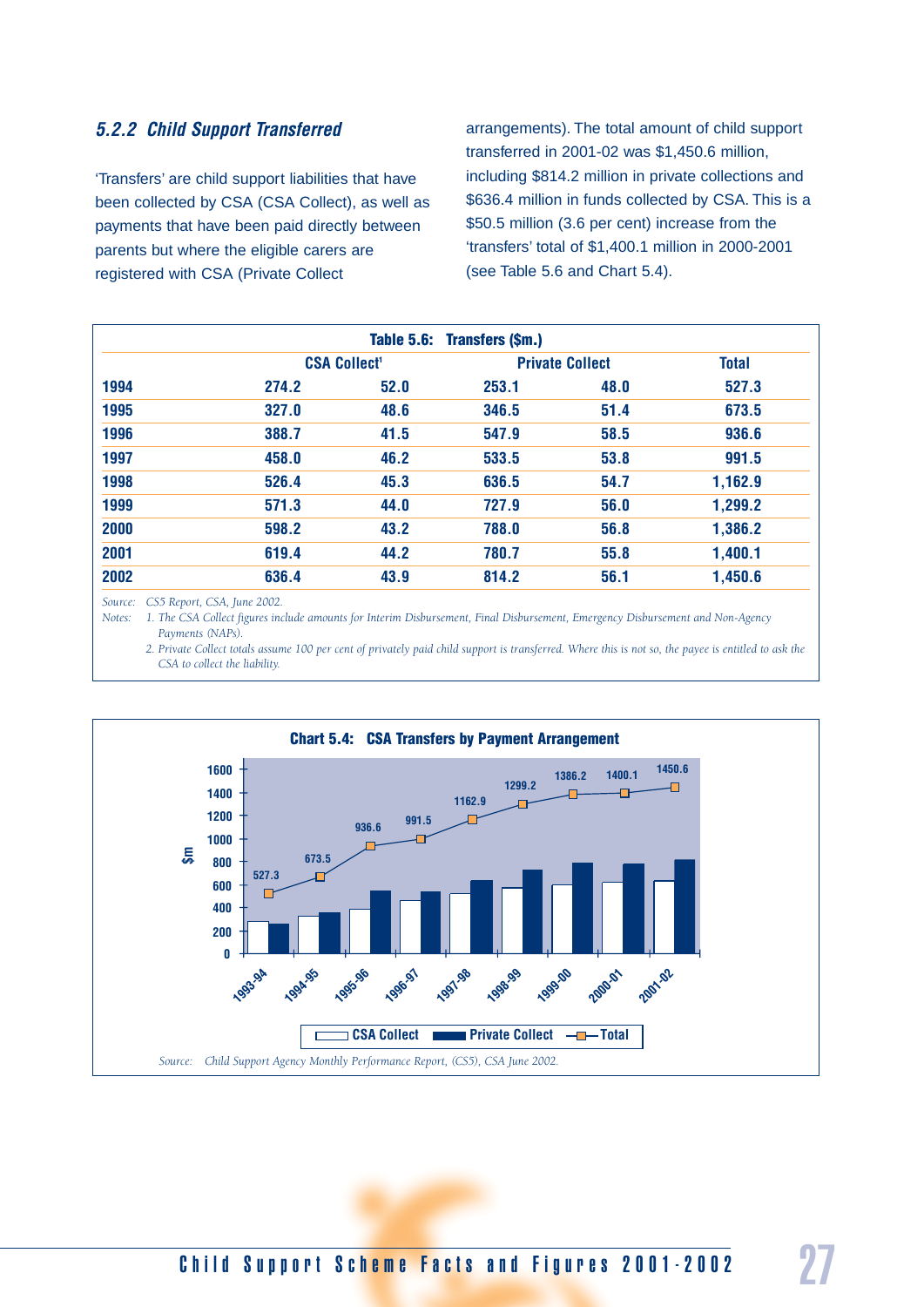#### *5.2.3 Collections - CSA Collect Cases*

Child support payments can be received by CSA in a number of ways:

- Employer Withholding: these are monies withheld by the parent's employer and paid directly to CSA by the employer on the employee's behalf;
- Cash: monies paid by the parent directly to CSA by cheque or money order;
- Tax Refund Intercept Payments (TRIPs): these are monies intercepted from a payers tax refund by CSA; or
- Non-Agency Payments (NAPs): these are payments made directly to the payee or a third party by the payer instead of to CSA. These payments are made in lieu of child support and might include money or the payment of medical bills, school fees etc.

Table 5.7 and Chart 5.5 show that the cash component, as a percentage of child support payments, is increasing while Employer Withholding and NAPs are decreasing. The percentage amount collected through TRIPs has been relatively stable.

| Table 5.7: Child Support Payments - Percentages |                             |           |              |             |  |  |
|-------------------------------------------------|-----------------------------|-----------|--------------|-------------|--|--|
| 30 June                                         | <b>Employer Withholding</b> | $\cosh^2$ | <b>TRIPS</b> | <b>NAPs</b> |  |  |
| 1998                                            | 53.1                        | 30.6      | 8.9          | 7.4         |  |  |
| 1999                                            | 51.1                        | 33.4      | 8.5          | 6.9         |  |  |
| 2000                                            | 48.8                        | 35.6      | 9.1          | 6.5         |  |  |
| 2001                                            | 46.4                        | 39.2      | 8.8          | 5.7         |  |  |
| 20021                                           | 44.4                        | 41.3      | 8.9          | 5.3         |  |  |

*Source: Money for Kids Report, Child Support Agency, March 2002.*

*Notes: 1. The data for 2001-02 relates to the period up to the end February 2002. Data was not available for the remainder of the financial year due to the redevelopment of the CSA's computer system (CUBA).*

*2. Cash in this table includes cheques, Australia Post Billpay, BPay, and s72A enforcement payments.*

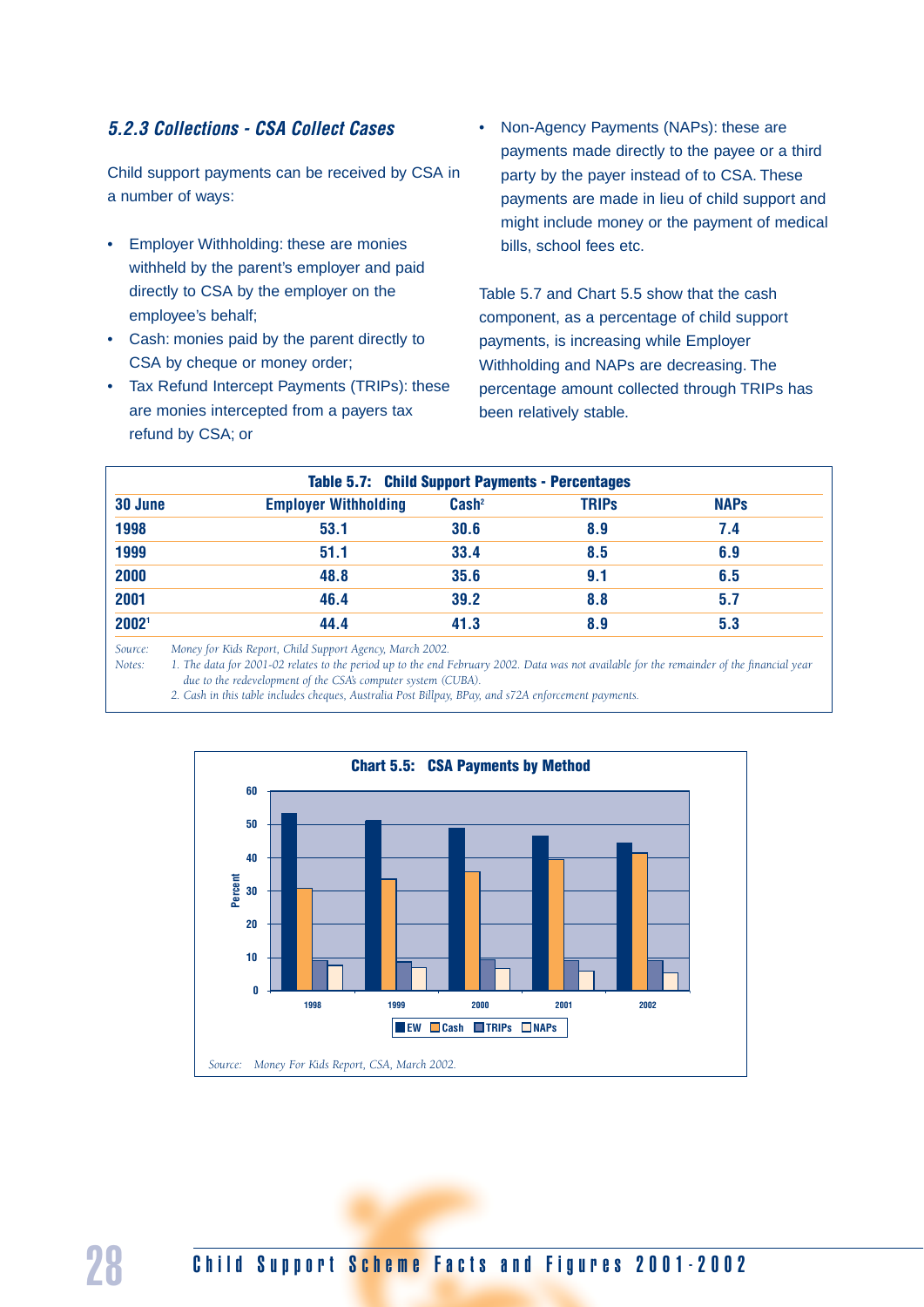|                  |                                     |                         |                                                                                                                                                         |                    |        |                   | Payer Child Support Income |                                 |           |                   |         |             |                   |                    |
|------------------|-------------------------------------|-------------------------|---------------------------------------------------------------------------------------------------------------------------------------------------------|--------------------|--------|-------------------|----------------------------|---------------------------------|-----------|-------------------|---------|-------------|-------------------|--------------------|
|                  | <b>SQ</b>                           |                         | $$1-12,000$                                                                                                                                             |                    |        | \$12-20,000       | \$20-50,000                |                                 | \$50,000+ |                   |         |             | Total             |                    |
| Maint.           | <u>ٰء</u>                           | $\sin$                  | ž                                                                                                                                                       | Sum                | ġ      | <b>Sum</b>        | ġ                          | sum                             | <u>ş</u>  | <b>Sum</b>        | .<br>2  | <u>g</u>    | sum               | sum                |
| Debt (\$)        |                                     | ఢ్                      |                                                                                                                                                         | <b>Sm</b>          |        | 옅                 |                            | \$                              |           | 5                 |         | ಸಿ          | 5                 |                    |
|                  | 28,853                              | $\mathbf{0}$ .          | 101,277                                                                                                                                                 | $\overline{0}$ . O | 41,870 | $\overline{0}$ .0 | 192,813                    | $\overline{0}$ . $\overline{0}$ | 56,040    | $\overline{0}$ .0 | 420,853 | <b>61.1</b> | $\overline{0}$ .0 |                    |
| $1 - 260$        | 8,439                               | 0.8                     | 024<br>$\overline{40}$                                                                                                                                  | 4.1                | 7,401  | $0.\overline{8}$  | 18,239                     | $\frac{8}{1}$                   | 2,861     | $0.\overline{3}$  | 76,964  | 11.2        | 7.8               |                    |
| 261-500          | 2,499                               | $\mathbf{0}.\mathbf{9}$ | 317<br>13,                                                                                                                                              | 4.9                | 3,317  | 1.2               | 8,846                      | 3.3                             | 1,110     | 0.4               | 29,089  | 4.2         | 10.8              | $\frac{4}{1}$      |
| $501 - 1K$       | 2,696                               | $\frac{9}{1}$           | 13,962                                                                                                                                                  | $9.\overline{8}$   | 4,110  | 3.0               | 13,302                     | $9.\overline{8}$                | 1,586     | 1.2               | 35,656  | 5.2         | 25.7              | 3.4                |
| $1,001 - 2K$     | 2,662                               | $3.\overline{9}$        | 10,069                                                                                                                                                  | 14.6               | 3,859  | 5.5               | 18,017                     | 26.1                            | 1,743     | 2.5               | 36,350  | 5.3         | 52.6              | $\overline{6}$ . 3 |
| $2,001 - 5K$     | 4,358                               | 14.4                    | 828<br>12,                                                                                                                                              | 40.9               | 4,417  | $\frac{14}{14}$   | 22,809                     | 74.3                            | 2,370     | 7.6               | 46,782  | 6.8         | 151.3             | 20.0               |
| 5,001-10K        | 3,257                               | 23.5                    | 024<br>$\overline{6}$                                                                                                                                   | 41.7               | 1,984  | 13.7              | 12,924                     | 90.6                            | 1,497     | 10.5              | 25,686  | 3.7         | 180.0             | 23.7               |
| $10,000+$        | 4,328                               | 96.5                    | 2,974                                                                                                                                                   | 49.5               | 1,074  | 18.1              | 8,228                      | 140.0                           | 1,359     | 25.9              | 17,963  | 2.6         | 329.9             | 43.5               |
| <b>Total</b>     | 57,092                              | 142.0                   | 200,475                                                                                                                                                 | 165.5              | 68,032 | 56.4              | 295,178                    | 345.9                           | 68,566    | 48.4              | 689,343 | 100.0       | 758.1             | 100.0              |
| Source:<br>Note: | Child Support Agency, June 2002.    |                         | This table records Gross Maintenance Debt by all cases, including those with a current liability (active cases) and those that have ended with arrears. |                    |        |                   |                            |                                 |           |                   |         |             |                   |                    |
|                  | Totals may not add due to rounding. |                         |                                                                                                                                                         |                    |        |                   |                            |                                 |           |                   |         |             |                   |                    |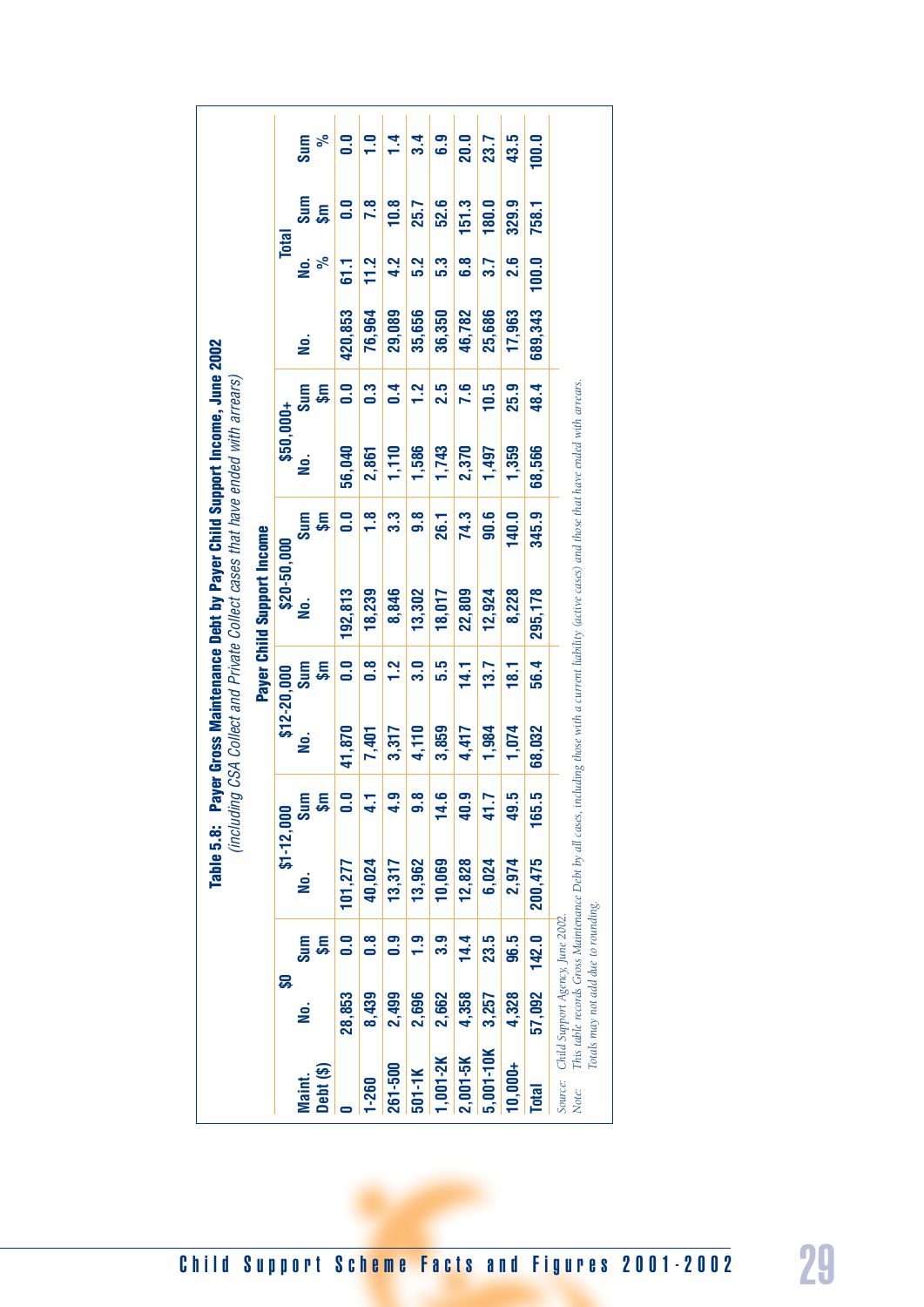#### *5.2.4 Liabilities and Debt – CSA Collect Cases*

Table 5.8 shows the number of payers in each income range by the size of gross maintenance debt (GMD) attributable to both current liability cases and ended cases. The table shows that only 2.6 per cent of payers have a maintenance debt greater than \$10,000. The debt associated with these payers, however, comprises 43.5 per cent of the total debt.

#### *5.2.5 Debt – CSA Collect Cases*

Table 5.9, Chart 5.6 and Chart 5.7 record Scheme arrears amounts as at the end of the past 6 financial years. Column A in Table 5.9 records Cumulative Net Maintenance Debt (NMD). Column B records write-off amounts (debt deemed to be uncollectible) while Column C reports Cumulative Gross Maintenance Debt (GMD), which is calculated by adding NMD and write-off together. Cumulative GMD associated with overseas cases

| 30 June | А.<br><b>Cumulative Net</b><br><b>Maintenance</b><br>Debt $(\$m.)$ | B.<br>Write-Off<br>(Sm.) | C.<br><b>Cumulative</b><br><b>Gross Maintenance</b><br>Debt (GMD)<br>\$m. | D.<br><b>Cumulative</b><br><b>GMD on</b><br><b>Domestic</b><br>Cases (\$m.) | Е.<br><b>Cumulative</b><br><b>GMD on</b><br><b>Overseas</b><br>Cases (\$m.) | F.<br><b>Cumulative</b><br><b>GMD on</b><br><b>Overseas</b><br>Cases as % of<br><b>Total GMD</b> |
|---------|--------------------------------------------------------------------|--------------------------|---------------------------------------------------------------------------|-----------------------------------------------------------------------------|-----------------------------------------------------------------------------|--------------------------------------------------------------------------------------------------|
| 1997    | 458.4                                                              | 58.2                     | 516.6                                                                     | 506.7                                                                       | 9.9                                                                         | 1.9                                                                                              |
| 1998    | 450.3                                                              | 94.0                     | 544.3                                                                     | 532.2                                                                       | 12.1                                                                        | 2.2                                                                                              |
| 1999    | 455.6                                                              | 127.2                    | 582.8                                                                     | 564.2                                                                       | 18.6                                                                        | 3.2                                                                                              |
| 2000    | 542.6                                                              | 92.2                     | 634.7                                                                     | 613.8                                                                       | 20.9                                                                        | 3.3                                                                                              |
| 2001    | 595.9                                                              | 73.7                     | 669.7                                                                     | 645.8                                                                       | 23.9                                                                        | 3.6                                                                                              |
| 2002    | 673.7                                                              | 85.1                     | 758.7                                                                     | 714.2                                                                       | 44.5                                                                        | 5.9                                                                                              |

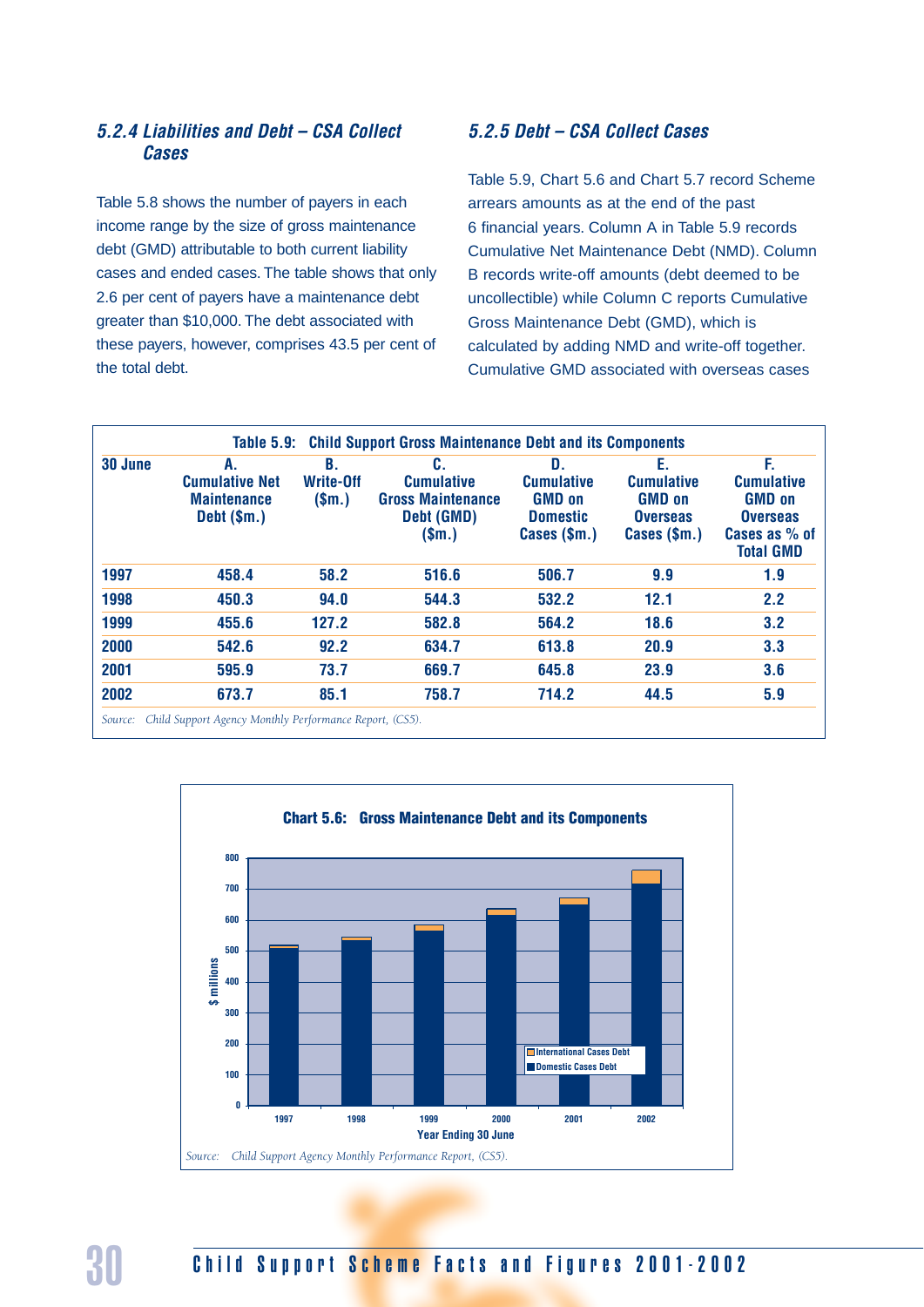

is recorded in Column E, while Column F expresses the Cumulative GMD associated with overseas cases as a percentage of all GMD.

CSA research indicates that GMD is increasing as a result of 3 factors: the dramatic increase in the number of overseas cases that have come to Australia with large debts; the increase in debt associated with cases that have a \$260 p.a. minimum liability; and because of the unexpectedly rapid increase in the active caseload.

#### **6.0 Legal Services Overview**

#### **6.1 Background**

The Child Support Scheme Legal Services Program aims to provide information to low income parents (particularly FaCS customers) about their rights and responsibilities under the Child Support Scheme. These legal services assist with legal advice, information, minor assistance, and, when appropriate, legal representation to ensure that children with separated parents benefit from the Child Support Scheme.

Legal Aid Commissions in each State and Territory, and 13 specialist Community Legal Services located throughout Australia, provide services to parents

eligible to receive child support (carer parents) and parents responsible for paying child support (liable parents).

The following activities are undertaken by legal services on behalf of carer parents:

- assistance in preparing and completing legal documents;
- obtaining court orders;
- advising self-representing clients about what is involved in attending court;
- assistance with establishing proof of parentage;
- assisting clients to interpret child support documents from other government bodies;
- assisting Stage 2 clients to understand the change of assessment process; and
- court representation as appropriate.

In addition to the above activities for carer parents, a number of specific activities are undertaken on behalf of liable parents including:

assisting clients to understand their rights of appeal under the change of assessment arrangements;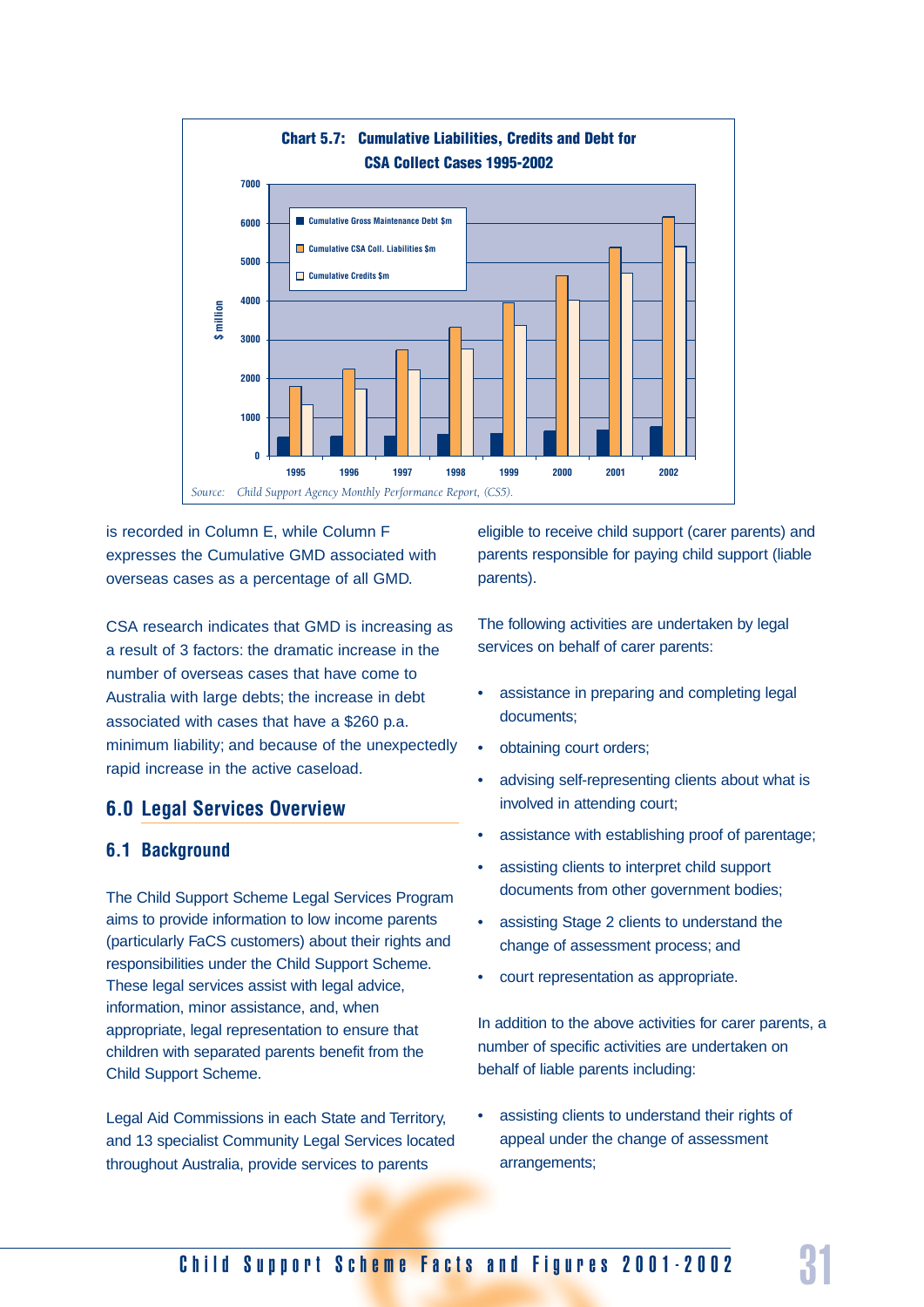- assisting clients to interpret their child support obligations;
- assisting with preparing and completing legal documents;
- advising self-representing clients about what is involved in attending court; and
- court representation as appropriate.

CSA also actively supports clients by liaising directly with the legal service providers to resolve child support issues. CSA also refers clients to independent legal services as appropriate, to ensure that clients are fully informed and have access to legal advice and information.

Legal aid commissions expend funds on child support matters in accordance with Commonwealth priorities and guidelines.

The legal aid agreements for 2000-01 to 2003-04 incorporate an outputs-based reporting framework which identifies expenditure on particular categories of service delivery, including child support. The Commonwealth monitors each commission's performance in terms of effectiveness (the extent to which outcomes have been achieved), efficiency (the outputs produced for the quantum of funds provided) and service quality. Monitoring of performance will be undertaken on an ongoing basis through the examination of information and data provided by commissions in accordance with the agreements. Commonwealth funding for child support matters is also administered through the Community Legal Services Program to 13 centres in Australia who provide specialist child support legal services to clients. In the 2001-02 financial year, the total allocation was \$1,275,591.

#### **6.2 Statistics and Advice Work Types**

#### *6.2.1 Legal Aid Commission Statistics*

During 2001-02 legal aid commissions recorded the following child support related activities:

- A total of 518 clients attended child support forums;
- A total of 2,697 clients applied for legal aid assistance under the Child Support Scheme;
- 2,574 applications for child support related legal aid assistance were approved;
- 114 applications for child support related legal aid assistance were refused; and
- 2,656 child support related cases were finalised.

The following advice interviews were recorded nationally:

| Advice                                                                             | 1,837 |
|------------------------------------------------------------------------------------|-------|
| <b>Minor Assistance</b>                                                            | 808   |
| CSS assisting with application<br>for maintenance                                  | 3.649 |
| CSS assisting with application to<br>vary existing maintenance/order/<br>agreement | 1,384 |
| Draft letter to FaCS seeking exemption                                             | 932   |
| CSS phone advice - non-1800 number                                                 | 2,708 |
| CSS phone advice - 1800 number                                                     | 947   |
| Not specified                                                                      | 2,113 |

#### *6.2.2 Community Legal Services Statistics*

During 2001-02 community legal services funding specifically to provide child support services recorded the following number of activities: (Activity type for problem type)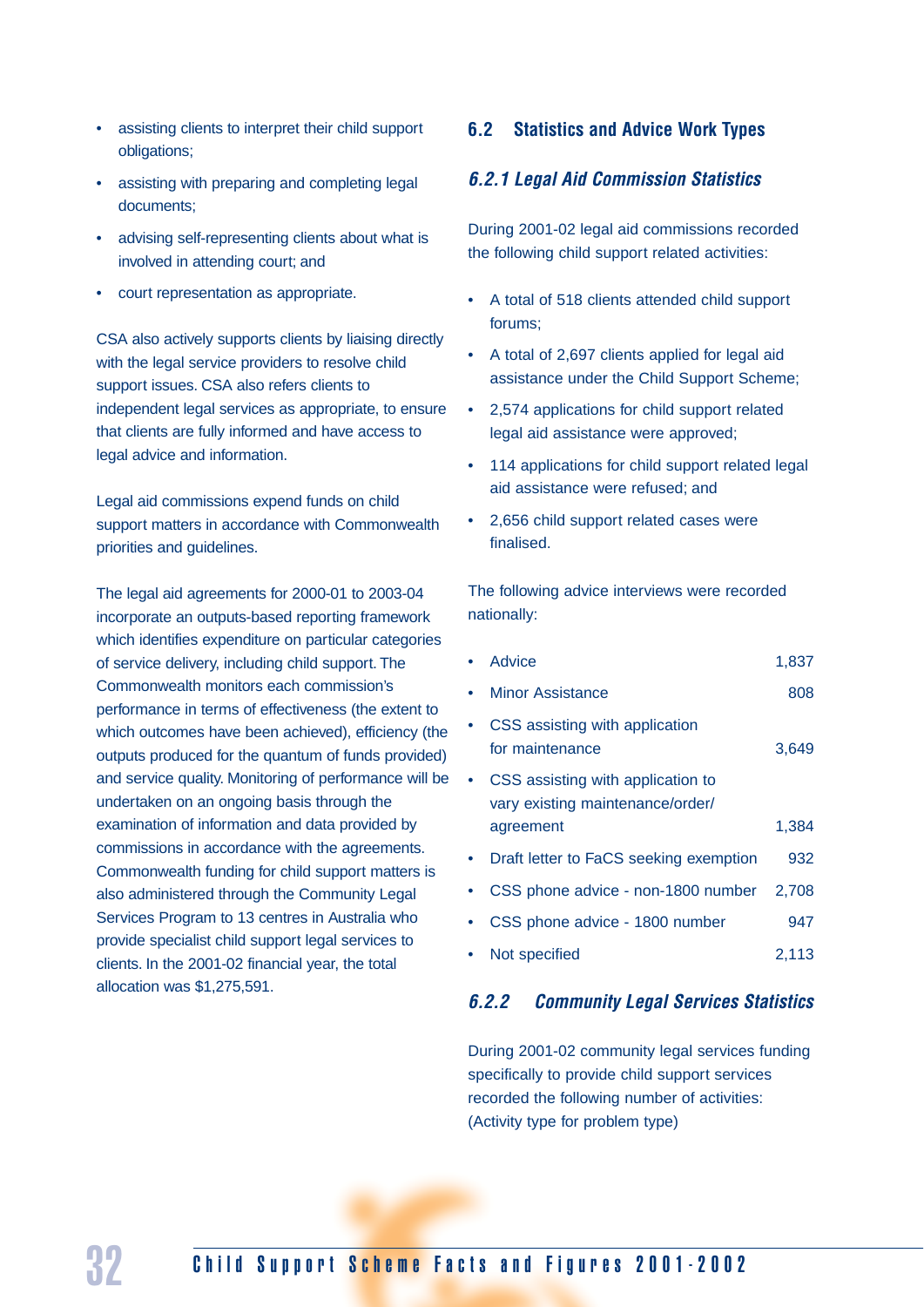| $\bullet$ | Advice                      | 3,639 |
|-----------|-----------------------------|-------|
|           | • Information               | 1,413 |
|           | • Community Legal Education | 0     |
|           | • Cases Opened              | 967   |
|           | • Cases Closed              | 1.167 |

#### **6.3 Additional Child Support Information Collected by Community Legal Services Relating to Child Support Activities for 2001-02**

| Parent/Case Type:     | <b>Number</b> |
|-----------------------|---------------|
| Carer (only)          | 757           |
| Liable (only)         | 425           |
| Both carer and liable | 0             |
| Stages:               |               |
| Stage 1               | 141           |
| Stage 2               | 968           |
| Parentage:            |               |
| Not disputed          | 697           |
| Other proof sought    | 98            |
| <b>Test required</b>  | 97            |
| <b>Test positive</b>  | 7             |
| <b>Test negative</b>  | 0             |
| Age of Client:        |               |
| Less than 26 years    | 365           |
| $26-35$ years         | 979           |
| 36-45 years           | 1,352         |
| over 45 years         | 527           |

#### Income Source: Employed full-time 693 Employed part-time 395 Self employed 127 Centrelink benefit 1,734 Other Government benefit 146 No income 109 Employed temporarily example the state of the state of the state of the state of the state of the state of the state of the state of the state of the state of the state of the state of the state of the state of the state o Student allowance 7 Community development employment program 3 Other 103

#### **7.0 Savings and Costs**

#### **7.1 Savings**

Savings to Government outlays are achieved as a result of the application of the maintenance income test to payments of more than base rate Family Tax Benefit (FTB) Part A. As at June 2002, payments of more than the minimum rate Family Tax Benefit are reduced by 50 cents for each dollar of maintenance received above \$1,095 per annum for a parent with one child from a previous relationship. The threshold is increased where there are additional children or if there is a couple with both partners receiving maintenance.

|                                                                 |                |                      | <b>Table 7.1: Net Savings Assigned to the Child Support Scheme</b> |                      |                      |                |
|-----------------------------------------------------------------|----------------|----------------------|--------------------------------------------------------------------|----------------------|----------------------|----------------|
| 1995-96<br>$\mathbf{Sm}$                                        | 1996-97<br>\$m | 1997-98<br><b>Sm</b> | 1998-99<br><b>Sm</b>                                               | 1999-00<br><b>Sm</b> | 2000-01<br><b>Sm</b> | 2001-02<br>\$m |
| 283                                                             | 318            | 378.3                | 419.2                                                              | 425.0 <sup>1</sup>   | 380.4                | 423.0          |
| Source: Department of Family and Community Services, June 2002. |                |                      |                                                                    |                      |                      |                |

*Notes: 1. This figure was revised from the \$594.4m reported by FaCS in July 2000.*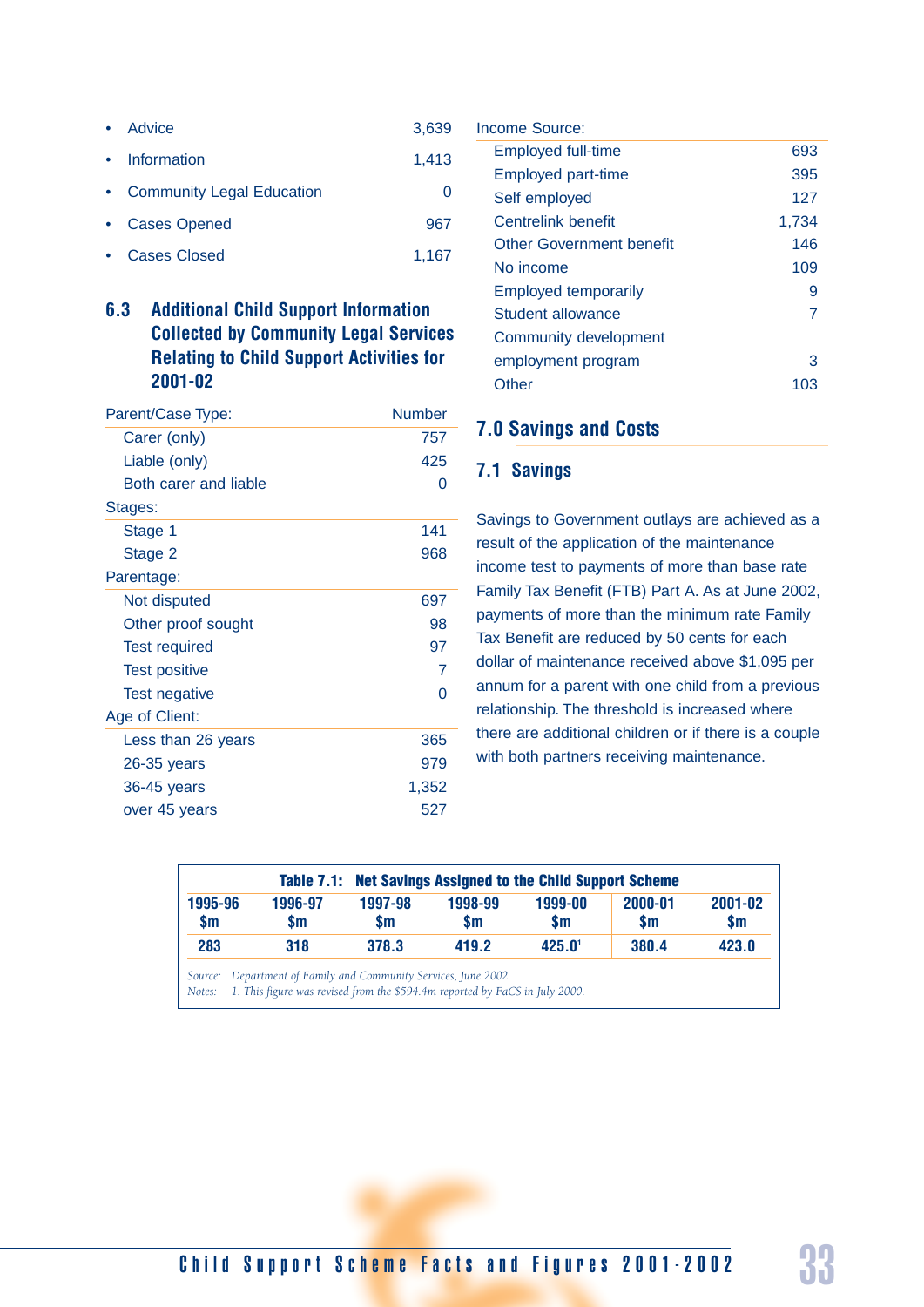



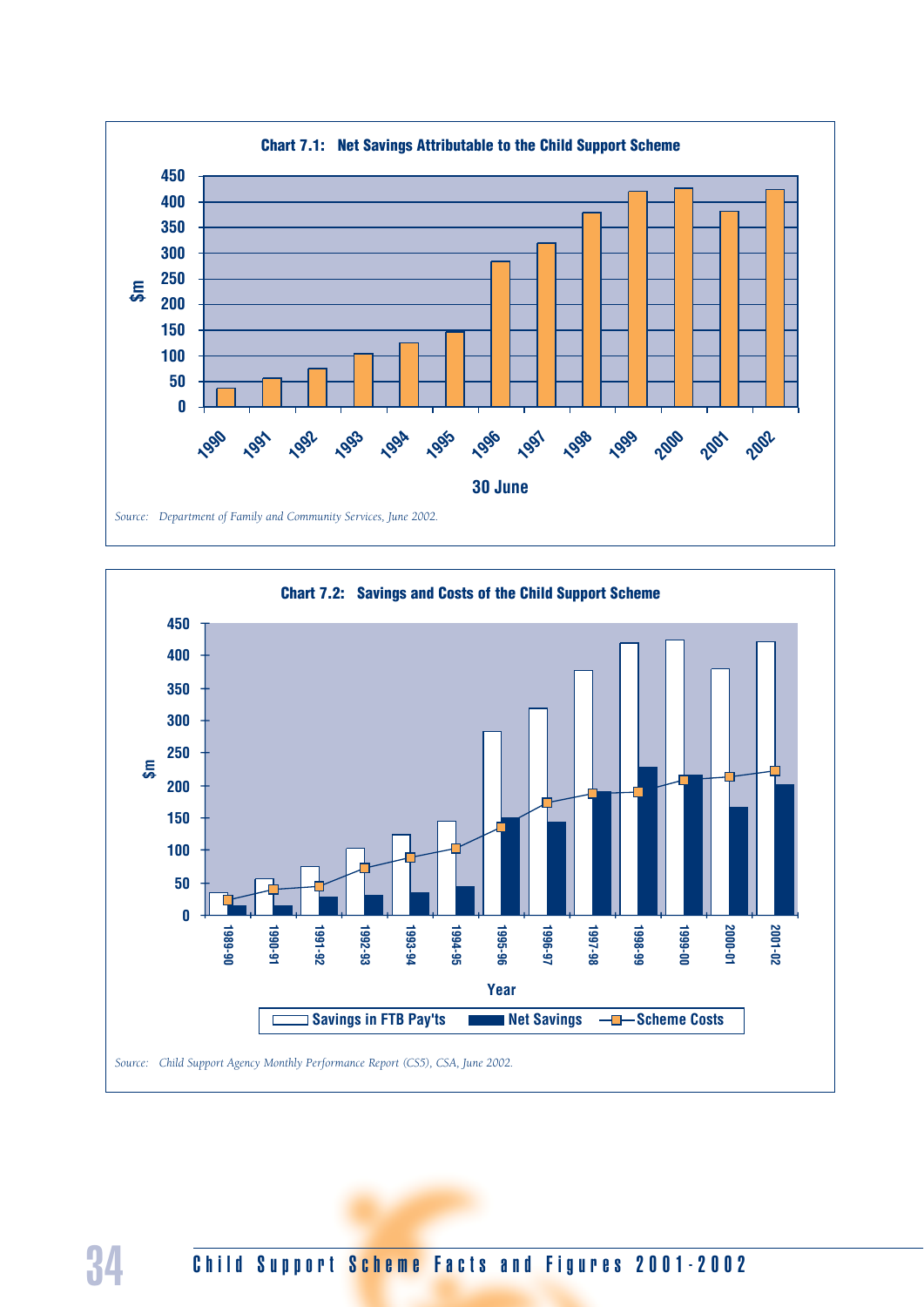#### **7.2 Scheme Costs**

|                                | Table 7.2: |              |              |                  | Savings and Costs of the Child Support Scheme <sup>1,2,3</sup> |                      |                    |
|--------------------------------|------------|--------------|--------------|------------------|----------------------------------------------------------------|----------------------|--------------------|
| <b>Agency/Dept</b>             | 95-96      | 96-97<br>\$m | 97-98<br>\$m | 98-99<br>\$m     | 99-2000<br><b>Sm</b>                                           | 2000-01<br><b>Sm</b> | $2001 - 02$<br>\$m |
| <b>CSA</b>                     | 114.8      | 160.6        | 169.7        | 108.1            | 198.2                                                          | 203.7                | 214.0              |
| <b>FaCS</b>                    | 12.4       | 8.6          | 10.4         | 2.7 <sup>4</sup> | 3.0                                                            | 2.3                  | 2.3                |
| <b>AGD</b>                     | 4.3        | 4.7          | 7.5          | 7.8              | 7.8                                                            | 7.8                  | 5.3 <sup>5</sup>   |
| <b>Scheme Costs</b>            | 131.6      | 173.9        | 187.7        | 190.6            | 209.0                                                          | 213.8                | 221.6              |
| <b>Savings in FaCS</b>         |            |              |              |                  |                                                                |                      |                    |
| pay't (net)                    | 283        | 318          | 378          | 419              | 425                                                            | 380                  | 423                |
| <b>Net Savings<sup>6</sup></b> | 151        | 144          | 191          | 228              | 216                                                            | 166                  | 201                |
|                                |            |              |              |                  |                                                                |                      |                    |

*Source: Child Support Agency, Department of Family and Community Services and Attorney-General's Department.*

*Notes: 1. The 1996-97, 1997-98 and 1998-99 CSA costs figures are not directly comparable with the 1995-96 figure of \$114.85 million. The later figures are accrued cost estimates which include, for example, all CSA costs for salaries, administrative costs, leave, IT redevelopment, internal user charges (IUCs) etc.*

*2. The 1999-2000 savings attributable to the Child Support Scheme are not comparable with data for earlier years. The increase in savings reflects steps taken by Centrelink to streamline the process for private collection customers.*

*3. Attorney-General's Department 1996-97, 1997-98 and 1998-99 costs for its responsibilities within the Child Support Scheme are not comparable with data for earlier years. The 1996-97, 1997-98 and 1998-99 figures are the actual amounts that A-G's spent administering its child support work: earlier figures are amounts that were allocated by the Department of Finance for those CSS responsibilities.*

*4. With the creation of the Department of Family and Community Services in the 1998-99 year and the establishment of Centrelink as an entity separate to FaCS, a decision was taken by FaCS to remove Centrelink costs in relation to the Child Support Scheme.*

*5. Expenditure by Legal Aid Commissions on Commonwealth matters is undertaken by Commissions in accordance with Commonwealth legal aid priorities. As such the Attorney-General's Department does not set funding levels to be expended by Legal Aid Commissions on particular areas of law. In 2001-02, Legal Aid Commissions (excluding ACT and NT) expended \$3.982 million on child support representation. Expenditure excludes resources dedicated to the provision of advice/information for child support matters. Statistics for the NT and ACT are not available. In addition, Community Legal Centres expended \$1.276 million on the provision of services for child support matters.*

*6. Net Savings equals Net Savings to Government outlays minus Scheme Costs.*

#### **7.3 Comparisons with Overseas Agencies**

#### **7.4 CSA Staff**

The Australian Child Support Agency has conducted preliminary research into how broad cost-effectiveness indicators of the Australian Child Support Scheme compare with other child support organisations.

The reader should note that these figures have not been standardised using agreed definitions, although an international project is continuing to develop such standards between the Australia, New Zealand, USA, Canada and UK child support organisations. Given the lack of standardisation between the information for each jurisdiction, close comparisons between these data is inadvisable. Surveyed agencies define collections in different ways.<sup>10</sup>

Table 7.5 records staffing levels for CSA at June 2002. The table also notes the gender breakdown by classification levels.

At the end of June 2002 there were 2,594 FTE staff in CSA. Of that number 1,863 were females (72 per cent) and 731 were males (28 per cent). At levels APS 1-6 (and equivalents) 72 per cent of all officers were female but at the Senior Officer levels males accounted for 44 per cent of CSA staff.

<sup>9</sup> The reader is referred to the paper Child Support Schemes: Australia and Comparisons, Client Research Unit, Child Support Agency, March 2001.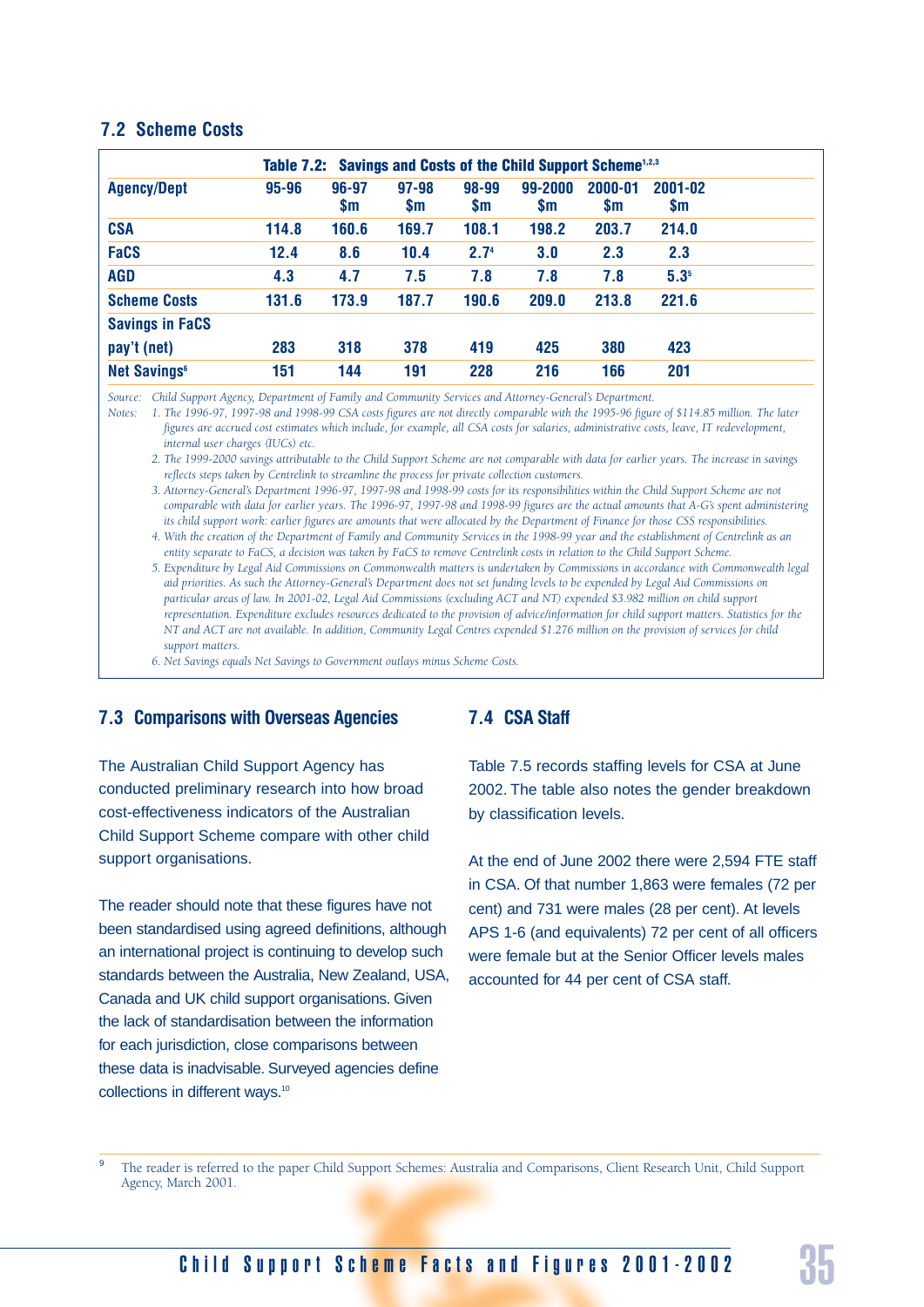|                                      | Table 7.3: |                                                                 |                               |                                                         | Comparative Statistics for Australian and Overseas Child Support Programs (1998-99) <sup>1,2</sup> |                 |                                                    |                                         |                   |
|--------------------------------------|------------|-----------------------------------------------------------------|-------------------------------|---------------------------------------------------------|----------------------------------------------------------------------------------------------------|-----------------|----------------------------------------------------|-----------------------------------------|-------------------|
| <b>Country</b>                       |            | <b>Total A\$m.</b><br><b>Collected or</b><br><b>Transferred</b> | <b>Program</b><br>Costs A\$m. | A\$<br><b>Collected</b><br>for each \$1<br><b>Spent</b> | Cost of<br><b>Collecting \$1</b>                                                                   | <b>Caseload</b> | Agency<br><b>Staff</b><br><b>Numbers</b><br>(FTEs) | Cost AS<br>per<br><b>Agency</b><br>FTE. | <b>Arrears AS</b> |
| <b>Australia</b>                     | 1997-98    | 1.162.9                                                         | 169.7                         | 6.85                                                    | $14.6$ cents                                                                                       | 494.534         | 2.587                                              | 65.597                                  | 450.3             |
|                                      | 1998-99    | 1.299.2                                                         | 180.1                         | 7.21                                                    | $13.9$ cents                                                                                       | 535.569         | 2,663                                              | 67,634                                  | 455.6             |
|                                      | 1999-00    | 1,386.2                                                         | 198.2                         | 6.99                                                    | $14.3$ cents                                                                                       | 569,710         | 2,714                                              | 75,055                                  | 542.6             |
| Canada <sup>3</sup>                  | 1998-99    | 1.225.6                                                         | n/a                           | n/a                                                     | n/a                                                                                                | 389,273         | 1.590                                              | 62.830                                  | 1.746.6           |
| <b>New</b><br><b>Zealand</b>         | 1997-98    | 153.2                                                           | 33.7                          | 4.55                                                    | 22.0 cents                                                                                         | 131.750         | 509                                                | 66.220                                  | 224.9             |
|                                      | 1998-99    | 160.2                                                           | 36.4                          | 4.40                                                    | 22.7 cents                                                                                         | 132,500         | 475                                                | 76.571                                  | 259.1             |
| <b>United</b><br><b>Kingdom</b>      | 1998-99    | 1,686.7                                                         | 589.3                         | 2.86                                                    | <b>35.0 cents</b>                                                                                  | 923.960         | 9,299                                              | 63.372                                  | n/a               |
| <b>United</b><br>States <sup>4</sup> | 1996-97    | 22,673.9                                                        | 5.815.8                       | 3.90                                                    | 25.6 cents                                                                                         | 19.057.164      | 52.483                                             | 110.987                                 | 75.703.8          |
|                                      | 1997-98    | 24.342.9                                                        | 6.082.4                       | 4.00                                                    | 25.0 cents                                                                                         | 19.419.449      | 56,212                                             | n/a                                     | n/a               |

*Notes: 1. Currency amounts in this table are A\$ and were converted using the exchange rate quoted in The Australian Financial Review, 7 July 2000. These topline results do not necessarily reflect different policy aims and administrative arrangements between agencies.*

*2. Australian staff numbers in this table are Average Staffing Level (ASL). There was also a small number of FaCS staff dedicated to the Child Support Scheme, and a small number of staff in the Attorney-General's Department who had child support responsibilities.* 

| Table 7.4: CSA Total Staff by Gender and Classifications, June 2001 <sup>1, 2, 3,4</sup> |      |      |               |               |                    |
|------------------------------------------------------------------------------------------|------|------|---------------|---------------|--------------------|
|                                                                                          | Male | $\%$ | <b>Female</b> | $\frac{0}{0}$ | <b>Total Staff</b> |
| <b>APS 1-6</b>                                                                           | 655  | 27.1 | 1.766         | 72.9          | 2.421              |
| <b>SOG/EL1-2</b>                                                                         | 73   | 44.0 | 93            | 56            | 166                |
| <b>SES</b>                                                                               |      | 42.9 |               | 57.1          |                    |
| <b>Total</b>                                                                             | 731  | 28.2 | 1.863         | 71.8          | 2,594              |

*Source: Child Support Agency, June 2002.*

*Notes: 1. Numbers are Actual Full Time Equivalents (FTE) which include staff on unpaid leave. Unpaid categories include staff who are on leave without pay, unpaid maternity leave, and compensation.*

*2. Staff on Higher Duties Allowance (HDA) are recorded at HDA level rather than their nominal classification.*

*3. The bulk of Scheme staff are employed by the CSA. There is also a small number of staff employed in other areas of FaCS, and the Attorney-General's Department, both of which also have administrative responsibilities under the Child Support Scheme.*

*4. Percentages may not add due to rounding.*

#### **7.5 CSA Telephone Performance**

Research has established that CSA clients prefer communicating by telephone. Recognising this fact, CSA has allocated considerable time and funding to improving its telephone system. This effort is reflected in the telephone performance statistics in Table 7.6.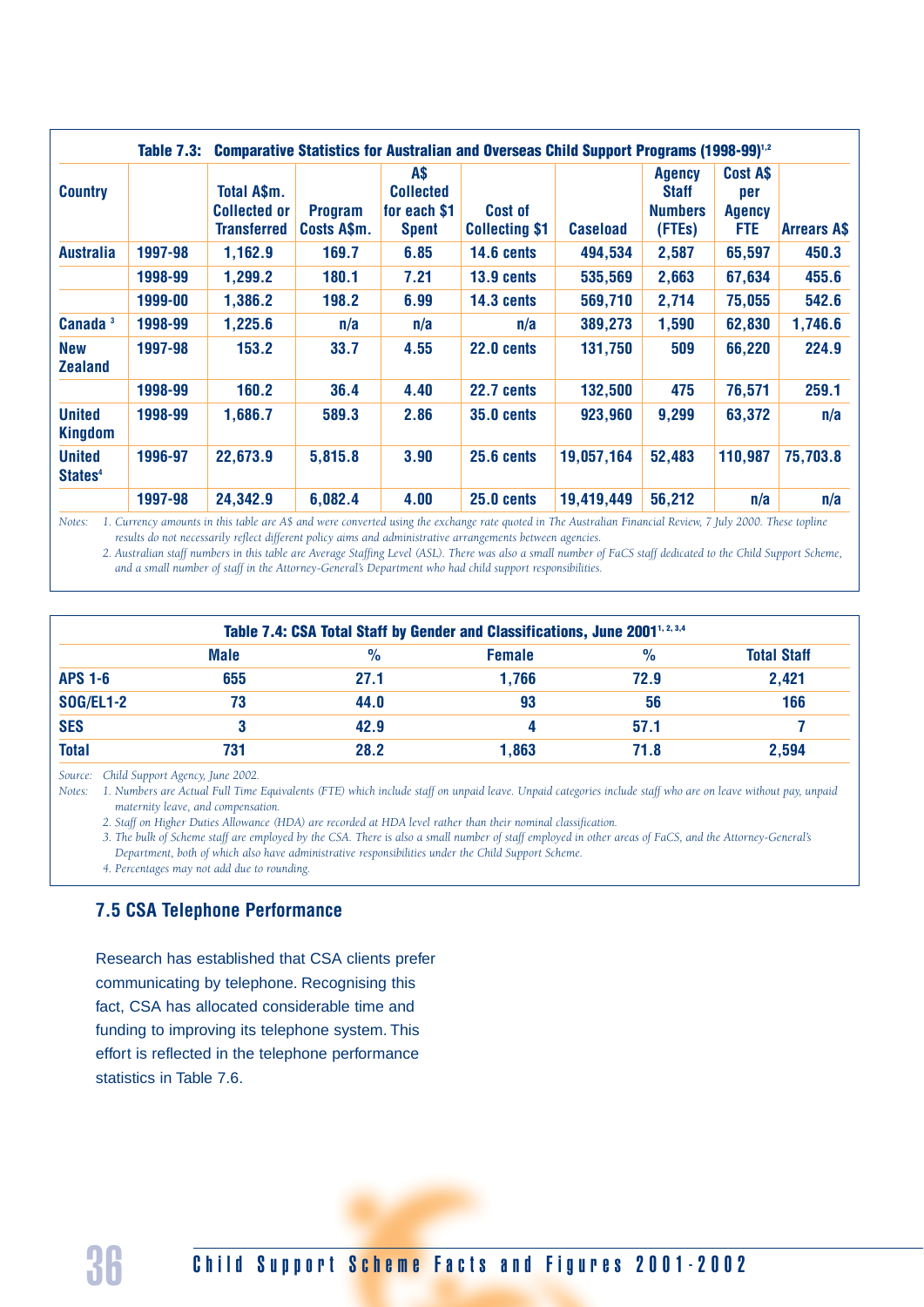| <b>Table 7.5: CSA Telephone Statistics</b> |                                            |                                  |                                          |                                                                            |
|--------------------------------------------|--------------------------------------------|----------------------------------|------------------------------------------|----------------------------------------------------------------------------|
| <b>End June</b>                            | Main Queue <sup>1</sup><br>(calls per day) | <b>Response Time<sup>2</sup></b> | <b>IVR Calls</b><br>per day <sup>3</sup> | <b>Total Phone</b><br><b>Traffic (queue</b><br>and IVR total) <sup>4</sup> |
| 1994                                       | 5.000                                      | n/a                              | n/a                                      | 5,000                                                                      |
| 1995                                       | 9,000                                      | $80\%$ in 3 mins                 | n/a                                      | 9,000                                                                      |
| 1996                                       | 6,000                                      | $80\%$ in 2 mins                 | n/a                                      | 6,000                                                                      |
| 1997                                       | 8,000                                      | $90\%$ in 2 mins                 | 2,308                                    | 10,300                                                                     |
| 1998                                       | 8.500                                      | $93.3\%$ in 2 mins               | 4.154                                    | 12,700                                                                     |
|                                            |                                            | $83.5\%$ in 30 secs              |                                          |                                                                            |
| 1999                                       | 8,500                                      | $86\%$ in 2 mins                 | 4,681                                    | 13,200                                                                     |
| 2000                                       | 8,450                                      | $87\%$ in 2 mins                 | 6,287                                    | 14,700                                                                     |
| 2001                                       | 9.371                                      | $95.5\%$ in 2 mins               | 5,753                                    | 15,124                                                                     |
| 2002                                       | 8.679                                      | $88.5\%$ in 2 mins               | 5,177                                    | 13,856                                                                     |
|                                            |                                            | 79.3% in 30 secs                 |                                          |                                                                            |

*Source: CSA, as at 30 June for the years in question.*

*Notes: 1. Main Queue includes public calls, which have been logged on to the CSA phone system. The total excludes Change of Assessment (COA) and Complaints calls.*

*2. Response time is calculated on calls logged in to the Main Queue.*

*3. IVR (Interactive Voice Response) was introduced by the CSA during 1995-96. An IVR traffic figure for that year is not available. The calls to the Main Queue decreased during that year as a result of the introduction of the IVR. IVR calls are counted on a monthly basis given that the system operates 7 days per week. In this instance, however, calls have been calculated on a daily basis using the following method. In 2000- 01 there were 113,159 IVR calls per month or 1.5 million for the year. This figure was then divided by 260, which is the number of days in a working year, to produce the result of 5,753. This makes the IVR calls per day consistent with the way the calls per day are measured for the Main Queue.*

*4. The totals in this column include all Main Queue calls and IVR calls calculated on a daily basis using the method described in note 3 above.*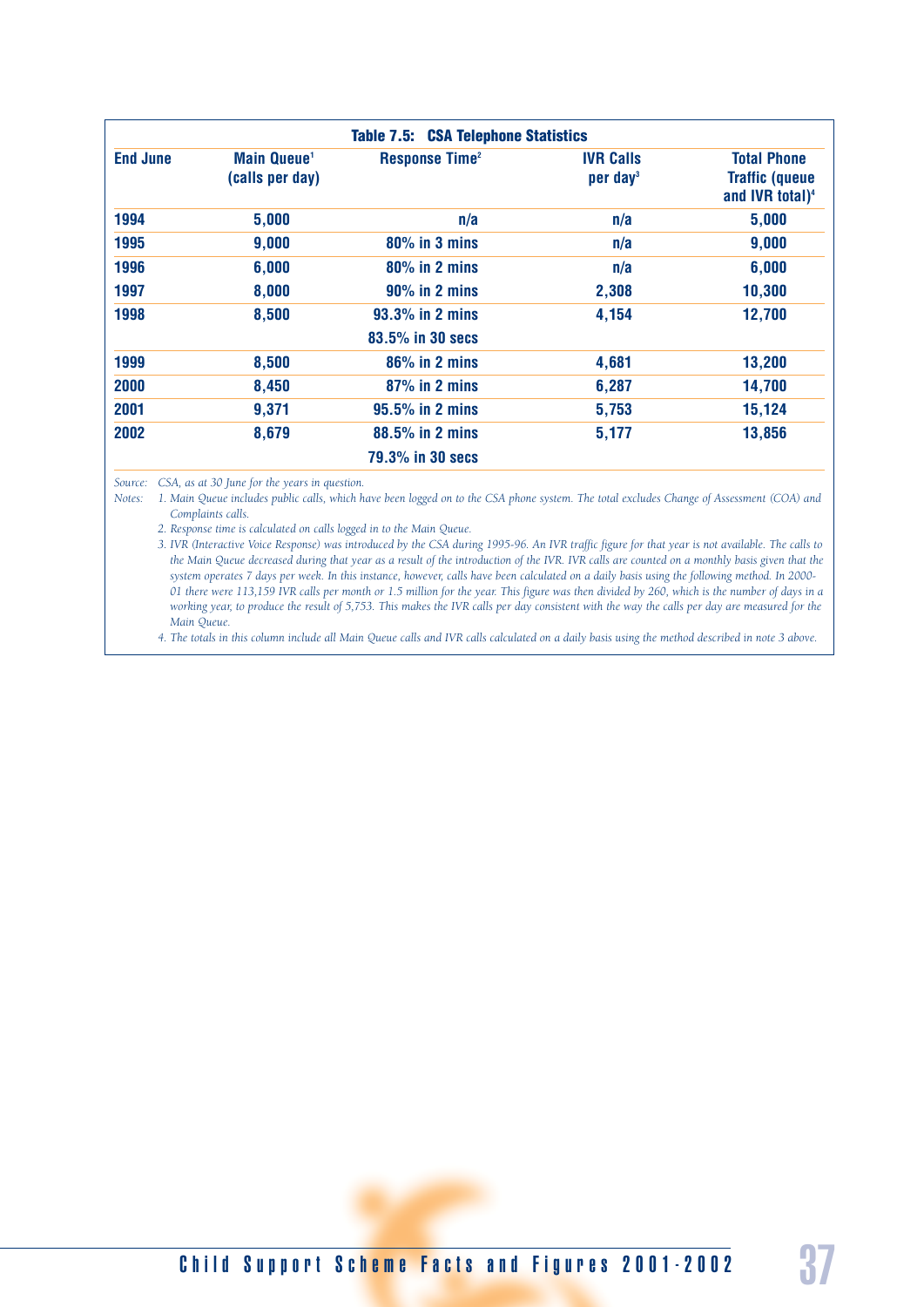

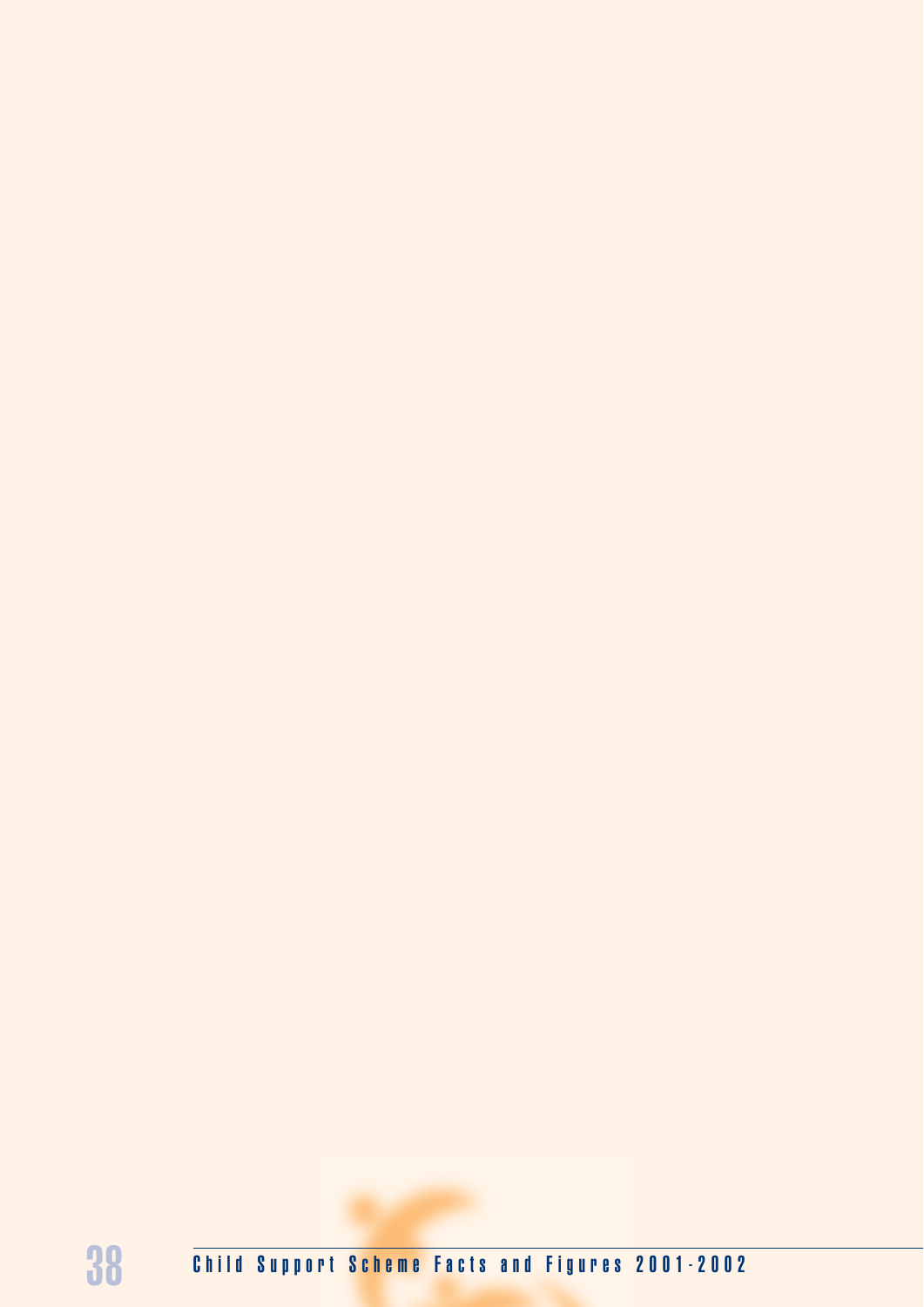## **Appendix 1: Contact Details**

Parents are able to obtain information from CSA, Centrelink and legal service providers on the following numbers.

#### **Child Support Agency**

| $\bullet$ | <b>General Enquiries</b>                                                                                | <b>Phone 131 272</b> |
|-----------|---------------------------------------------------------------------------------------------------------|----------------------|
| $\bullet$ | <b>CSA Info Service (IVR automated)</b><br>service for quick account enquiries and general information) | <b>Phone 131 107</b> |
| $\bullet$ | <b>Child Support Change of Assessment</b>                                                               | <b>Phone 131 141</b> |
| $\bullet$ | <b>CSA Complaints</b>                                                                                   | <b>Phone 132 919</b> |
|           | <b>Web Site</b>                                                                                         | www.csa.gov.au       |

#### **Centrelink**

| $\bullet$ | Pensions Information                      | <b>Phone 132 300</b> |
|-----------|-------------------------------------------|----------------------|
|           | <b>Family Payments</b>                    | <b>Phone 136 150</b> |
| $\bullet$ | Enquiries in languages other than English | <b>Phone 131 202</b> |
|           | Appointments                              | <b>Phone 131 021</b> |

#### **Family Assistance Office**

• General Enquiries **Phone 136 150**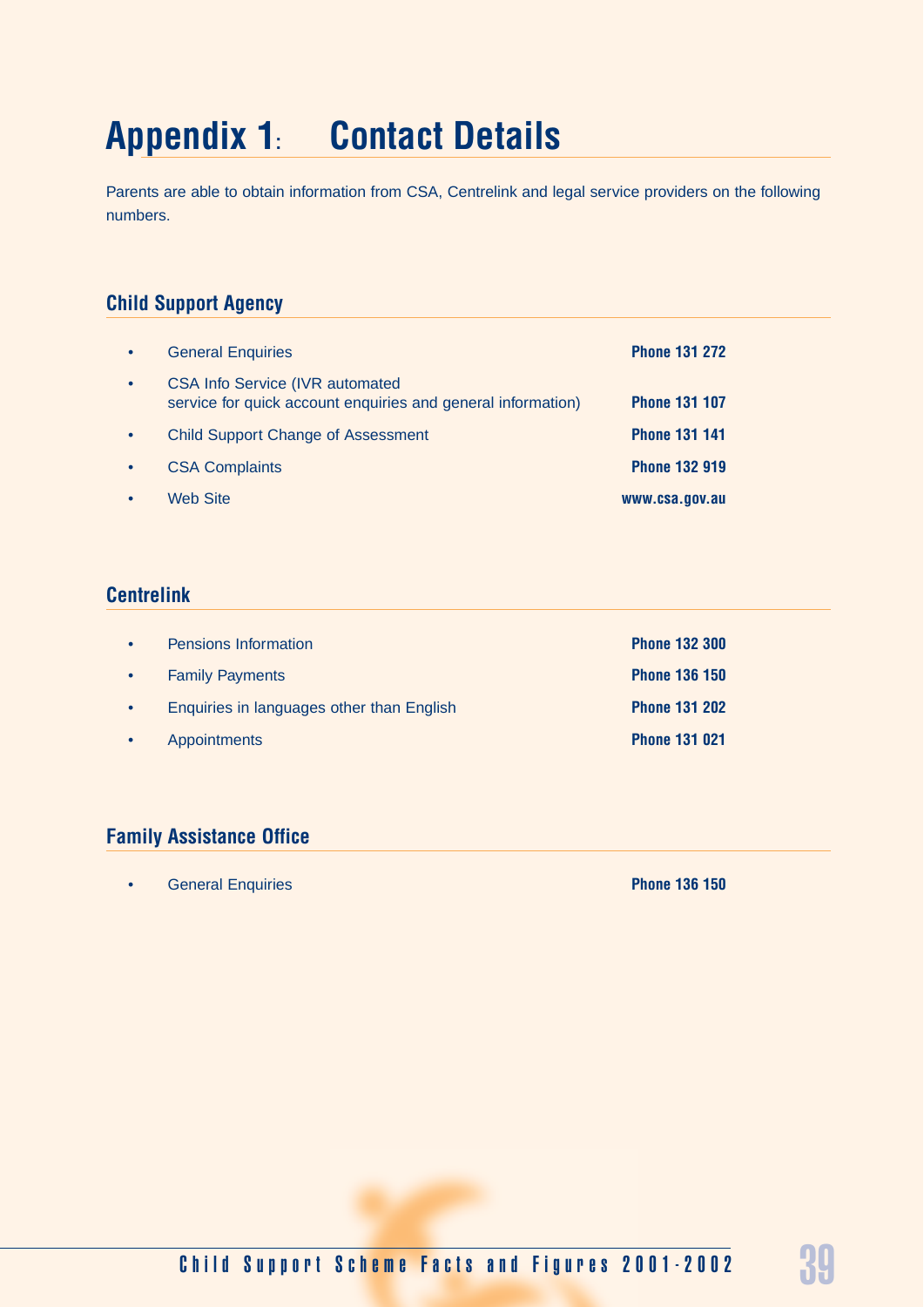#### **Family Court of Australia**

#### • Web Site: **www.familycourt.gov.au**

• Adelaide **(08) 8205 2666** • Newcastle **(02) 4926 1255**

• Brisbane **(07) 3248 2200** • Parramatta **(02) 9893 5555**

| $\bullet$ | Adelaide        | $(08)$ 8205 2666 |
|-----------|-----------------|------------------|
| $\bullet$ | <b>Brisbane</b> | $(07)$ 3248 2200 |

- Canberra **(02) 6267 0511** Sydney **(02) 9217 7111**
- Dandenong **(03) 9767 6200** Townsville **(07) 4722 9333**
- Darwin **(08) 8981 1488** Family Court WA **(08) 9224 8222**
- Hobart **(03) 6232 1725**
- Melbourne **(03) 860 03777**

#### **Federal Magistrates Service**

• Phone: **1300 367 110** • Web Site: **www.fms.gov.au**

#### **Other Support Services**

#### Family Relationship Services

| $\bullet$ | Centacare:                        | 1300 138 070 |
|-----------|-----------------------------------|--------------|
| $\bullet$ | <b>Family Services Australia:</b> | 1300 365 859 |
| $\bullet$ | <b>Relationships Australia:</b>   | 1300 364 277 |
| $\bullet$ | Telephone Interpreting Service:   | 131 450      |

Financial counselling services are available in each state:

| <b>NSW</b> | 1800 808 488     | $\bullet$ | Tas.       | $(03)$ 6223 4595 |
|------------|------------------|-----------|------------|------------------|
| Vic. .     | $(03)$ 9614 5433 | $\bullet$ | <b>WA</b>  | $(08)$ 9221 9411 |
| <b>Qld</b> | $(07)$ 3257 1957 | $\bullet$ | <b>ACT</b> | $(02)$ 6257 1788 |
| <b>SA</b>  | (08) 8202 5182   | $\bullet$ | NT         | $(08)$ 8932 6111 |

• Family Law Hotline: **1800 050 321 (Toll free information line)**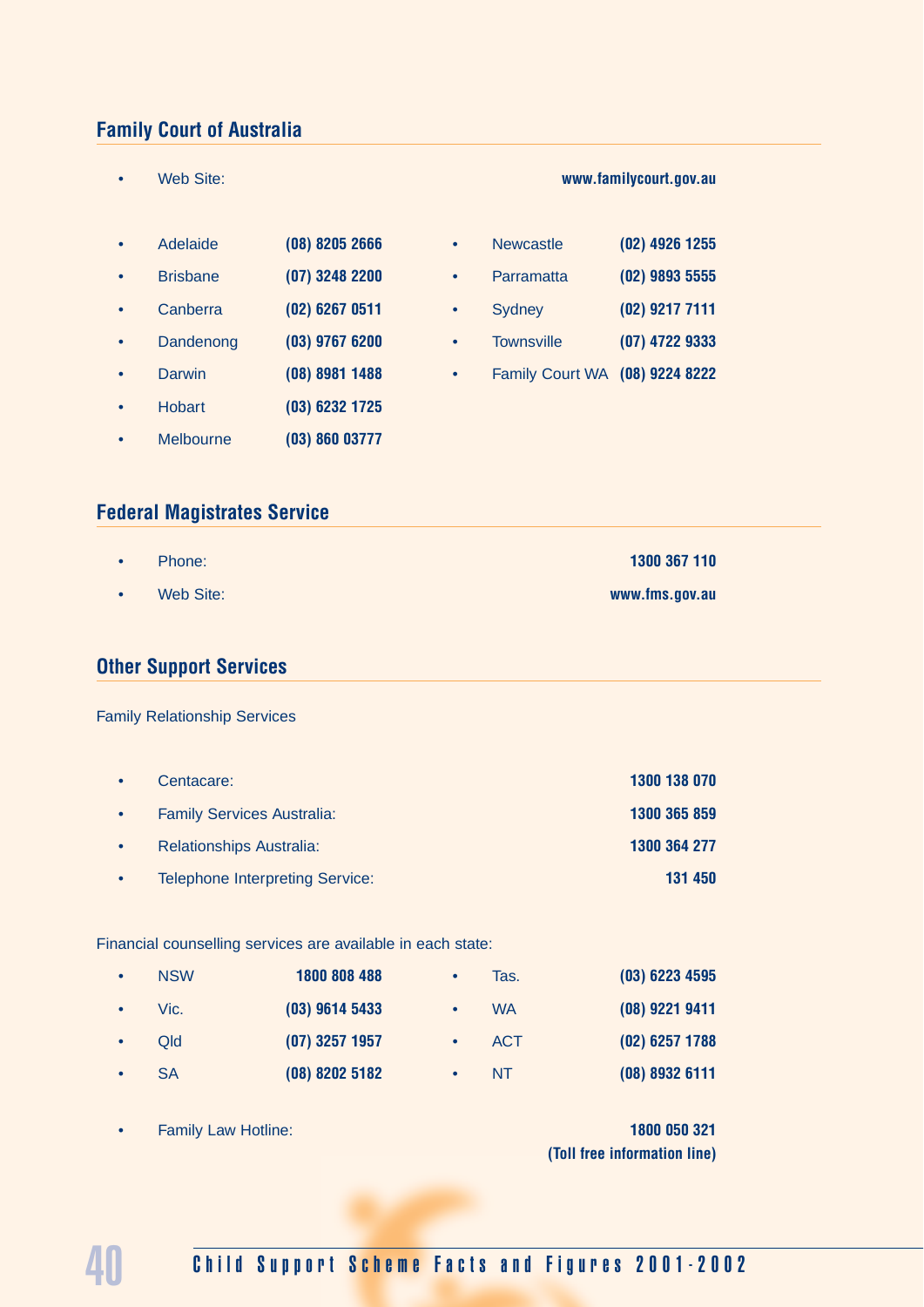## **Carer Parent Services**

#### **Child Support Scheme**

If you require assistance to understand your rights and responsibilities under the Child Support Scheme, a number of Legal Aid related agencies throughout Australia provide specialised independent services. For more information or advice about how the Scheme applies to you, please contact one of the services listed below.

| <b>AUSTRALIAN CAPITAL TERRITORY</b>                                                                      |                                      | <b>NORTHERN TERRITORY</b>                       |                                       |  |  |  |
|----------------------------------------------------------------------------------------------------------|--------------------------------------|-------------------------------------------------|---------------------------------------|--|--|--|
| Legal Aid Office (ACT)                                                                                   |                                      | Northern Territory Legal Aid Commission         |                                       |  |  |  |
|                                                                                                          | Phone: (02) 6243 3411                | <b>Family Law Advice Sessions</b>               |                                       |  |  |  |
|                                                                                                          | <b>Advice Line: 1300 654 314</b>     |                                                 | Phone: (08) 8999 3000                 |  |  |  |
| <b>NEW SOUTH WALES</b>                                                                                   |                                      | <b>Advice Line</b>                              |                                       |  |  |  |
| <b>Legal Aid Commission of NSW</b>                                                                       |                                      |                                                 | Phone: 1800 019 343                   |  |  |  |
|                                                                                                          | Phone: (02) 9744 3833                | <b>QUEENSLAND</b>                               |                                       |  |  |  |
|                                                                                                          | <b>Phone: 1800 451 784 Toll Free</b> | <b>Legal Aid Queensland</b>                     |                                       |  |  |  |
| <b>Macarthur Legal Centre</b>                                                                            |                                      | <b>Child Support Unit</b>                       |                                       |  |  |  |
|                                                                                                          | Phone: (02) 4628 2042                |                                                 | Phone: 1300 651 188 (Toll Free)       |  |  |  |
|                                                                                                          |                                      | Fax:                                            | $(07)$ 3238 3545                      |  |  |  |
| Illawarra Legal Centre Inc.                                                                              |                                      | Caxton Legal Centre Inc.                        |                                       |  |  |  |
|                                                                                                          | Phone: (02) 4276 1939                |                                                 | Phone: (07) 3254 1811                 |  |  |  |
| Southwest Sydney Legal Centre                                                                            |                                      | <b>VICTORIA</b>                                 |                                       |  |  |  |
|                                                                                                          | Phone: (02) 9601 7777                | Victoria Legal Aid                              |                                       |  |  |  |
| <b>SOUTH AUSTRALIA</b>                                                                                   |                                      |                                                 | Phone: (03) 9269 0408                 |  |  |  |
| Legal Service Commission of South Australia                                                              |                                      | Peninsula Community Legal Centre Inc.           |                                       |  |  |  |
| <b>Child Support Section</b>                                                                             | Phone: (08) 8463 3576                | Phone: (03) 9783 3600                           |                                       |  |  |  |
|                                                                                                          |                                      |                                                 |                                       |  |  |  |
|                                                                                                          | 1300 366 424                         | Geelong Community Legal Service Inc.            | Phone: (03) 5229 0775                 |  |  |  |
| <b>Southern County Justice Centre</b>                                                                    |                                      |                                                 |                                       |  |  |  |
|                                                                                                          | Phone: (08) 8384 5222                | Springvale Monash Legal Service                 |                                       |  |  |  |
| <b>Westside Community Lawyers</b>                                                                        |                                      | Phone: (03) 9562 3144                           |                                       |  |  |  |
|                                                                                                          | Phone: (08) 8243 5521                | Springvale Community Aid and Advice Bureau Inc. |                                       |  |  |  |
|                                                                                                          |                                      |                                                 | Phone: (03) 9546 5255                 |  |  |  |
| Para District Legal Service                                                                              | Phone: (08) 8281 6911                | <b>WESTERN AUSTRALIA</b>                        |                                       |  |  |  |
|                                                                                                          |                                      | Legal Aid Western Australia                     |                                       |  |  |  |
| <b>TASMANIA*</b>                                                                                         |                                      | <b>Child Support Legal Unit</b>                 |                                       |  |  |  |
| Legal Aid Commission of Tasmania                                                                         |                                      | <b>Carer parents</b>                            |                                       |  |  |  |
| Launceston                                                                                               | Phone: (03) 6336 2050                |                                                 | Phone: (08) 9261 6253<br>1300 650 579 |  |  |  |
| Hobart                                                                                                   |                                      |                                                 |                                       |  |  |  |
|                                                                                                          | Phone: (03) 6233 8383                | <b>Bunbury Community Legal Centre</b>           |                                       |  |  |  |
|                                                                                                          |                                      |                                                 | Phone: (08) 9791 3206                 |  |  |  |
| <b>Hobart Community Legal Service</b><br>Phone: (03) 6223 2500                                           |                                      | <b>Gosnells Community Centre</b>                |                                       |  |  |  |
|                                                                                                          |                                      |                                                 | Phone (08) 9398 1455                  |  |  |  |
| * Carer parents in the south of the state should contact                                                 |                                      |                                                 |                                       |  |  |  |
| the Hobart Community Legal Service. Carers in the<br>north and northwest of the state should contact the |                                      |                                                 |                                       |  |  |  |
| Legal Aid Commission.                                                                                    |                                      |                                                 |                                       |  |  |  |
|                                                                                                          |                                      |                                                 |                                       |  |  |  |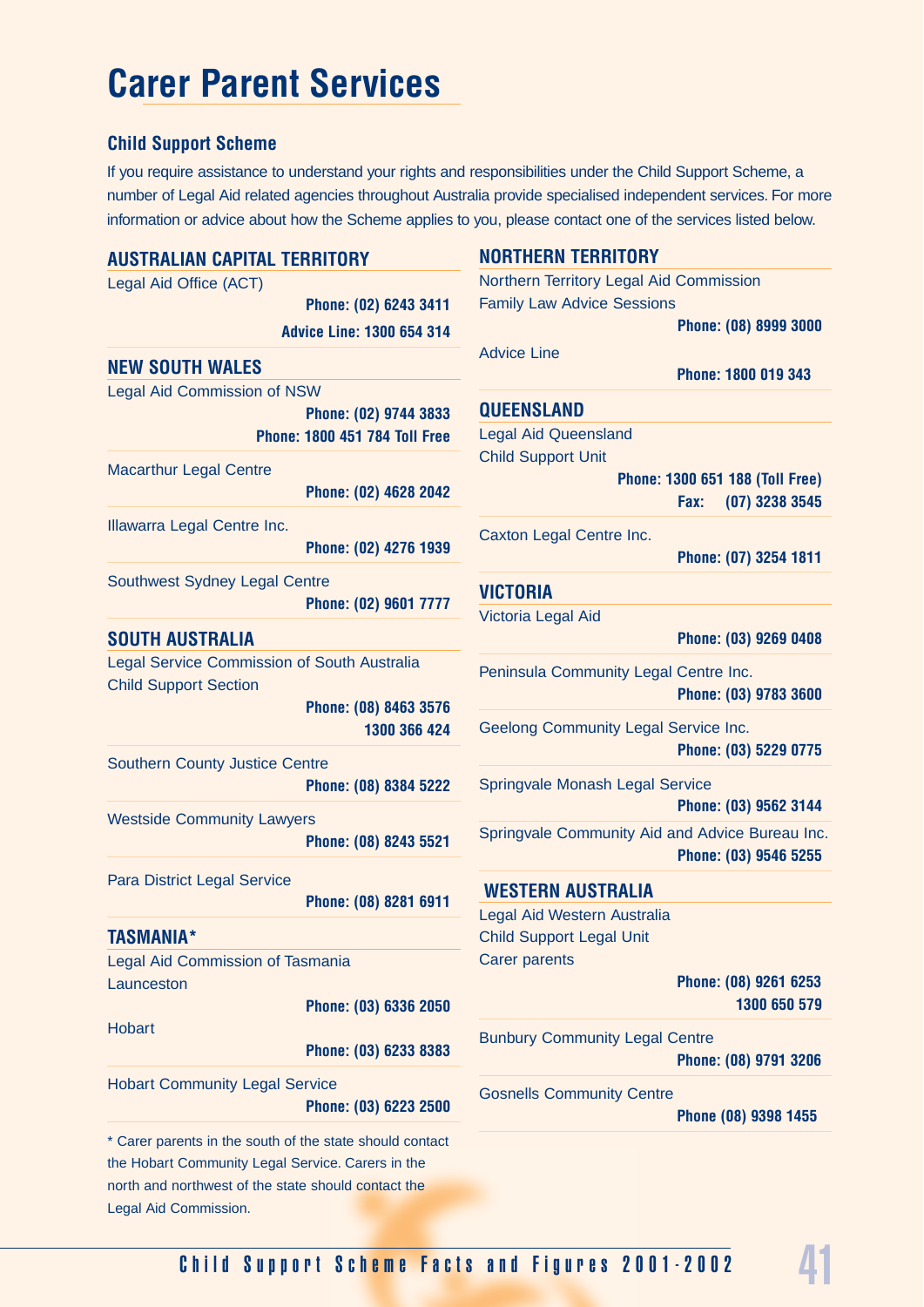## **Liable Parent Services**

#### **Child Support Scheme**

If you require assistance to understand your rights and responsibilities under the Child Support Scheme, a number of Legal Aid related agencies throughout Australia provide specialised independent services. These services may be able to assist you to purchase a self-help kit, attend an information session or receive telephone information and/or advice. For more information or advice about how the Scheme applies to you, please contact one of the services listed below.

| <b>AUSTRALIAN CAPITAL TERRITORY</b>            |                                  | <b>NORTHERN TERRITORY</b>                  |
|------------------------------------------------|----------------------------------|--------------------------------------------|
| Legal Aid Office (ACT)                         |                                  | Northern Territory Legal Aid Commission    |
|                                                | Phone: (02) 6243 3411            | <b>Family Law Advice Sessions</b>          |
|                                                | <b>Advice Line: 1300 654 314</b> | Phone: (08) 8999 3000                      |
| <b>NEW SOUTH WALES</b>                         |                                  | 1800 019 343                               |
| Legal Aid Commission of NSW Child Support      |                                  | <b>QUEENSLAND</b>                          |
| <b>Service</b>                                 |                                  | Legal Aid Queensland Child Support Unit    |
|                                                | Phone: (02) 9744 3833            | (Liable Parent Project)                    |
|                                                | 1800 451 784 Toll-Free           | <b>Phone: 1300 651 188 Toll-Free</b>       |
| <b>SOUTH AUSTRALIA</b>                         |                                  | Fax: (07) 3238 3545                        |
| Legal Services Commission of South Australia   |                                  | <b>Caxton Legal Centre</b>                 |
| <b>Child Support Section</b>                   |                                  | Phone: (07) 3254 1811<br><b>VICTORIA</b>   |
|                                                | Phone: (08) 8463 3576            | Victoria Legal Aid                         |
|                                                | 1300 366 424                     | <b>Liable Parents Information Service</b>  |
| <b>Southern Community Justice Centre</b>       |                                  | Phone: (03) 9269 0408                      |
|                                                | Phone: (08) 8384 5222            | 1800 677 402                               |
| <b>Westside Community Lawyers</b>              |                                  | Peninsula Community Legal Service          |
| <b>TASMANIA</b>                                | Phone: (08) 8243 5521            | Phone: (03) 9783 3600                      |
| Legal Aid Commission of Tasmania Child Support |                                  | 1800 064 784 (0359 area only)              |
| <b>Information Sessions</b>                    |                                  | <b>Geelong Community Legal Service</b>     |
| <b>Launceston Office</b>                       |                                  | Liable Parent Child Support Worker         |
|                                                | Phone: (03) 6336 2050            | Phone: (03) 5221 4744                      |
| <b>Hobart Office</b>                           |                                  | <b>Springvale Legal Service</b>            |
|                                                | Phone: (03) 6233 8383            | Phone: (03) 9562 3144                      |
| <b>WESTERN AUSTRALIA</b>                       |                                  | Springvale Monash Community Aid and Advice |
| Legal Aid Western Australia                    |                                  | <b>Bureau</b>                              |
| <b>Child Support Legal Unit</b>                |                                  | Phone: (03) 9546 5255                      |
| <b>Liable Parent Forums</b>                    |                                  |                                            |
|                                                | Phone: (08) 9261 6318            |                                            |
|                                                | Phone: 1800 199 363              |                                            |
| <b>Bunbury Community Legal Centre</b>          |                                  |                                            |
|                                                | Phone: (08) 9791 3206            |                                            |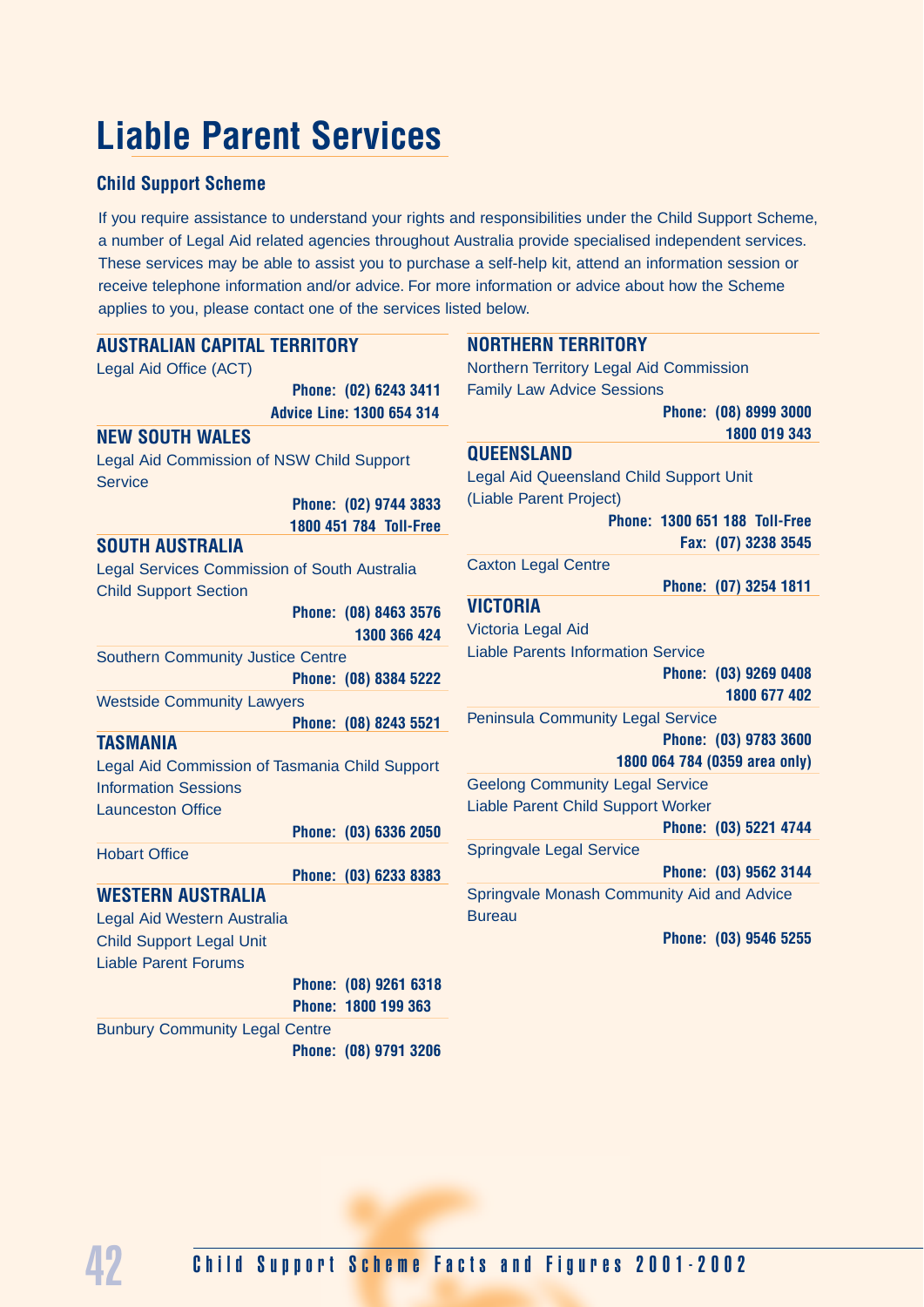## **Appendix 2**

| n/a<br>n/a<br>n/a<br>₩<br>108,732<br>33,717<br>1.0375<br>18,813<br>237.3<br>11,271<br>2,049<br>4,276<br>2,857<br>2001<br>n/a<br>n/a<br>n/a<br>↔<br>103,103<br>31,699<br>1.0375<br>17,498<br>10,482<br>221.03<br>2,018<br>2,813<br>3,977<br>2000<br>n/a<br>n/a<br>n/a<br>Ø<br>101,153<br>218.85<br>10,219<br>31,351<br>17,051<br>1,958<br>2,733<br>3,875<br>1.040<br>1999<br>n/a<br>n/a<br>n/a<br>↮<br>1998-99<br>96,968<br>15,085<br>217.58<br>38,787<br>9,043<br>1,895<br>2,649<br>1,939<br>1.040<br>3,771<br>4,461<br>970<br>€Ą<br>1997-98<br>37,424<br>93,560<br>216.68<br>15,023<br>9,006<br>1,888<br>2,639<br>3,756<br>4,304<br>1.045<br>1,871<br>936<br>€Ą<br>1996-97<br>36,130<br>90,325<br>210.15<br>14,570<br>1,830<br>2,558<br>4,155<br>1.040<br>8,733<br>3,643<br>1,807<br>903<br>€Ą<br>1995-96<br>34,549<br>13,946<br>86,373<br>201.15<br>3,973<br>1.035<br>8,362<br>2,447<br>1,747<br>3,487<br>1,727<br>864<br>မာ<br>1. The values recorded for the years 1994-95 to 1998-99 cover financial years i.e. 1 July to 30 June for those years.<br>1994-95<br>33,259<br>83,148<br>197.78<br>13,712<br>1,669<br>2,356<br>3,825<br>1.020<br>3,428<br>1,663<br>8,221<br>831<br>မာ<br>1993-94<br>80,158<br>13,276<br>32,063<br>191.48<br>1,609<br>7,959<br>2,272<br>3,319<br>1.035<br>3,687<br>1,603<br>3. The 2000, 2001 and 2002 values are for the calendar years - 1 January to 31 December.<br>802<br>မာ<br>Additional amount for child 6 or over and under 12 as at start of c.s. yr.<br>2. The 1999 values apply to the period 1 July 1999 to 31 December 1999.<br>C.S. VI.<br>Dec.)<br>year<br>Additional amount for child 16 or over at end of child support yr.<br>Additional amount for first child under 6 as at start of c.s. year<br>Additional amount for child 13-15 at end of child support year<br>Additional amount for child under 13 at end of child support<br>Additional amount for each other child under 6 as at start of<br>Weekly Protected Earnings Rate (for the period 1 Jan. to 31<br>Twice married pension rate (with relevant dependents)<br>Single yearly rate of pension (no relevant dependents)<br>Yearly equivalent of average weekly earnings.<br>Resident Parents disregarded income amount<br>Liable Parent's exempted income amount<br>Yearly equivalent of 2.5 times AWE<br>Social Security Act 1991<br>Other amounts<br>Inflation factor<br>Source:<br>Notes: | <b>Amounts Used in Child Support Assessments</b> | <b>Child Support Year</b> |  |  |  |         |
|---------------------------------------------------------------------------------------------------------------------------------------------------------------------------------------------------------------------------------------------------------------------------------------------------------------------------------------------------------------------------------------------------------------------------------------------------------------------------------------------------------------------------------------------------------------------------------------------------------------------------------------------------------------------------------------------------------------------------------------------------------------------------------------------------------------------------------------------------------------------------------------------------------------------------------------------------------------------------------------------------------------------------------------------------------------------------------------------------------------------------------------------------------------------------------------------------------------------------------------------------------------------------------------------------------------------------------------------------------------------------------------------------------------------------------------------------------------------------------------------------------------------------------------------------------------------------------------------------------------------------------------------------------------------------------------------------------------------------------------------------------------------------------------------------------------------------------------------------------------------------------------------------------------------------------------------------------------------------------------------------------------------------------------------------------------------------------------------------------------------------------------------------------------------------------------------------------------------------------------------------------------------------------------------------------------------------------------------------------------------------------------------------------------|--------------------------------------------------|---------------------------|--|--|--|---------|
|                                                                                                                                                                                                                                                                                                                                                                                                                                                                                                                                                                                                                                                                                                                                                                                                                                                                                                                                                                                                                                                                                                                                                                                                                                                                                                                                                                                                                                                                                                                                                                                                                                                                                                                                                                                                                                                                                                                                                                                                                                                                                                                                                                                                                                                                                                                                                                                                               |                                                  |                           |  |  |  | 2002    |
|                                                                                                                                                                                                                                                                                                                                                                                                                                                                                                                                                                                                                                                                                                                                                                                                                                                                                                                                                                                                                                                                                                                                                                                                                                                                                                                                                                                                                                                                                                                                                                                                                                                                                                                                                                                                                                                                                                                                                                                                                                                                                                                                                                                                                                                                                                                                                                                                               |                                                  |                           |  |  |  |         |
|                                                                                                                                                                                                                                                                                                                                                                                                                                                                                                                                                                                                                                                                                                                                                                                                                                                                                                                                                                                                                                                                                                                                                                                                                                                                                                                                                                                                                                                                                                                                                                                                                                                                                                                                                                                                                                                                                                                                                                                                                                                                                                                                                                                                                                                                                                                                                                                                               |                                                  |                           |  |  |  | 11,740  |
|                                                                                                                                                                                                                                                                                                                                                                                                                                                                                                                                                                                                                                                                                                                                                                                                                                                                                                                                                                                                                                                                                                                                                                                                                                                                                                                                                                                                                                                                                                                                                                                                                                                                                                                                                                                                                                                                                                                                                                                                                                                                                                                                                                                                                                                                                                                                                                                                               |                                                  |                           |  |  |  | 19,597  |
|                                                                                                                                                                                                                                                                                                                                                                                                                                                                                                                                                                                                                                                                                                                                                                                                                                                                                                                                                                                                                                                                                                                                                                                                                                                                                                                                                                                                                                                                                                                                                                                                                                                                                                                                                                                                                                                                                                                                                                                                                                                                                                                                                                                                                                                                                                                                                                                                               |                                                  |                           |  |  |  | 2,169   |
|                                                                                                                                                                                                                                                                                                                                                                                                                                                                                                                                                                                                                                                                                                                                                                                                                                                                                                                                                                                                                                                                                                                                                                                                                                                                                                                                                                                                                                                                                                                                                                                                                                                                                                                                                                                                                                                                                                                                                                                                                                                                                                                                                                                                                                                                                                                                                                                                               |                                                  |                           |  |  |  | 3,025   |
|                                                                                                                                                                                                                                                                                                                                                                                                                                                                                                                                                                                                                                                                                                                                                                                                                                                                                                                                                                                                                                                                                                                                                                                                                                                                                                                                                                                                                                                                                                                                                                                                                                                                                                                                                                                                                                                                                                                                                                                                                                                                                                                                                                                                                                                                                                                                                                                                               |                                                  |                           |  |  |  | 4,454   |
|                                                                                                                                                                                                                                                                                                                                                                                                                                                                                                                                                                                                                                                                                                                                                                                                                                                                                                                                                                                                                                                                                                                                                                                                                                                                                                                                                                                                                                                                                                                                                                                                                                                                                                                                                                                                                                                                                                                                                                                                                                                                                                                                                                                                                                                                                                                                                                                                               |                                                  |                           |  |  |  |         |
|                                                                                                                                                                                                                                                                                                                                                                                                                                                                                                                                                                                                                                                                                                                                                                                                                                                                                                                                                                                                                                                                                                                                                                                                                                                                                                                                                                                                                                                                                                                                                                                                                                                                                                                                                                                                                                                                                                                                                                                                                                                                                                                                                                                                                                                                                                                                                                                                               |                                                  |                           |  |  |  |         |
|                                                                                                                                                                                                                                                                                                                                                                                                                                                                                                                                                                                                                                                                                                                                                                                                                                                                                                                                                                                                                                                                                                                                                                                                                                                                                                                                                                                                                                                                                                                                                                                                                                                                                                                                                                                                                                                                                                                                                                                                                                                                                                                                                                                                                                                                                                                                                                                                               |                                                  |                           |  |  |  |         |
|                                                                                                                                                                                                                                                                                                                                                                                                                                                                                                                                                                                                                                                                                                                                                                                                                                                                                                                                                                                                                                                                                                                                                                                                                                                                                                                                                                                                                                                                                                                                                                                                                                                                                                                                                                                                                                                                                                                                                                                                                                                                                                                                                                                                                                                                                                                                                                                                               |                                                  |                           |  |  |  | 35,012  |
|                                                                                                                                                                                                                                                                                                                                                                                                                                                                                                                                                                                                                                                                                                                                                                                                                                                                                                                                                                                                                                                                                                                                                                                                                                                                                                                                                                                                                                                                                                                                                                                                                                                                                                                                                                                                                                                                                                                                                                                                                                                                                                                                                                                                                                                                                                                                                                                                               |                                                  |                           |  |  |  |         |
|                                                                                                                                                                                                                                                                                                                                                                                                                                                                                                                                                                                                                                                                                                                                                                                                                                                                                                                                                                                                                                                                                                                                                                                                                                                                                                                                                                                                                                                                                                                                                                                                                                                                                                                                                                                                                                                                                                                                                                                                                                                                                                                                                                                                                                                                                                                                                                                                               |                                                  |                           |  |  |  |         |
|                                                                                                                                                                                                                                                                                                                                                                                                                                                                                                                                                                                                                                                                                                                                                                                                                                                                                                                                                                                                                                                                                                                                                                                                                                                                                                                                                                                                                                                                                                                                                                                                                                                                                                                                                                                                                                                                                                                                                                                                                                                                                                                                                                                                                                                                                                                                                                                                               |                                                  |                           |  |  |  |         |
|                                                                                                                                                                                                                                                                                                                                                                                                                                                                                                                                                                                                                                                                                                                                                                                                                                                                                                                                                                                                                                                                                                                                                                                                                                                                                                                                                                                                                                                                                                                                                                                                                                                                                                                                                                                                                                                                                                                                                                                                                                                                                                                                                                                                                                                                                                                                                                                                               |                                                  |                           |  |  |  |         |
|                                                                                                                                                                                                                                                                                                                                                                                                                                                                                                                                                                                                                                                                                                                                                                                                                                                                                                                                                                                                                                                                                                                                                                                                                                                                                                                                                                                                                                                                                                                                                                                                                                                                                                                                                                                                                                                                                                                                                                                                                                                                                                                                                                                                                                                                                                                                                                                                               |                                                  |                           |  |  |  |         |
|                                                                                                                                                                                                                                                                                                                                                                                                                                                                                                                                                                                                                                                                                                                                                                                                                                                                                                                                                                                                                                                                                                                                                                                                                                                                                                                                                                                                                                                                                                                                                                                                                                                                                                                                                                                                                                                                                                                                                                                                                                                                                                                                                                                                                                                                                                                                                                                                               |                                                  |                           |  |  |  | 113,542 |
|                                                                                                                                                                                                                                                                                                                                                                                                                                                                                                                                                                                                                                                                                                                                                                                                                                                                                                                                                                                                                                                                                                                                                                                                                                                                                                                                                                                                                                                                                                                                                                                                                                                                                                                                                                                                                                                                                                                                                                                                                                                                                                                                                                                                                                                                                                                                                                                                               |                                                  |                           |  |  |  | 1.0375  |
|                                                                                                                                                                                                                                                                                                                                                                                                                                                                                                                                                                                                                                                                                                                                                                                                                                                                                                                                                                                                                                                                                                                                                                                                                                                                                                                                                                                                                                                                                                                                                                                                                                                                                                                                                                                                                                                                                                                                                                                                                                                                                                                                                                                                                                                                                                                                                                                                               |                                                  |                           |  |  |  | 246.68  |
|                                                                                                                                                                                                                                                                                                                                                                                                                                                                                                                                                                                                                                                                                                                                                                                                                                                                                                                                                                                                                                                                                                                                                                                                                                                                                                                                                                                                                                                                                                                                                                                                                                                                                                                                                                                                                                                                                                                                                                                                                                                                                                                                                                                                                                                                                                                                                                                                               |                                                  |                           |  |  |  |         |